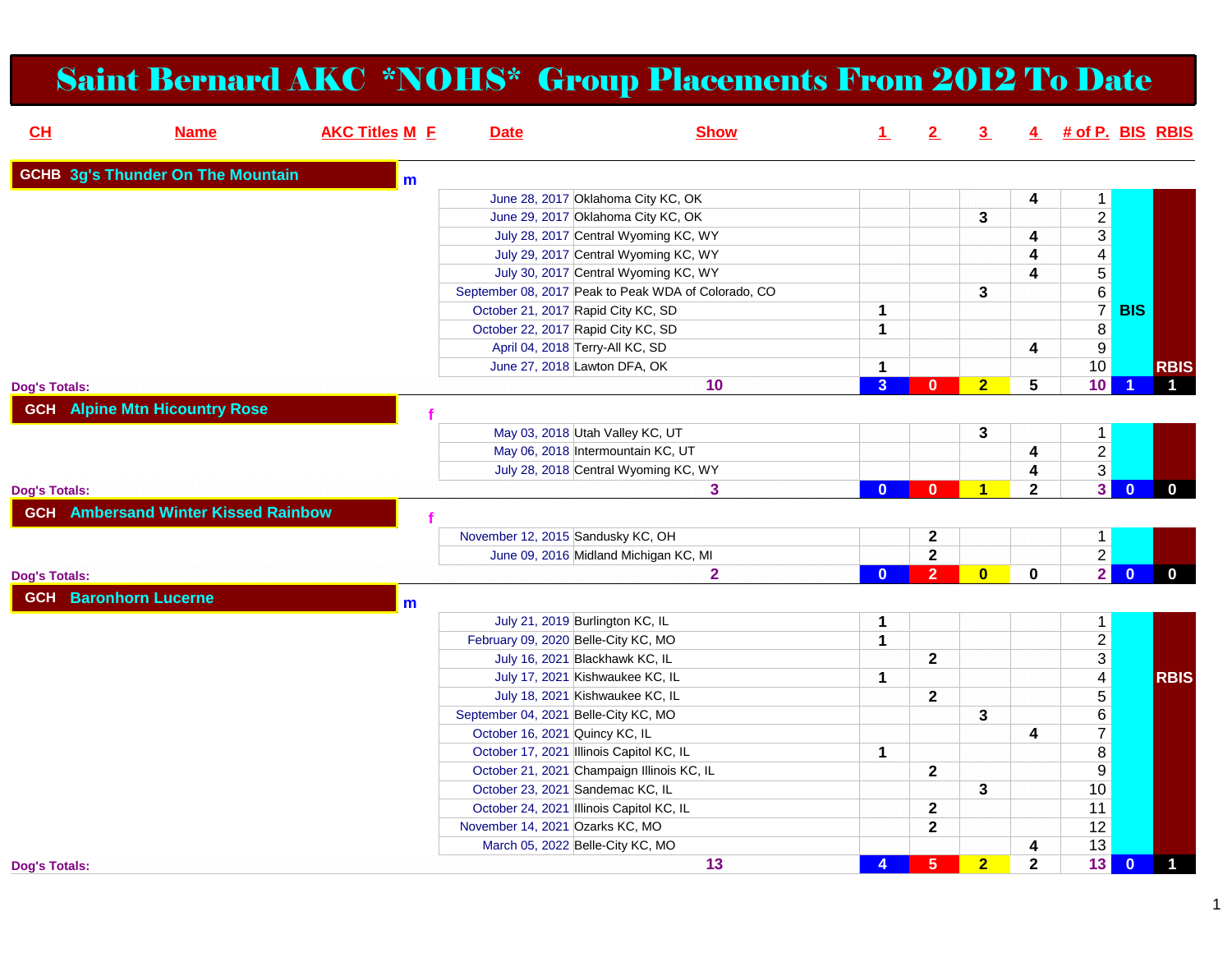| CH                   | <b>Name</b>                                 | <b>AKC Titles M F</b> | <b>Date</b>                          | <b>Show</b>                                      | $\perp$        | 2              | $\overline{3}$          | 4           | <u># of P. BIS_RBIS</u> |              |              |
|----------------------|---------------------------------------------|-----------------------|--------------------------------------|--------------------------------------------------|----------------|----------------|-------------------------|-------------|-------------------------|--------------|--------------|
| CH                   | <b>Bishops Castle Cadbury</b>               | m                     |                                      |                                                  |                |                |                         |             |                         |              |              |
|                      |                                             |                       |                                      | November 10, 2012 Cypress Creek KC of TX, TX     |                | $\mathbf 2$    |                         |             |                         |              |              |
| <b>Dog's Totals:</b> |                                             |                       |                                      |                                                  | $\Omega$       | 1              | $\overline{\mathbf{0}}$ | $\bf{0}$    | $\mathbf{1}$            | $\mathbf{0}$ | $\mathbf{0}$ |
|                      | <b>GCH</b> Blue Collar Mt Mtn Hair Apparent | m                     |                                      |                                                  |                |                |                         |             |                         |              |              |
|                      |                                             |                       |                                      | July 18, 2015 Burlington KC, IA                  |                |                | 3                       |             | 1.                      |              |              |
| <b>Dog's Totals:</b> |                                             |                       |                                      | 1                                                | $\bf{0}$       | $\bf{0}$       | $\overline{\mathbf{1}}$ | $\mathbf 0$ | $\mathbf{1}$            | $\bf{0}$     | $\mathbf 0$  |
| CH                   | <b>Blue Valleys Walk of Fame</b>            | m                     |                                      |                                                  |                |                |                         |             |                         |              |              |
|                      |                                             |                       |                                      | May 24, 2015 Mid-Continent KC of Tulsa, OK       |                |                |                         | 4           |                         |              |              |
| <b>Dog's Totals:</b> |                                             |                       |                                      |                                                  | $\mathbf{0}$   | $\mathbf{0}$   | $\overline{\mathbf{0}}$ | 1           | $\mathbf{1}$            | $\Omega$     | $\mathbf{0}$ |
| <b>CH</b>            | <b>Brandauridge All Systems Go</b>          | m                     |                                      |                                                  |                |                |                         |             |                         |              |              |
|                      |                                             |                       |                                      | August 31, 2020 Cedar Rapids KA, IA              |                |                |                         | 4           | 1.                      |              |              |
|                      |                                             |                       |                                      | September 10, 2020 Anoka County Minnesota KC, MN |                |                | 3                       |             |                         |              |              |
|                      |                                             |                       |                                      | September 13, 2020 Cambridge Minnesota KC, MN    |                |                | 3                       |             | $\frac{2}{3}$           |              |              |
|                      |                                             |                       | September 17, 2020 Indianhead KC, WI |                                                  | 1              |                |                         |             | $\overline{4}$          |              |              |
|                      |                                             |                       |                                      | October 18, 2020 Janesville-Beloit KC, WI        |                | $\mathbf{2}$   |                         |             | 5                       |              |              |
| <b>Dog's Totals:</b> |                                             |                       |                                      | 5                                                |                |                | $\overline{2}$          | $\mathbf 1$ | 5 <sup>1</sup>          | $\bf{0}$     | $\mathbf 0$  |
| <b>GCH</b>           | <b>Brandauridge Big Easy</b>                | m                     |                                      |                                                  |                |                |                         |             |                         |              |              |
|                      |                                             |                       |                                      | May 07, 2021 Janesville-Beloit KC, WI            |                |                |                         | 4           | $\mathbf{1}$            |              |              |
|                      |                                             |                       |                                      | May 22, 2021 Oshkosh KC, WI                      | $\mathbf{1}$   |                |                         |             |                         |              |              |
|                      |                                             |                       |                                      | June 07, 2021 Missouri Rhineland KC, MO          |                |                |                         | 4           | $\frac{2}{3}$           |              |              |
|                      |                                             |                       |                                      | June 24, 2021 Anoka County Minnesota KC, MN      |                |                | 3                       |             | $\overline{\mathbf{4}}$ |              |              |
|                      |                                             |                       |                                      | June 25, 2021 Anoka County Minnesota KC, MN      |                |                | 3                       |             | 5                       |              |              |
|                      |                                             |                       |                                      | June 26, 2021 Cambridge Minnesota KC, MN         |                |                | 3                       |             | $6\,$                   |              |              |
|                      |                                             |                       |                                      | July 03, 2021 Kettle Moraine KC, WI              |                |                |                         | 4           | $\overline{7}$          |              |              |
|                      |                                             |                       |                                      | July 24, 2021 Marshfield Area KC, WI             |                | $\mathbf 2$    |                         |             | $\overline{\bf 8}$      |              |              |
|                      |                                             |                       |                                      | July 25, 2021 Marshfield Area KC, WI             |                | $\mathbf{2}$   |                         |             | $\overline{9}$          |              |              |
|                      |                                             |                       |                                      | August 22, 2021 Indianhead KC, WI                | 1              |                |                         |             | 10 <sup>°</sup>         | <b>BIS</b>   |              |
| <b>CGC</b>           |                                             |                       |                                      | December 05, 2021 Ingham County KC, MI           |                |                |                         | 4           | 11                      |              |              |
| <b>CGC</b>           |                                             |                       |                                      | December 14, 2021 Space Coast KC of Palm Bay, FL |                |                | 3                       |             | 12                      |              |              |
| <b>CGC</b>           |                                             |                       |                                      | January 15, 2022 Winnegamie DC, WI               | 1              |                |                         |             | 13                      |              |              |
| <b>Dog's Totals:</b> |                                             |                       |                                      | 13                                               | $\overline{3}$ | $\overline{2}$ | $\overline{\mathbf{4}}$ | 4           | 13                      |              | $\bf{0}$     |
|                      | <b>GCH</b> Brandauridge Bourbon Street      | m                     |                                      |                                                  |                |                |                         |             |                         |              |              |
|                      |                                             |                       |                                      | July 04, 2021 Kettle Moraine KC, WI              |                |                |                         | 4           | 1                       |              |              |
| <b>Dog's Totals:</b> |                                             |                       |                                      | 1                                                | $\bf{0}$       | $\mathbf{0}$   | $\mathbf{0}$            | 1           | 1.                      | $\mathbf{0}$ | $\bf{0}$     |
|                      | <b>GCH</b> Cornerstones The Dance           |                       |                                      |                                                  |                |                |                         |             |                         |              |              |
|                      |                                             |                       | October 25, 2018 Annapolis KC, MD    |                                                  |                |                |                         | 4           | $\mathbf{1}$            |              |              |
|                      |                                             |                       | October 24, 2019 Annapolis KC, MD    |                                                  |                |                | 3                       |             | $\overline{c}$          |              |              |
|                      |                                             |                       | October 25, 2019 Annapolis KC, MD    |                                                  |                |                | 3                       |             | $\mathfrak{S}$          |              |              |
|                      |                                             |                       | October 26, 2019 Carroll KC, MD      |                                                  |                |                |                         | 4           | $\overline{4}$          |              |              |

2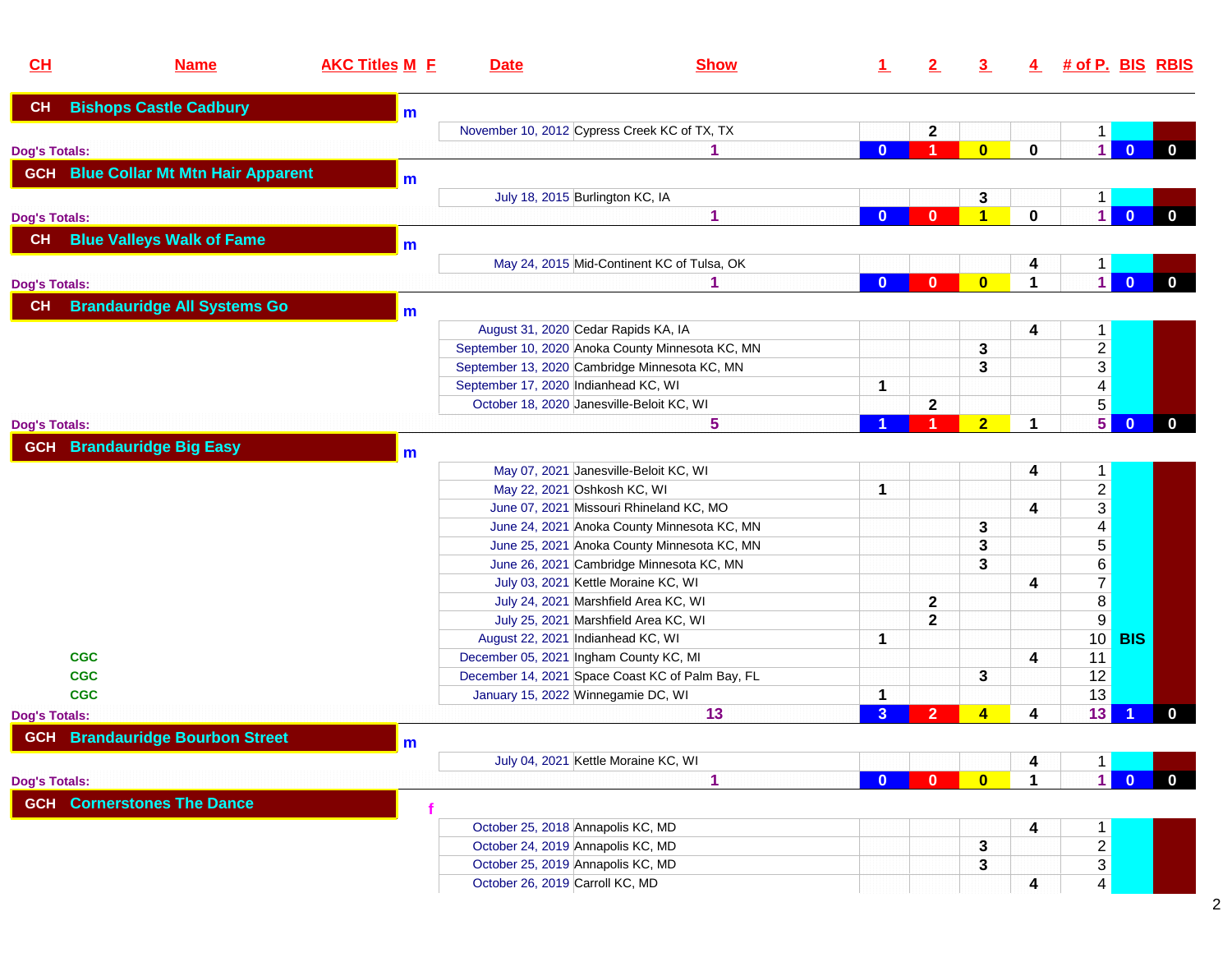| December 01, 2019 Northeastern Maryland KC, MD<br>5<br>3<br>$\overline{6}$<br>January 09, 2020 Northern Neck KC of Virginia, VA<br>4<br>$\overline{7}$<br>November 01, 2020 Old Dominion KC of Norhtern Virginia, MD<br>4<br>8<br>November 06, 2020 Salisbury Maryland KC, MD<br>4<br>$\mathbf{8}$<br>3 <sup>5</sup><br>5<br>$\mathbf{0}$<br>8<br>$\mathbf{0}$<br>$\bf{0}$<br><b>Dog's Totals:</b><br><b>Eastgates And They Call Him The Streak</b><br><b>GCH</b><br>$\mathbf{m}$<br>November 06, 2021 Marion KC, IN<br>3<br>1<br>$\frac{2}{3}$<br>November 15, 2021 Holland Michigan KC, MI<br>4<br>February 13, 2022 Oakland County KC, MI<br>4<br>4<br>3<br>April 16, 2022 Steel City KC, IN<br>5<br>$\mathbf 2$<br>April 17, 2022 Steel City KC, IN<br>5 <sup>1</sup><br>5<br>2 <sub>2</sub><br>$\mathbf{0}$<br>$\mathbf 2$<br>$\mathbf{0}$<br><b>Dog's Totals:</b><br><b>Eastgates Lina At Silverstone</b><br>CH<br>April 18, 2021 Steel City KC, IN<br>3<br>$\mathbf 1$<br>$\blacksquare$<br>$\blacktriangleleft$<br>0<br>$\overline{0}$<br>1<br>0<br>$\mathbf{0}$<br><b>Dog's Totals:</b><br><b>Eidelkeits Chachem</b><br><b>GCH</b><br>$\mathbf{m}$<br>June 10, 2017 Lake Minnetonka KC, MN<br>3<br>1<br>$\overline{a}$<br>July 09, 2017 Southeastern Iowa KC, IA<br>4<br>$\mathfrak{S}$<br>August 26, 2017 Topeka KC, KS<br>4<br>$\overline{\mathbf{4}}$<br>November 11, 2017 Ozarks KC, MO<br>4<br>5<br>February 03, 2018 St. Joseph KC, MO<br>3<br>6<br>March 05, 2020 Leavenworth KC, MO<br>4<br>6 <br>$\overline{2}$<br>$\overline{0}$<br>6<br>$\mathbf{0}$<br>4<br>$\bf{0}$<br><b>Dog's Totals:</b><br><b>Eidelkeits Chaver</b><br>CН<br>m<br>June 14, 2014 KC of Texarkana, TX<br>4<br>$\mathbf 1$<br>$\blacksquare$<br>$\overline{0}$<br>$\overline{\mathbf{0}}$<br>$\Omega$<br>1<br>1<br>$\Omega$<br><b>Dog's Totals:</b><br><b>Empty Kegs Call Me Maybe Countryside</b><br>January 15, 2015 Golden Triangle KC of Mississippi, MS<br>$\mathbf 2$<br>$\mathbf{1}$<br>$\overline{a}$<br>October 10, 2015 Tri-Star KC of Williamson County Tennessee, TN<br>3<br>3<br>January 17, 2016 Golden Triangle KC of Mississippi, MS<br>3<br>4<br>June 02, 2016 Riverside West KC of Greater New Orleans, MS<br>4<br>4 <br>$\overline{2}$<br>$\blacktriangleleft$<br>$\bf{0}$<br>$\mathbf{0}$<br>4<br><b>Dog's Totals:</b><br><b>GCHB Empty Kegs Dumas Walker of Grissoms</b><br>m<br>March 24, 2016 Paducah KC, TN<br>2<br>1<br>$\overline{a}$<br>$\mathbf{2}$<br>March 25, 2016 Jackson Tennessee DFA, TN<br>$\mathfrak{S}$<br>September 01, 2016 Lexington KC, KY<br>4<br>4<br>September 05, 2016 Mid-Kentucky KC, KY<br>3<br>5<br>$\mathbf{2}$<br>October 15, 2016 Tri-Star KC of Williamson County Tennessee, TN | CL | <b>Name</b> | <b>AKC Titles M E</b> | <b>Date</b> | <b>Show</b> | 1. | $2\overline{ }$ | $\overline{3}$ | $\overline{4}$ | # of P. BIS RBIS |              |
|------------------------------------------------------------------------------------------------------------------------------------------------------------------------------------------------------------------------------------------------------------------------------------------------------------------------------------------------------------------------------------------------------------------------------------------------------------------------------------------------------------------------------------------------------------------------------------------------------------------------------------------------------------------------------------------------------------------------------------------------------------------------------------------------------------------------------------------------------------------------------------------------------------------------------------------------------------------------------------------------------------------------------------------------------------------------------------------------------------------------------------------------------------------------------------------------------------------------------------------------------------------------------------------------------------------------------------------------------------------------------------------------------------------------------------------------------------------------------------------------------------------------------------------------------------------------------------------------------------------------------------------------------------------------------------------------------------------------------------------------------------------------------------------------------------------------------------------------------------------------------------------------------------------------------------------------------------------------------------------------------------------------------------------------------------------------------------------------------------------------------------------------------------------------------------------------------------------------------------------------------------------------------------------------------------------------------------------------------------------------------------------------------------------------------------------------------------------------------------------------------------------------------------------------------------------------------------------------------------------------------------------------------------------------------------------------------------------------------|----|-------------|-----------------------|-------------|-------------|----|-----------------|----------------|----------------|------------------|--------------|
|                                                                                                                                                                                                                                                                                                                                                                                                                                                                                                                                                                                                                                                                                                                                                                                                                                                                                                                                                                                                                                                                                                                                                                                                                                                                                                                                                                                                                                                                                                                                                                                                                                                                                                                                                                                                                                                                                                                                                                                                                                                                                                                                                                                                                                                                                                                                                                                                                                                                                                                                                                                                                                                                                                                              |    |             |                       |             |             |    |                 |                |                |                  |              |
|                                                                                                                                                                                                                                                                                                                                                                                                                                                                                                                                                                                                                                                                                                                                                                                                                                                                                                                                                                                                                                                                                                                                                                                                                                                                                                                                                                                                                                                                                                                                                                                                                                                                                                                                                                                                                                                                                                                                                                                                                                                                                                                                                                                                                                                                                                                                                                                                                                                                                                                                                                                                                                                                                                                              |    |             |                       |             |             |    |                 |                |                |                  |              |
|                                                                                                                                                                                                                                                                                                                                                                                                                                                                                                                                                                                                                                                                                                                                                                                                                                                                                                                                                                                                                                                                                                                                                                                                                                                                                                                                                                                                                                                                                                                                                                                                                                                                                                                                                                                                                                                                                                                                                                                                                                                                                                                                                                                                                                                                                                                                                                                                                                                                                                                                                                                                                                                                                                                              |    |             |                       |             |             |    |                 |                |                |                  |              |
|                                                                                                                                                                                                                                                                                                                                                                                                                                                                                                                                                                                                                                                                                                                                                                                                                                                                                                                                                                                                                                                                                                                                                                                                                                                                                                                                                                                                                                                                                                                                                                                                                                                                                                                                                                                                                                                                                                                                                                                                                                                                                                                                                                                                                                                                                                                                                                                                                                                                                                                                                                                                                                                                                                                              |    |             |                       |             |             |    |                 |                |                |                  |              |
|                                                                                                                                                                                                                                                                                                                                                                                                                                                                                                                                                                                                                                                                                                                                                                                                                                                                                                                                                                                                                                                                                                                                                                                                                                                                                                                                                                                                                                                                                                                                                                                                                                                                                                                                                                                                                                                                                                                                                                                                                                                                                                                                                                                                                                                                                                                                                                                                                                                                                                                                                                                                                                                                                                                              |    |             |                       |             |             |    |                 |                |                |                  | $\mathbf 0$  |
|                                                                                                                                                                                                                                                                                                                                                                                                                                                                                                                                                                                                                                                                                                                                                                                                                                                                                                                                                                                                                                                                                                                                                                                                                                                                                                                                                                                                                                                                                                                                                                                                                                                                                                                                                                                                                                                                                                                                                                                                                                                                                                                                                                                                                                                                                                                                                                                                                                                                                                                                                                                                                                                                                                                              |    |             |                       |             |             |    |                 |                |                |                  |              |
|                                                                                                                                                                                                                                                                                                                                                                                                                                                                                                                                                                                                                                                                                                                                                                                                                                                                                                                                                                                                                                                                                                                                                                                                                                                                                                                                                                                                                                                                                                                                                                                                                                                                                                                                                                                                                                                                                                                                                                                                                                                                                                                                                                                                                                                                                                                                                                                                                                                                                                                                                                                                                                                                                                                              |    |             |                       |             |             |    |                 |                |                |                  |              |
|                                                                                                                                                                                                                                                                                                                                                                                                                                                                                                                                                                                                                                                                                                                                                                                                                                                                                                                                                                                                                                                                                                                                                                                                                                                                                                                                                                                                                                                                                                                                                                                                                                                                                                                                                                                                                                                                                                                                                                                                                                                                                                                                                                                                                                                                                                                                                                                                                                                                                                                                                                                                                                                                                                                              |    |             |                       |             |             |    |                 |                |                |                  |              |
|                                                                                                                                                                                                                                                                                                                                                                                                                                                                                                                                                                                                                                                                                                                                                                                                                                                                                                                                                                                                                                                                                                                                                                                                                                                                                                                                                                                                                                                                                                                                                                                                                                                                                                                                                                                                                                                                                                                                                                                                                                                                                                                                                                                                                                                                                                                                                                                                                                                                                                                                                                                                                                                                                                                              |    |             |                       |             |             |    |                 |                |                |                  |              |
|                                                                                                                                                                                                                                                                                                                                                                                                                                                                                                                                                                                                                                                                                                                                                                                                                                                                                                                                                                                                                                                                                                                                                                                                                                                                                                                                                                                                                                                                                                                                                                                                                                                                                                                                                                                                                                                                                                                                                                                                                                                                                                                                                                                                                                                                                                                                                                                                                                                                                                                                                                                                                                                                                                                              |    |             |                       |             |             |    |                 |                |                |                  |              |
|                                                                                                                                                                                                                                                                                                                                                                                                                                                                                                                                                                                                                                                                                                                                                                                                                                                                                                                                                                                                                                                                                                                                                                                                                                                                                                                                                                                                                                                                                                                                                                                                                                                                                                                                                                                                                                                                                                                                                                                                                                                                                                                                                                                                                                                                                                                                                                                                                                                                                                                                                                                                                                                                                                                              |    |             |                       |             |             |    |                 |                |                |                  |              |
|                                                                                                                                                                                                                                                                                                                                                                                                                                                                                                                                                                                                                                                                                                                                                                                                                                                                                                                                                                                                                                                                                                                                                                                                                                                                                                                                                                                                                                                                                                                                                                                                                                                                                                                                                                                                                                                                                                                                                                                                                                                                                                                                                                                                                                                                                                                                                                                                                                                                                                                                                                                                                                                                                                                              |    |             |                       |             |             |    |                 |                |                |                  | $\bf{0}$     |
|                                                                                                                                                                                                                                                                                                                                                                                                                                                                                                                                                                                                                                                                                                                                                                                                                                                                                                                                                                                                                                                                                                                                                                                                                                                                                                                                                                                                                                                                                                                                                                                                                                                                                                                                                                                                                                                                                                                                                                                                                                                                                                                                                                                                                                                                                                                                                                                                                                                                                                                                                                                                                                                                                                                              |    |             |                       |             |             |    |                 |                |                |                  |              |
|                                                                                                                                                                                                                                                                                                                                                                                                                                                                                                                                                                                                                                                                                                                                                                                                                                                                                                                                                                                                                                                                                                                                                                                                                                                                                                                                                                                                                                                                                                                                                                                                                                                                                                                                                                                                                                                                                                                                                                                                                                                                                                                                                                                                                                                                                                                                                                                                                                                                                                                                                                                                                                                                                                                              |    |             |                       |             |             |    |                 |                |                |                  |              |
|                                                                                                                                                                                                                                                                                                                                                                                                                                                                                                                                                                                                                                                                                                                                                                                                                                                                                                                                                                                                                                                                                                                                                                                                                                                                                                                                                                                                                                                                                                                                                                                                                                                                                                                                                                                                                                                                                                                                                                                                                                                                                                                                                                                                                                                                                                                                                                                                                                                                                                                                                                                                                                                                                                                              |    |             |                       |             |             |    |                 |                |                |                  | $\mathbf{0}$ |
|                                                                                                                                                                                                                                                                                                                                                                                                                                                                                                                                                                                                                                                                                                                                                                                                                                                                                                                                                                                                                                                                                                                                                                                                                                                                                                                                                                                                                                                                                                                                                                                                                                                                                                                                                                                                                                                                                                                                                                                                                                                                                                                                                                                                                                                                                                                                                                                                                                                                                                                                                                                                                                                                                                                              |    |             |                       |             |             |    |                 |                |                |                  |              |
|                                                                                                                                                                                                                                                                                                                                                                                                                                                                                                                                                                                                                                                                                                                                                                                                                                                                                                                                                                                                                                                                                                                                                                                                                                                                                                                                                                                                                                                                                                                                                                                                                                                                                                                                                                                                                                                                                                                                                                                                                                                                                                                                                                                                                                                                                                                                                                                                                                                                                                                                                                                                                                                                                                                              |    |             |                       |             |             |    |                 |                |                |                  |              |
|                                                                                                                                                                                                                                                                                                                                                                                                                                                                                                                                                                                                                                                                                                                                                                                                                                                                                                                                                                                                                                                                                                                                                                                                                                                                                                                                                                                                                                                                                                                                                                                                                                                                                                                                                                                                                                                                                                                                                                                                                                                                                                                                                                                                                                                                                                                                                                                                                                                                                                                                                                                                                                                                                                                              |    |             |                       |             |             |    |                 |                |                |                  |              |
|                                                                                                                                                                                                                                                                                                                                                                                                                                                                                                                                                                                                                                                                                                                                                                                                                                                                                                                                                                                                                                                                                                                                                                                                                                                                                                                                                                                                                                                                                                                                                                                                                                                                                                                                                                                                                                                                                                                                                                                                                                                                                                                                                                                                                                                                                                                                                                                                                                                                                                                                                                                                                                                                                                                              |    |             |                       |             |             |    |                 |                |                |                  |              |
|                                                                                                                                                                                                                                                                                                                                                                                                                                                                                                                                                                                                                                                                                                                                                                                                                                                                                                                                                                                                                                                                                                                                                                                                                                                                                                                                                                                                                                                                                                                                                                                                                                                                                                                                                                                                                                                                                                                                                                                                                                                                                                                                                                                                                                                                                                                                                                                                                                                                                                                                                                                                                                                                                                                              |    |             |                       |             |             |    |                 |                |                |                  |              |
|                                                                                                                                                                                                                                                                                                                                                                                                                                                                                                                                                                                                                                                                                                                                                                                                                                                                                                                                                                                                                                                                                                                                                                                                                                                                                                                                                                                                                                                                                                                                                                                                                                                                                                                                                                                                                                                                                                                                                                                                                                                                                                                                                                                                                                                                                                                                                                                                                                                                                                                                                                                                                                                                                                                              |    |             |                       |             |             |    |                 |                |                |                  |              |
|                                                                                                                                                                                                                                                                                                                                                                                                                                                                                                                                                                                                                                                                                                                                                                                                                                                                                                                                                                                                                                                                                                                                                                                                                                                                                                                                                                                                                                                                                                                                                                                                                                                                                                                                                                                                                                                                                                                                                                                                                                                                                                                                                                                                                                                                                                                                                                                                                                                                                                                                                                                                                                                                                                                              |    |             |                       |             |             |    |                 |                |                |                  |              |
|                                                                                                                                                                                                                                                                                                                                                                                                                                                                                                                                                                                                                                                                                                                                                                                                                                                                                                                                                                                                                                                                                                                                                                                                                                                                                                                                                                                                                                                                                                                                                                                                                                                                                                                                                                                                                                                                                                                                                                                                                                                                                                                                                                                                                                                                                                                                                                                                                                                                                                                                                                                                                                                                                                                              |    |             |                       |             |             |    |                 |                |                |                  | $\mathbf{0}$ |
|                                                                                                                                                                                                                                                                                                                                                                                                                                                                                                                                                                                                                                                                                                                                                                                                                                                                                                                                                                                                                                                                                                                                                                                                                                                                                                                                                                                                                                                                                                                                                                                                                                                                                                                                                                                                                                                                                                                                                                                                                                                                                                                                                                                                                                                                                                                                                                                                                                                                                                                                                                                                                                                                                                                              |    |             |                       |             |             |    |                 |                |                |                  |              |
|                                                                                                                                                                                                                                                                                                                                                                                                                                                                                                                                                                                                                                                                                                                                                                                                                                                                                                                                                                                                                                                                                                                                                                                                                                                                                                                                                                                                                                                                                                                                                                                                                                                                                                                                                                                                                                                                                                                                                                                                                                                                                                                                                                                                                                                                                                                                                                                                                                                                                                                                                                                                                                                                                                                              |    |             |                       |             |             |    |                 |                |                |                  |              |
|                                                                                                                                                                                                                                                                                                                                                                                                                                                                                                                                                                                                                                                                                                                                                                                                                                                                                                                                                                                                                                                                                                                                                                                                                                                                                                                                                                                                                                                                                                                                                                                                                                                                                                                                                                                                                                                                                                                                                                                                                                                                                                                                                                                                                                                                                                                                                                                                                                                                                                                                                                                                                                                                                                                              |    |             |                       |             |             |    |                 |                |                |                  | $\mathbf{0}$ |
|                                                                                                                                                                                                                                                                                                                                                                                                                                                                                                                                                                                                                                                                                                                                                                                                                                                                                                                                                                                                                                                                                                                                                                                                                                                                                                                                                                                                                                                                                                                                                                                                                                                                                                                                                                                                                                                                                                                                                                                                                                                                                                                                                                                                                                                                                                                                                                                                                                                                                                                                                                                                                                                                                                                              |    |             |                       |             |             |    |                 |                |                |                  |              |
|                                                                                                                                                                                                                                                                                                                                                                                                                                                                                                                                                                                                                                                                                                                                                                                                                                                                                                                                                                                                                                                                                                                                                                                                                                                                                                                                                                                                                                                                                                                                                                                                                                                                                                                                                                                                                                                                                                                                                                                                                                                                                                                                                                                                                                                                                                                                                                                                                                                                                                                                                                                                                                                                                                                              |    |             |                       |             |             |    |                 |                |                |                  |              |
|                                                                                                                                                                                                                                                                                                                                                                                                                                                                                                                                                                                                                                                                                                                                                                                                                                                                                                                                                                                                                                                                                                                                                                                                                                                                                                                                                                                                                                                                                                                                                                                                                                                                                                                                                                                                                                                                                                                                                                                                                                                                                                                                                                                                                                                                                                                                                                                                                                                                                                                                                                                                                                                                                                                              |    |             |                       |             |             |    |                 |                |                |                  |              |
|                                                                                                                                                                                                                                                                                                                                                                                                                                                                                                                                                                                                                                                                                                                                                                                                                                                                                                                                                                                                                                                                                                                                                                                                                                                                                                                                                                                                                                                                                                                                                                                                                                                                                                                                                                                                                                                                                                                                                                                                                                                                                                                                                                                                                                                                                                                                                                                                                                                                                                                                                                                                                                                                                                                              |    |             |                       |             |             |    |                 |                |                |                  |              |
|                                                                                                                                                                                                                                                                                                                                                                                                                                                                                                                                                                                                                                                                                                                                                                                                                                                                                                                                                                                                                                                                                                                                                                                                                                                                                                                                                                                                                                                                                                                                                                                                                                                                                                                                                                                                                                                                                                                                                                                                                                                                                                                                                                                                                                                                                                                                                                                                                                                                                                                                                                                                                                                                                                                              |    |             |                       |             |             |    |                 |                |                |                  |              |
|                                                                                                                                                                                                                                                                                                                                                                                                                                                                                                                                                                                                                                                                                                                                                                                                                                                                                                                                                                                                                                                                                                                                                                                                                                                                                                                                                                                                                                                                                                                                                                                                                                                                                                                                                                                                                                                                                                                                                                                                                                                                                                                                                                                                                                                                                                                                                                                                                                                                                                                                                                                                                                                                                                                              |    |             |                       |             |             |    |                 |                |                |                  | $\mathbf 0$  |
|                                                                                                                                                                                                                                                                                                                                                                                                                                                                                                                                                                                                                                                                                                                                                                                                                                                                                                                                                                                                                                                                                                                                                                                                                                                                                                                                                                                                                                                                                                                                                                                                                                                                                                                                                                                                                                                                                                                                                                                                                                                                                                                                                                                                                                                                                                                                                                                                                                                                                                                                                                                                                                                                                                                              |    |             |                       |             |             |    |                 |                |                |                  |              |
|                                                                                                                                                                                                                                                                                                                                                                                                                                                                                                                                                                                                                                                                                                                                                                                                                                                                                                                                                                                                                                                                                                                                                                                                                                                                                                                                                                                                                                                                                                                                                                                                                                                                                                                                                                                                                                                                                                                                                                                                                                                                                                                                                                                                                                                                                                                                                                                                                                                                                                                                                                                                                                                                                                                              |    |             |                       |             |             |    |                 |                |                |                  |              |
|                                                                                                                                                                                                                                                                                                                                                                                                                                                                                                                                                                                                                                                                                                                                                                                                                                                                                                                                                                                                                                                                                                                                                                                                                                                                                                                                                                                                                                                                                                                                                                                                                                                                                                                                                                                                                                                                                                                                                                                                                                                                                                                                                                                                                                                                                                                                                                                                                                                                                                                                                                                                                                                                                                                              |    |             |                       |             |             |    |                 |                |                |                  |              |
|                                                                                                                                                                                                                                                                                                                                                                                                                                                                                                                                                                                                                                                                                                                                                                                                                                                                                                                                                                                                                                                                                                                                                                                                                                                                                                                                                                                                                                                                                                                                                                                                                                                                                                                                                                                                                                                                                                                                                                                                                                                                                                                                                                                                                                                                                                                                                                                                                                                                                                                                                                                                                                                                                                                              |    |             |                       |             |             |    |                 |                |                |                  |              |
|                                                                                                                                                                                                                                                                                                                                                                                                                                                                                                                                                                                                                                                                                                                                                                                                                                                                                                                                                                                                                                                                                                                                                                                                                                                                                                                                                                                                                                                                                                                                                                                                                                                                                                                                                                                                                                                                                                                                                                                                                                                                                                                                                                                                                                                                                                                                                                                                                                                                                                                                                                                                                                                                                                                              |    |             |                       |             |             |    |                 |                |                |                  |              |
|                                                                                                                                                                                                                                                                                                                                                                                                                                                                                                                                                                                                                                                                                                                                                                                                                                                                                                                                                                                                                                                                                                                                                                                                                                                                                                                                                                                                                                                                                                                                                                                                                                                                                                                                                                                                                                                                                                                                                                                                                                                                                                                                                                                                                                                                                                                                                                                                                                                                                                                                                                                                                                                                                                                              |    |             |                       |             |             |    |                 |                |                |                  |              |
| 6<br>October 16, 2016 Tri-Star KC of Williamson County Tennessee, TN<br>4                                                                                                                                                                                                                                                                                                                                                                                                                                                                                                                                                                                                                                                                                                                                                                                                                                                                                                                                                                                                                                                                                                                                                                                                                                                                                                                                                                                                                                                                                                                                                                                                                                                                                                                                                                                                                                                                                                                                                                                                                                                                                                                                                                                                                                                                                                                                                                                                                                                                                                                                                                                                                                                    |    |             |                       |             |             |    |                 |                |                |                  |              |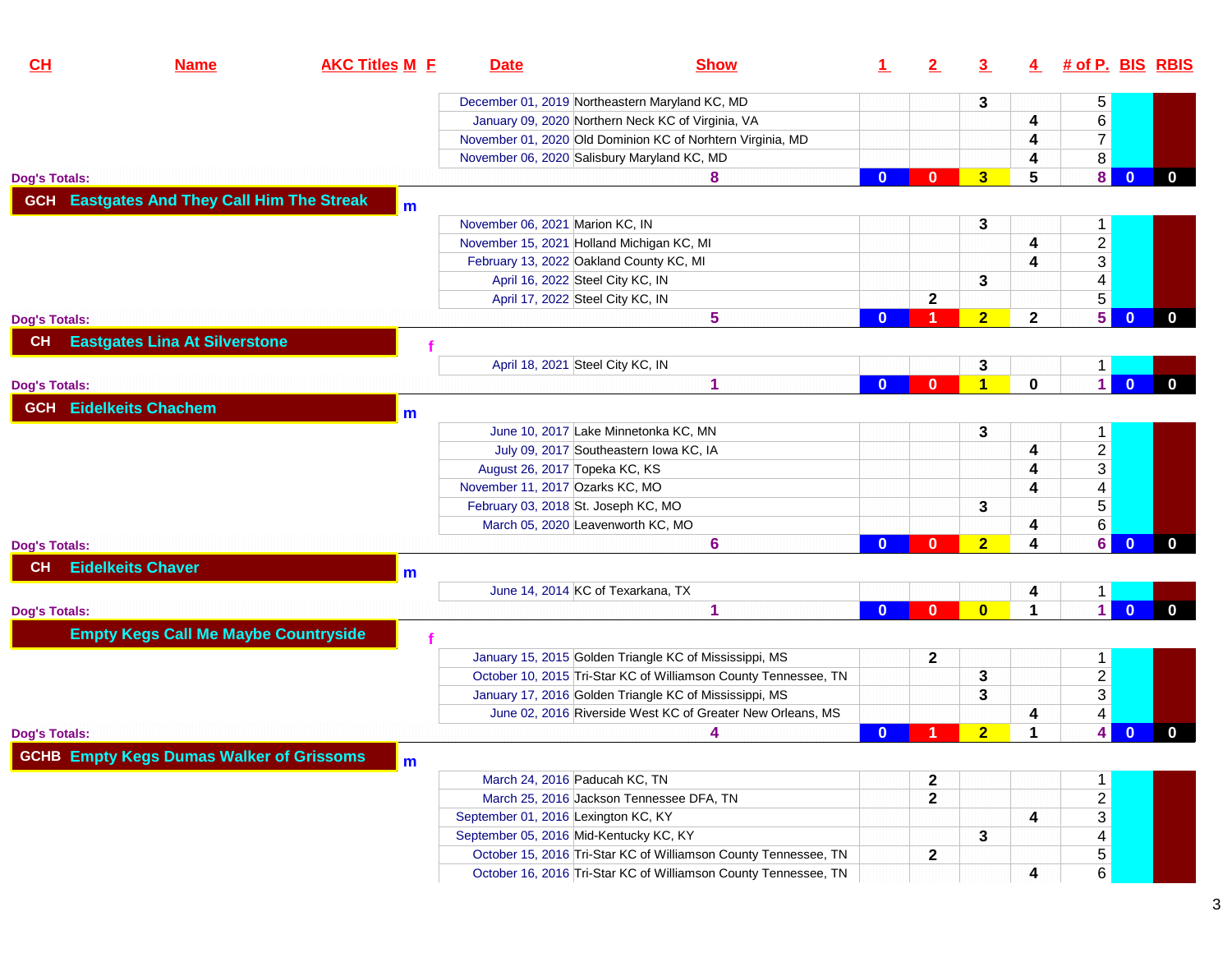| October 22, 2016 Clarksville KC, TN<br>$\overline{7}$<br>$\mathbf{2}$<br>$\bf 8$<br>October 23, 2016 Clarksville KC, TN<br>1<br>9<br>$\mathbf 2$<br>June 17, 2017 Echo Hills KC, of OH<br><b>CGC</b><br>10<br>July 09, 2017 Huntington KC, WV<br>4<br><b>CGC</b><br>11<br>3<br>August 05, 2017 Crab Orchard KC, IL<br><b>CGC</b><br>12<br>$\mathbf 2$<br>August 06, 2017 Crab Orchard KC, IL<br><b>CGC</b><br>13<br>$\mathbf{2}$<br>November 04, 2017 Tennessee Valley KC, TN<br><b>CGC</b><br>14<br>November 05, 2017 Tennessee Valley KC, TN<br><b>CGC</b><br>4<br>15<br><b>CGC</b><br>April 18, 2018 Paducah KC, KY<br>4<br>15<br>15<br>3<br>$5\phantom{.0}$<br>$\mathbf{0}$<br>6<br><b>Dog's Totals:</b><br><b>Empty Kegs Harvey Wallbanger</b><br>CH<br>m<br>October 02, 2016 Greater Murfreesboro KC, TN<br>$\mathbf 2$<br>$\mathbf{1}$<br>$\overline{1}$<br>$\overline{\mathbf{0}}$<br>0<br>$\overline{\mathbf{0}}$<br>$\bf{0}$<br>1<br><b>GCH</b> Empty Kegs Jim Dandy<br>m<br>April 28, 2016 Champaign Illinois KC, IL<br>3<br>$\mathbf{1}$<br>$\frac{2}{3}$<br>1<br>August 26, 2017 Owensboros River City KC, KY<br>3<br>August 27, 2017 Southern Indiana KC, KY<br>$\overline{4}$<br>$\mathbf 2$<br>September 03, 2017 Norhtern Kentucky KC, KY<br>$\overline{5}$<br>$\overline{\mathbf{2}}$<br>September 17, 2017 Greater Lafayette KC IN<br>$\overline{6}$<br><b>BIS</b><br>September 30, 2017 Greater Murfreesboro KC, TN<br>1<br>$\overline{7}$<br>3<br>September 16, 2022 Greater Lafayette KC IN<br>$\overline{7}$<br>3 <sup>5</sup><br>7<br>$\overline{2}$<br>$\overline{2}$<br>0<br><b>Empty Kegs Purple Rain</b><br><b>GCH</b><br>m<br>October 21, 2018 Clarksville KC, TN<br>3<br>$\mathbf 1$<br>$\frac{2}{3}$<br>4<br>January 13, 2019 Golden Triangle KC of Mississippi, MS<br>$\mathbf{2}$<br>March 24, 2019 Jackson Tennessee DFA, TN<br>$\frac{4}{5}$<br>3<br>April 06, 2019 Paducah KC, KY<br>April 07, 2019 Paducah KC, KY<br>4<br>$\overline{6}$<br>3<br>August 31, 2019 Lexington KC, KY<br>$\overline{7}$<br>$\mathbf 2$<br>September 02, 2019 Mid-Kentucky KC, KY<br>$\overline{\bf 8}$<br>$\mathbf{2}$<br>October 19, 2019 Clarksville KC, TN<br>$\overline{9}$<br>October 20, 2019 Clarksville KC, TN<br>1<br>10<br>$\mathbf{1}$<br>November 08, 2019 Huntsville KC, AL<br>$10$ 0<br>10<br>$\mathbf{2}$<br>3 <sup>2</sup><br>2 <sup>1</sup><br>- 3 -<br><b>GCH</b> Empty Kegs Too Much Fun<br>m<br>March 07, 2020 Tullahoma KC of Tennessee, TN<br>3<br>$\mathbf 1$<br>$\frac{2}{3}$<br>October 17, 2020 Clarksville KC, TN<br>3<br>$\mathbf{2}$<br>March 12, 2021 Tullahoma KC of Tennessee, TN<br>March 14, 2021 Nashville KC, TN | CH | <b>Name</b> | <b>AKC Titles M E</b> | <b>Date</b> | <b>Show</b> | $\perp$ | 2 | $\overline{3}$ |   | 4 # of P. BIS RBIS |              |
|-----------------------------------------------------------------------------------------------------------------------------------------------------------------------------------------------------------------------------------------------------------------------------------------------------------------------------------------------------------------------------------------------------------------------------------------------------------------------------------------------------------------------------------------------------------------------------------------------------------------------------------------------------------------------------------------------------------------------------------------------------------------------------------------------------------------------------------------------------------------------------------------------------------------------------------------------------------------------------------------------------------------------------------------------------------------------------------------------------------------------------------------------------------------------------------------------------------------------------------------------------------------------------------------------------------------------------------------------------------------------------------------------------------------------------------------------------------------------------------------------------------------------------------------------------------------------------------------------------------------------------------------------------------------------------------------------------------------------------------------------------------------------------------------------------------------------------------------------------------------------------------------------------------------------------------------------------------------------------------------------------------------------------------------------------------------------------------------------------------------------------------------------------------------------------------------------------------------------------------------------------------------------------------------------------------------------------------------------------------------------------------------------------------------------------------------------------------------------------------------------------------------------------------------------------------------------------------------------------------------------------------------------------------------------|----|-------------|-----------------------|-------------|-------------|---------|---|----------------|---|--------------------|--------------|
|                                                                                                                                                                                                                                                                                                                                                                                                                                                                                                                                                                                                                                                                                                                                                                                                                                                                                                                                                                                                                                                                                                                                                                                                                                                                                                                                                                                                                                                                                                                                                                                                                                                                                                                                                                                                                                                                                                                                                                                                                                                                                                                                                                                                                                                                                                                                                                                                                                                                                                                                                                                                                                                                       |    |             |                       |             |             |         |   |                |   |                    |              |
|                                                                                                                                                                                                                                                                                                                                                                                                                                                                                                                                                                                                                                                                                                                                                                                                                                                                                                                                                                                                                                                                                                                                                                                                                                                                                                                                                                                                                                                                                                                                                                                                                                                                                                                                                                                                                                                                                                                                                                                                                                                                                                                                                                                                                                                                                                                                                                                                                                                                                                                                                                                                                                                                       |    |             |                       |             |             |         |   |                |   |                    |              |
|                                                                                                                                                                                                                                                                                                                                                                                                                                                                                                                                                                                                                                                                                                                                                                                                                                                                                                                                                                                                                                                                                                                                                                                                                                                                                                                                                                                                                                                                                                                                                                                                                                                                                                                                                                                                                                                                                                                                                                                                                                                                                                                                                                                                                                                                                                                                                                                                                                                                                                                                                                                                                                                                       |    |             |                       |             |             |         |   |                |   |                    |              |
|                                                                                                                                                                                                                                                                                                                                                                                                                                                                                                                                                                                                                                                                                                                                                                                                                                                                                                                                                                                                                                                                                                                                                                                                                                                                                                                                                                                                                                                                                                                                                                                                                                                                                                                                                                                                                                                                                                                                                                                                                                                                                                                                                                                                                                                                                                                                                                                                                                                                                                                                                                                                                                                                       |    |             |                       |             |             |         |   |                |   |                    |              |
|                                                                                                                                                                                                                                                                                                                                                                                                                                                                                                                                                                                                                                                                                                                                                                                                                                                                                                                                                                                                                                                                                                                                                                                                                                                                                                                                                                                                                                                                                                                                                                                                                                                                                                                                                                                                                                                                                                                                                                                                                                                                                                                                                                                                                                                                                                                                                                                                                                                                                                                                                                                                                                                                       |    |             |                       |             |             |         |   |                |   |                    |              |
|                                                                                                                                                                                                                                                                                                                                                                                                                                                                                                                                                                                                                                                                                                                                                                                                                                                                                                                                                                                                                                                                                                                                                                                                                                                                                                                                                                                                                                                                                                                                                                                                                                                                                                                                                                                                                                                                                                                                                                                                                                                                                                                                                                                                                                                                                                                                                                                                                                                                                                                                                                                                                                                                       |    |             |                       |             |             |         |   |                |   |                    |              |
|                                                                                                                                                                                                                                                                                                                                                                                                                                                                                                                                                                                                                                                                                                                                                                                                                                                                                                                                                                                                                                                                                                                                                                                                                                                                                                                                                                                                                                                                                                                                                                                                                                                                                                                                                                                                                                                                                                                                                                                                                                                                                                                                                                                                                                                                                                                                                                                                                                                                                                                                                                                                                                                                       |    |             |                       |             |             |         |   |                |   |                    |              |
|                                                                                                                                                                                                                                                                                                                                                                                                                                                                                                                                                                                                                                                                                                                                                                                                                                                                                                                                                                                                                                                                                                                                                                                                                                                                                                                                                                                                                                                                                                                                                                                                                                                                                                                                                                                                                                                                                                                                                                                                                                                                                                                                                                                                                                                                                                                                                                                                                                                                                                                                                                                                                                                                       |    |             |                       |             |             |         |   |                |   |                    |              |
|                                                                                                                                                                                                                                                                                                                                                                                                                                                                                                                                                                                                                                                                                                                                                                                                                                                                                                                                                                                                                                                                                                                                                                                                                                                                                                                                                                                                                                                                                                                                                                                                                                                                                                                                                                                                                                                                                                                                                                                                                                                                                                                                                                                                                                                                                                                                                                                                                                                                                                                                                                                                                                                                       |    |             |                       |             |             |         |   |                |   |                    |              |
|                                                                                                                                                                                                                                                                                                                                                                                                                                                                                                                                                                                                                                                                                                                                                                                                                                                                                                                                                                                                                                                                                                                                                                                                                                                                                                                                                                                                                                                                                                                                                                                                                                                                                                                                                                                                                                                                                                                                                                                                                                                                                                                                                                                                                                                                                                                                                                                                                                                                                                                                                                                                                                                                       |    |             |                       |             |             |         |   |                |   |                    | $\mathbf{0}$ |
| <b>Dog's Totals:</b><br><b>Dog's Totals:</b><br><b>Dog's Totals:</b>                                                                                                                                                                                                                                                                                                                                                                                                                                                                                                                                                                                                                                                                                                                                                                                                                                                                                                                                                                                                                                                                                                                                                                                                                                                                                                                                                                                                                                                                                                                                                                                                                                                                                                                                                                                                                                                                                                                                                                                                                                                                                                                                                                                                                                                                                                                                                                                                                                                                                                                                                                                                  |    |             |                       |             |             |         |   |                |   |                    |              |
|                                                                                                                                                                                                                                                                                                                                                                                                                                                                                                                                                                                                                                                                                                                                                                                                                                                                                                                                                                                                                                                                                                                                                                                                                                                                                                                                                                                                                                                                                                                                                                                                                                                                                                                                                                                                                                                                                                                                                                                                                                                                                                                                                                                                                                                                                                                                                                                                                                                                                                                                                                                                                                                                       |    |             |                       |             |             |         |   |                |   |                    |              |
|                                                                                                                                                                                                                                                                                                                                                                                                                                                                                                                                                                                                                                                                                                                                                                                                                                                                                                                                                                                                                                                                                                                                                                                                                                                                                                                                                                                                                                                                                                                                                                                                                                                                                                                                                                                                                                                                                                                                                                                                                                                                                                                                                                                                                                                                                                                                                                                                                                                                                                                                                                                                                                                                       |    |             |                       |             |             |         |   |                |   |                    | $\mathbf{0}$ |
|                                                                                                                                                                                                                                                                                                                                                                                                                                                                                                                                                                                                                                                                                                                                                                                                                                                                                                                                                                                                                                                                                                                                                                                                                                                                                                                                                                                                                                                                                                                                                                                                                                                                                                                                                                                                                                                                                                                                                                                                                                                                                                                                                                                                                                                                                                                                                                                                                                                                                                                                                                                                                                                                       |    |             |                       |             |             |         |   |                |   |                    |              |
|                                                                                                                                                                                                                                                                                                                                                                                                                                                                                                                                                                                                                                                                                                                                                                                                                                                                                                                                                                                                                                                                                                                                                                                                                                                                                                                                                                                                                                                                                                                                                                                                                                                                                                                                                                                                                                                                                                                                                                                                                                                                                                                                                                                                                                                                                                                                                                                                                                                                                                                                                                                                                                                                       |    |             |                       |             |             |         |   |                |   |                    |              |
|                                                                                                                                                                                                                                                                                                                                                                                                                                                                                                                                                                                                                                                                                                                                                                                                                                                                                                                                                                                                                                                                                                                                                                                                                                                                                                                                                                                                                                                                                                                                                                                                                                                                                                                                                                                                                                                                                                                                                                                                                                                                                                                                                                                                                                                                                                                                                                                                                                                                                                                                                                                                                                                                       |    |             |                       |             |             |         |   |                |   |                    |              |
|                                                                                                                                                                                                                                                                                                                                                                                                                                                                                                                                                                                                                                                                                                                                                                                                                                                                                                                                                                                                                                                                                                                                                                                                                                                                                                                                                                                                                                                                                                                                                                                                                                                                                                                                                                                                                                                                                                                                                                                                                                                                                                                                                                                                                                                                                                                                                                                                                                                                                                                                                                                                                                                                       |    |             |                       |             |             |         |   |                |   |                    |              |
|                                                                                                                                                                                                                                                                                                                                                                                                                                                                                                                                                                                                                                                                                                                                                                                                                                                                                                                                                                                                                                                                                                                                                                                                                                                                                                                                                                                                                                                                                                                                                                                                                                                                                                                                                                                                                                                                                                                                                                                                                                                                                                                                                                                                                                                                                                                                                                                                                                                                                                                                                                                                                                                                       |    |             |                       |             |             |         |   |                |   |                    |              |
|                                                                                                                                                                                                                                                                                                                                                                                                                                                                                                                                                                                                                                                                                                                                                                                                                                                                                                                                                                                                                                                                                                                                                                                                                                                                                                                                                                                                                                                                                                                                                                                                                                                                                                                                                                                                                                                                                                                                                                                                                                                                                                                                                                                                                                                                                                                                                                                                                                                                                                                                                                                                                                                                       |    |             |                       |             |             |         |   |                |   |                    |              |
|                                                                                                                                                                                                                                                                                                                                                                                                                                                                                                                                                                                                                                                                                                                                                                                                                                                                                                                                                                                                                                                                                                                                                                                                                                                                                                                                                                                                                                                                                                                                                                                                                                                                                                                                                                                                                                                                                                                                                                                                                                                                                                                                                                                                                                                                                                                                                                                                                                                                                                                                                                                                                                                                       |    |             |                       |             |             |         |   |                |   |                    |              |
|                                                                                                                                                                                                                                                                                                                                                                                                                                                                                                                                                                                                                                                                                                                                                                                                                                                                                                                                                                                                                                                                                                                                                                                                                                                                                                                                                                                                                                                                                                                                                                                                                                                                                                                                                                                                                                                                                                                                                                                                                                                                                                                                                                                                                                                                                                                                                                                                                                                                                                                                                                                                                                                                       |    |             |                       |             |             |         |   |                |   |                    |              |
|                                                                                                                                                                                                                                                                                                                                                                                                                                                                                                                                                                                                                                                                                                                                                                                                                                                                                                                                                                                                                                                                                                                                                                                                                                                                                                                                                                                                                                                                                                                                                                                                                                                                                                                                                                                                                                                                                                                                                                                                                                                                                                                                                                                                                                                                                                                                                                                                                                                                                                                                                                                                                                                                       |    |             |                       |             |             |         |   |                |   |                    | $\mathbf{0}$ |
|                                                                                                                                                                                                                                                                                                                                                                                                                                                                                                                                                                                                                                                                                                                                                                                                                                                                                                                                                                                                                                                                                                                                                                                                                                                                                                                                                                                                                                                                                                                                                                                                                                                                                                                                                                                                                                                                                                                                                                                                                                                                                                                                                                                                                                                                                                                                                                                                                                                                                                                                                                                                                                                                       |    |             |                       |             |             |         |   |                |   |                    |              |
|                                                                                                                                                                                                                                                                                                                                                                                                                                                                                                                                                                                                                                                                                                                                                                                                                                                                                                                                                                                                                                                                                                                                                                                                                                                                                                                                                                                                                                                                                                                                                                                                                                                                                                                                                                                                                                                                                                                                                                                                                                                                                                                                                                                                                                                                                                                                                                                                                                                                                                                                                                                                                                                                       |    |             |                       |             |             |         |   |                |   |                    |              |
|                                                                                                                                                                                                                                                                                                                                                                                                                                                                                                                                                                                                                                                                                                                                                                                                                                                                                                                                                                                                                                                                                                                                                                                                                                                                                                                                                                                                                                                                                                                                                                                                                                                                                                                                                                                                                                                                                                                                                                                                                                                                                                                                                                                                                                                                                                                                                                                                                                                                                                                                                                                                                                                                       |    |             |                       |             |             |         |   |                |   |                    |              |
|                                                                                                                                                                                                                                                                                                                                                                                                                                                                                                                                                                                                                                                                                                                                                                                                                                                                                                                                                                                                                                                                                                                                                                                                                                                                                                                                                                                                                                                                                                                                                                                                                                                                                                                                                                                                                                                                                                                                                                                                                                                                                                                                                                                                                                                                                                                                                                                                                                                                                                                                                                                                                                                                       |    |             |                       |             |             |         |   |                |   |                    |              |
|                                                                                                                                                                                                                                                                                                                                                                                                                                                                                                                                                                                                                                                                                                                                                                                                                                                                                                                                                                                                                                                                                                                                                                                                                                                                                                                                                                                                                                                                                                                                                                                                                                                                                                                                                                                                                                                                                                                                                                                                                                                                                                                                                                                                                                                                                                                                                                                                                                                                                                                                                                                                                                                                       |    |             |                       |             |             |         |   |                |   |                    |              |
|                                                                                                                                                                                                                                                                                                                                                                                                                                                                                                                                                                                                                                                                                                                                                                                                                                                                                                                                                                                                                                                                                                                                                                                                                                                                                                                                                                                                                                                                                                                                                                                                                                                                                                                                                                                                                                                                                                                                                                                                                                                                                                                                                                                                                                                                                                                                                                                                                                                                                                                                                                                                                                                                       |    |             |                       |             |             |         |   |                |   |                    |              |
|                                                                                                                                                                                                                                                                                                                                                                                                                                                                                                                                                                                                                                                                                                                                                                                                                                                                                                                                                                                                                                                                                                                                                                                                                                                                                                                                                                                                                                                                                                                                                                                                                                                                                                                                                                                                                                                                                                                                                                                                                                                                                                                                                                                                                                                                                                                                                                                                                                                                                                                                                                                                                                                                       |    |             |                       |             |             |         |   |                |   |                    |              |
|                                                                                                                                                                                                                                                                                                                                                                                                                                                                                                                                                                                                                                                                                                                                                                                                                                                                                                                                                                                                                                                                                                                                                                                                                                                                                                                                                                                                                                                                                                                                                                                                                                                                                                                                                                                                                                                                                                                                                                                                                                                                                                                                                                                                                                                                                                                                                                                                                                                                                                                                                                                                                                                                       |    |             |                       |             |             |         |   |                |   |                    |              |
|                                                                                                                                                                                                                                                                                                                                                                                                                                                                                                                                                                                                                                                                                                                                                                                                                                                                                                                                                                                                                                                                                                                                                                                                                                                                                                                                                                                                                                                                                                                                                                                                                                                                                                                                                                                                                                                                                                                                                                                                                                                                                                                                                                                                                                                                                                                                                                                                                                                                                                                                                                                                                                                                       |    |             |                       |             |             |         |   |                |   |                    |              |
|                                                                                                                                                                                                                                                                                                                                                                                                                                                                                                                                                                                                                                                                                                                                                                                                                                                                                                                                                                                                                                                                                                                                                                                                                                                                                                                                                                                                                                                                                                                                                                                                                                                                                                                                                                                                                                                                                                                                                                                                                                                                                                                                                                                                                                                                                                                                                                                                                                                                                                                                                                                                                                                                       |    |             |                       |             |             |         |   |                |   |                    |              |
|                                                                                                                                                                                                                                                                                                                                                                                                                                                                                                                                                                                                                                                                                                                                                                                                                                                                                                                                                                                                                                                                                                                                                                                                                                                                                                                                                                                                                                                                                                                                                                                                                                                                                                                                                                                                                                                                                                                                                                                                                                                                                                                                                                                                                                                                                                                                                                                                                                                                                                                                                                                                                                                                       |    |             |                       |             |             |         |   |                |   |                    |              |
|                                                                                                                                                                                                                                                                                                                                                                                                                                                                                                                                                                                                                                                                                                                                                                                                                                                                                                                                                                                                                                                                                                                                                                                                                                                                                                                                                                                                                                                                                                                                                                                                                                                                                                                                                                                                                                                                                                                                                                                                                                                                                                                                                                                                                                                                                                                                                                                                                                                                                                                                                                                                                                                                       |    |             |                       |             |             |         |   |                |   |                    | $\bf{0}$     |
|                                                                                                                                                                                                                                                                                                                                                                                                                                                                                                                                                                                                                                                                                                                                                                                                                                                                                                                                                                                                                                                                                                                                                                                                                                                                                                                                                                                                                                                                                                                                                                                                                                                                                                                                                                                                                                                                                                                                                                                                                                                                                                                                                                                                                                                                                                                                                                                                                                                                                                                                                                                                                                                                       |    |             |                       |             |             |         |   |                |   |                    |              |
|                                                                                                                                                                                                                                                                                                                                                                                                                                                                                                                                                                                                                                                                                                                                                                                                                                                                                                                                                                                                                                                                                                                                                                                                                                                                                                                                                                                                                                                                                                                                                                                                                                                                                                                                                                                                                                                                                                                                                                                                                                                                                                                                                                                                                                                                                                                                                                                                                                                                                                                                                                                                                                                                       |    |             |                       |             |             |         |   |                |   |                    |              |
|                                                                                                                                                                                                                                                                                                                                                                                                                                                                                                                                                                                                                                                                                                                                                                                                                                                                                                                                                                                                                                                                                                                                                                                                                                                                                                                                                                                                                                                                                                                                                                                                                                                                                                                                                                                                                                                                                                                                                                                                                                                                                                                                                                                                                                                                                                                                                                                                                                                                                                                                                                                                                                                                       |    |             |                       |             |             |         |   |                |   |                    |              |
|                                                                                                                                                                                                                                                                                                                                                                                                                                                                                                                                                                                                                                                                                                                                                                                                                                                                                                                                                                                                                                                                                                                                                                                                                                                                                                                                                                                                                                                                                                                                                                                                                                                                                                                                                                                                                                                                                                                                                                                                                                                                                                                                                                                                                                                                                                                                                                                                                                                                                                                                                                                                                                                                       |    |             |                       |             |             |         |   |                |   |                    |              |
|                                                                                                                                                                                                                                                                                                                                                                                                                                                                                                                                                                                                                                                                                                                                                                                                                                                                                                                                                                                                                                                                                                                                                                                                                                                                                                                                                                                                                                                                                                                                                                                                                                                                                                                                                                                                                                                                                                                                                                                                                                                                                                                                                                                                                                                                                                                                                                                                                                                                                                                                                                                                                                                                       |    |             |                       |             |             |         |   |                | 4 | $\overline{4}$     |              |
| $\overline{5}$<br>March 25, 2021 Jackson Tennessee DFA, TN<br>4                                                                                                                                                                                                                                                                                                                                                                                                                                                                                                                                                                                                                                                                                                                                                                                                                                                                                                                                                                                                                                                                                                                                                                                                                                                                                                                                                                                                                                                                                                                                                                                                                                                                                                                                                                                                                                                                                                                                                                                                                                                                                                                                                                                                                                                                                                                                                                                                                                                                                                                                                                                                       |    |             |                       |             |             |         |   |                |   |                    |              |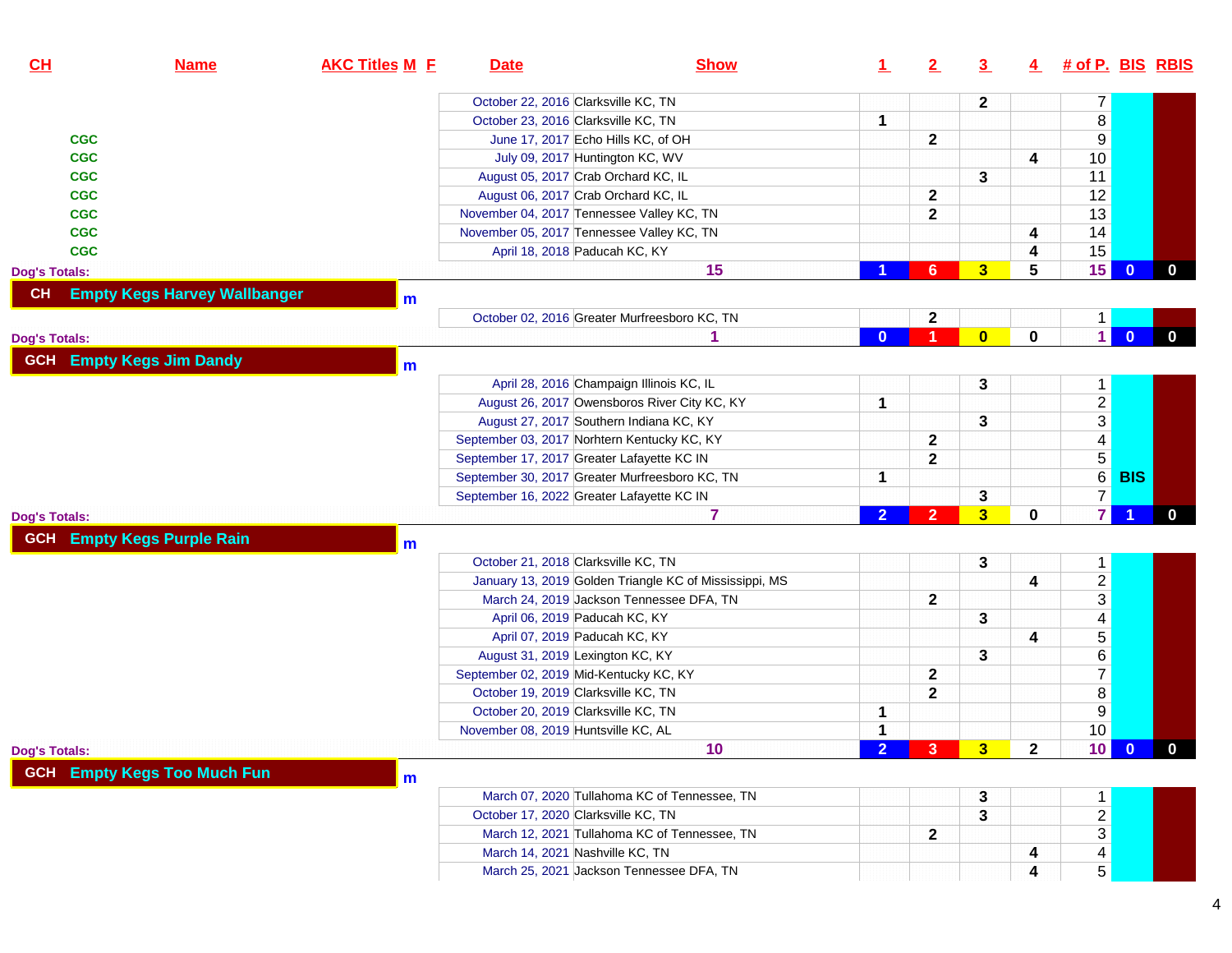| CL                               | <b>Name</b>                               | <b>AKC Titles M E</b> | <b>Date</b>                                    | <b>Show</b>                                          | $\perp$        | 2                          | $\overline{3}$          | $\overline{4}$ | <u># of P. BIS RBIS</u> |                |             |
|----------------------------------|-------------------------------------------|-----------------------|------------------------------------------------|------------------------------------------------------|----------------|----------------------------|-------------------------|----------------|-------------------------|----------------|-------------|
|                                  |                                           |                       | March 27, 2021 Tupelo KC, TN                   |                                                      |                | $\mathbf{2}$               |                         |                | 6                       |                |             |
|                                  |                                           |                       | April 24, 2021 Clarksville KC, TN              |                                                      |                | $\mathbf{2}$               |                         |                | $\overline{7}$          |                |             |
|                                  |                                           |                       | August 07, 2021 Crab Orchard KC, IL            |                                                      |                | $\mathbf{2}$               |                         |                | $\bf 8$                 |                |             |
|                                  |                                           |                       | August 08, 2021 Crab Orchard KC, IL            |                                                      |                |                            |                         | 4              | $9\,$                   |                |             |
|                                  |                                           |                       |                                                | August 26, 2021 Owensboros River City KC, KY         |                | $\mathbf{2}$               |                         |                | 10 <sub>1</sub>         |                |             |
| <b>Dog's Totals:</b>             |                                           |                       |                                                | 10                                                   | $\bf{0}$       | $5\phantom{1}$             | $\overline{2}$          | 3              | 10                      | $\overline{0}$ | $\mathbf 0$ |
| <b>CH</b>                        | <b>Excaliburs Lady of The Lake</b>        |                       |                                                |                                                      |                |                            |                         |                |                         |                |             |
| <b>CD RN</b>                     |                                           |                       | January 29, 2015 Griffin Georgia KC, GA        |                                                      |                |                            | 3                       |                |                         |                |             |
| <b>Dog's Totals:</b>             |                                           |                       |                                                | 1                                                    | $\bf{0}$       | $\mathbf{0}$               | $\blacktriangleleft$    | $\bf{0}$       | 1 <sup>1</sup>          | $\overline{0}$ | $\bf{0}$    |
|                                  | <b>GCH</b> Fuzzy Bears Amore              | $m$                   |                                                |                                                      |                |                            |                         |                |                         |                |             |
|                                  | <b>See Performance Database</b>           |                       | October 18, 2020 Albany KC, MA                 |                                                      |                |                            |                         | 4              | 1                       |                |             |
|                                  | <b>See Performance Database</b>           |                       | November 22, 2020 Springfield KC, MA           |                                                      |                |                            |                         | 4              | $\overline{2}$          |                |             |
| <b>Dog's Totals:</b>             |                                           |                       |                                                | $\overline{2}$                                       | $\mathbf{0}$   | $\mathbf{0}$               | $\bf{0}$                | $\mathbf{2}$   | $\overline{2}$          | $\mathbf{0}$   | $\bf{0}$    |
|                                  | <b>GCHB Giddens Yosminty Sam I Am</b>     |                       |                                                |                                                      |                |                            |                         |                |                         |                |             |
| <b>CGC</b>                       |                                           | m                     | November 03, 2016 La Porte County KC, IN       |                                                      |                | $\mathbf{2}$               |                         |                | 1                       |                |             |
| <b>CGC</b>                       |                                           |                       | November 04, 2016 Northeastern Indiana KC IN   |                                                      |                |                            |                         | 4              | $\overline{c}$          |                |             |
| <b>CGC</b>                       |                                           |                       | September 04, 2017 St. Clairsville Ohio KC, OH |                                                      |                |                            | 3                       |                | $\overline{3}$          |                |             |
| <b>CGC TKN</b>                   |                                           |                       | June 07, 2018 Midland Michigan KC, MI          |                                                      |                | $\mathbf{2}$               |                         |                | $\overline{\mathbf{4}}$ |                |             |
| <b>CGC TKN</b>                   |                                           |                       | June 08, 2018 Midland Michigan KC, MI          |                                                      | 1              |                            |                         |                | $\overline{5}$          |                |             |
| <b>CGC TKN</b>                   |                                           |                       | June 30, 2018 Bushy Run KC, PA                 |                                                      |                | $\mathbf{2}$               |                         |                | 6                       |                |             |
| <b>CGC TKN</b>                   |                                           |                       | July 01, 2018 Bushy Run KC, PA                 |                                                      | 1              |                            |                         |                | $\overline{7}$          |                |             |
| <b>CGC TKN</b>                   |                                           |                       |                                                | July 21, 2018 Western Reserve KC, OH                 |                |                            |                         | 4              | $\bf 8$                 |                |             |
| <b>CGC TKN</b>                   |                                           |                       |                                                | July 22, 2018 Western Reserve KC, OH                 | 1              |                            |                         |                | $9$                     |                |             |
|                                  |                                           |                       |                                                |                                                      |                |                            |                         |                | 10                      |                |             |
| <b>CGC TKN</b><br><b>CGC TKN</b> |                                           |                       | August 11, 2018 Lorain County KC, OH           | August 05, 2018 Mahoning-Shenango KC, OH             |                |                            | 3                       |                | 11                      |                |             |
| <b>CGC TKN</b>                   |                                           |                       | September 15, 2018 Licking River KC, OH        |                                                      |                | $\mathbf 2$<br>$\mathbf 2$ |                         |                | 12                      |                |             |
| <b>CGC TKN</b>                   |                                           |                       | September 16, 2018 Licking River KC, OH        |                                                      |                |                            | 3                       |                | 13                      |                |             |
| <b>CGC TKN</b>                   |                                           |                       | September 14, 2019 Licking River KC, OH        |                                                      |                |                            |                         |                | 14                      |                |             |
|                                  |                                           |                       |                                                | 14                                                   | $\overline{3}$ | 5                          | $\overline{\mathbf{3}}$ | 4<br>3         | 14                      | $\bf{0}$       | $\bf{0}$    |
| <b>Dog's Totals:</b>             | <b>GCH</b> Gordons Working On A Dream     |                       |                                                |                                                      |                |                            |                         |                |                         |                |             |
|                                  |                                           |                       |                                                | July 03, 2015 Kenilworth KC of Connecticut, CT       |                |                            |                         |                |                         |                |             |
| <b>Dog's Totals:</b>             |                                           |                       |                                                | 1                                                    | $\bf{0}$       | $\mathbf{0}$               | 3<br>1                  | $\bf{0}$       | 1<br>$\mathbf 1$        | $\mathbf{0}$   | $\bf{0}$    |
|                                  |                                           |                       |                                                |                                                      |                |                            |                         |                |                         |                |             |
|                                  | <b>Grand Bays Hook Line &amp; Sinker</b>  |                       |                                                |                                                      |                |                            |                         |                |                         |                |             |
|                                  |                                           |                       | May 08, 2012 Mobile KC, MA                     |                                                      |                |                            | 3                       |                |                         |                |             |
| <b>Dog's Totals:</b>             |                                           |                       |                                                | 1                                                    | $\bf{0}$       | $\mathbf{0}$               | $\blacktriangleleft$    | $\bf{0}$       | $\blacksquare$          | $\overline{0}$ | $\mathbf 0$ |
|                                  | <b>GCHB Granites I'm Your Huckelberry</b> | m                     |                                                |                                                      |                |                            |                         |                |                         |                |             |
|                                  |                                           |                       | December 03, 2016 Worcester County KC, MA      |                                                      | 1              |                            |                         |                |                         |                |             |
|                                  |                                           |                       |                                                | March 05, 2017 Connecticut River Working Group A, MA |                |                            |                         | 4              | $\frac{2}{3}$           |                |             |
|                                  |                                           |                       | June 17, 2017 North Shore KC, MA               |                                                      |                |                            |                         | 4              |                         |                |             |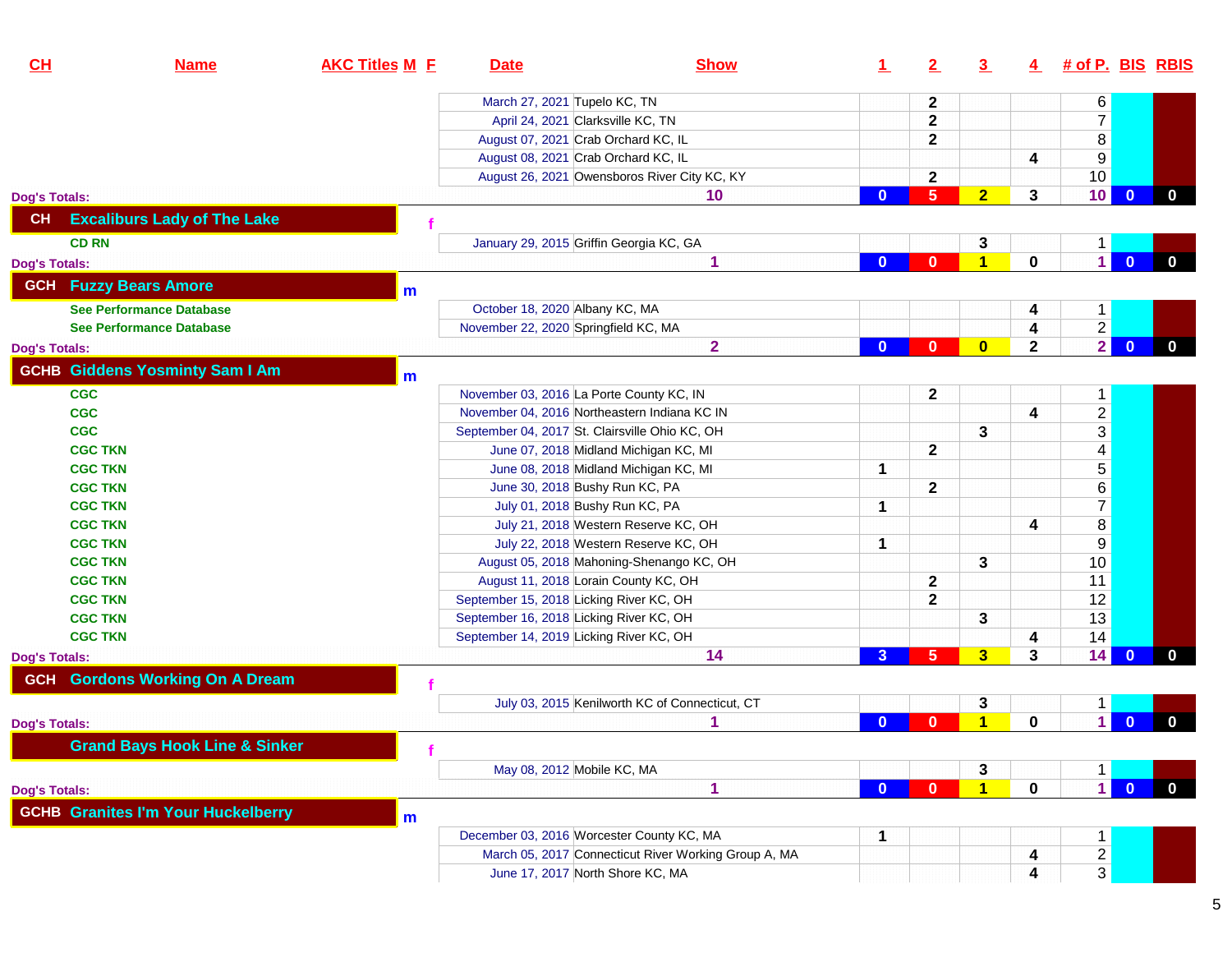| CH                   | <b>Name</b>                                 | <b>AKC Titles M E</b> | <b>Date</b>                           | <b>Show</b>                                          |                | 2              | 3                       | 4                    | # of P. BIS RBIS |                |              |
|----------------------|---------------------------------------------|-----------------------|---------------------------------------|------------------------------------------------------|----------------|----------------|-------------------------|----------------------|------------------|----------------|--------------|
|                      |                                             |                       | April 07, 2018 Troy KC, MA            |                                                      |                | $\mathbf{2}$   |                         |                      | 4                |                |              |
|                      |                                             |                       |                                       | May 20, 2018 York County KC of Maine, ME             |                | $\overline{2}$ |                         |                      | 5                |                |              |
|                      |                                             |                       |                                       | October 27, 2018 Queensboro KC, MA                   | $\mathbf{1}$   |                |                         |                      | 6                |                |              |
| <b>Dog's Totals:</b> |                                             |                       |                                       | 6                                                    | $\overline{2}$ | 2 <sup>1</sup> | $\overline{0}$          | $\overline{2}$       | 6 <sup>1</sup>   | $\mathbf{0}$   | $\mathbf{0}$ |
| <b>GCH</b>           | <b>Greystones Countess Lilah of Earl</b>    |                       |                                       |                                                      |                |                |                         |                      |                  |                |              |
|                      |                                             |                       | September 27, 2018 Elmira KC, NY      |                                                      |                |                |                         | 4                    | $\mathbf{1}$     |                |              |
|                      |                                             |                       | September 28, 2018 Onondage KA, NY    |                                                      |                |                | 3                       |                      | $\overline{2}$   |                |              |
| <b>Dog's Totals:</b> |                                             |                       |                                       | $\overline{\mathbf{2}}$                              | $\mathbf{0}$   | $\bf{0}$       | $\blacktriangleleft$    | $\blacktriangleleft$ | $\overline{2}$   | $\mathbf{0}$   | $\mathbf 0$  |
|                      | <b>Howe Ranch Vera Godokin</b>              |                       |                                       |                                                      |                |                |                         |                      |                  |                |              |
|                      |                                             |                       |                                       | October 25, 2014 Sacramento Valley DFA, CA           |                |                |                         | 4                    | 1                |                |              |
| <b>Dog's Totals:</b> |                                             |                       |                                       | 1                                                    | $\mathbf{0}$   | $\mathbf{0}$   | $\bf{0}$                | $\mathbf 1$          | 1                | $\mathbf{0}$   | $\mathbf 0$  |
|                      | <b>Jamelles Baron Von Trapp</b>             | m                     |                                       |                                                      |                |                |                         |                      |                  |                |              |
| <b>CGC</b>           |                                             |                       |                                       | September 13, 2014 Prescott Arizona KC, AZ           |                |                |                         | 4                    | 1                |                |              |
| <b>Dog's Totals:</b> |                                             |                       |                                       | 1                                                    | $\mathbf{0}$   | $\mathbf{0}$   | $\overline{\mathbf{0}}$ | 1                    | $\mathbf{1}$     | $\mathbf{0}$   | $\mathbf{0}$ |
| <b>GCH</b>           | <b>Jamelles Happy Birthday Mr President</b> |                       |                                       |                                                      |                |                |                         |                      |                  |                |              |
| <b>CGC</b>           |                                             |                       |                                       | June 08, 2013 Puyallup Valley DF, WA                 |                |                |                         | 4                    | 1                |                |              |
| <b>Dog's Totals:</b> |                                             |                       |                                       | 1                                                    | $\mathbf{0}$   | $\mathbf{0}$   | $\mathbf{0}$            | $\blacktriangleleft$ | $\vert$          | $\mathbf{0}$   | $\mathbf{0}$ |
| <b>CH</b>            | <b>Jamelles Harpers Bizarre</b>             |                       |                                       |                                                      |                |                |                         |                      |                  |                |              |
|                      |                                             |                       | August 10, 2019 South Bay KC, CA      |                                                      |                |                |                         | 4                    | $\mathbf{1}$     |                |              |
|                      |                                             |                       |                                       | December 07, 2019 Shoreline DFA of Orange County, CA |                | $\mathbf{2}$   |                         |                      | $\overline{2}$   |                |              |
|                      |                                             |                       |                                       | December 08, 2019 Shoreline DFA of Orange County, CA |                | $\mathbf{2}$   |                         |                      | $\overline{3}$   |                |              |
| <b>Dog's Totals:</b> |                                             |                       |                                       | 3                                                    | $\mathbf{0}$   | $\overline{2}$ | $\overline{\mathbf{0}}$ | $\mathbf 1$          | 3 <sup>1</sup>   | $\overline{0}$ | $\mathbf{0}$ |
|                      | <b>GCH</b> Jamelles Peyton Place            |                       |                                       |                                                      |                |                |                         |                      |                  |                |              |
|                      |                                             |                       | July 13, 2014 Cabrillo KC, CA         |                                                      | 1              |                |                         |                      | 1.               |                |              |
|                      |                                             |                       | July 12, 2015 Cabrillo KC, CA         |                                                      |                |                |                         | 4                    | $\overline{2}$   |                |              |
| <b>Dog's Totals:</b> |                                             |                       |                                       | $\overline{2}$                                       |                | $\mathbf{0}$   | $\overline{\mathbf{0}}$ | 1                    | $\overline{2}$   | $\bf{0}$       | $\mathbf 0$  |
|                      | <b>GCH</b> Jamelles To Sir With Love        | m                     |                                       |                                                      |                |                |                         |                      |                  |                |              |
|                      |                                             |                       |                                       | May 28, 2018 San Fernando KC, CA                     | 1              |                |                         |                      |                  | 1 BIS          |              |
|                      |                                             |                       |                                       | September 28, 2019 Santa Ana Valley KC, CA           | 1              |                |                         |                      | $\overline{2}$   |                |              |
| <b>Dog's Totals:</b> |                                             |                       |                                       | $\mathbf{2}$                                         | $\overline{2}$ | $\bf{0}$       | $\mathbf{0}$            | $\mathbf 0$          | $\overline{2}$   |                | $\mathbf{0}$ |
|                      | <b>Kingdoms Lone Star Licensed To Carry</b> |                       |                                       |                                                      |                |                |                         |                      |                  |                |              |
|                      |                                             |                       | February 05, 2022 KC of Texarkana, AR |                                                      |                |                | 3                       |                      | $\mathbf{1}$     |                |              |
| <b>Dog's Totals:</b> |                                             |                       |                                       | 1                                                    | $\mathbf{0}$   | $\mathbf{0}$   | 1                       | $\bf{0}$             | $\mathbf 1$      | $\Omega$       | $\bf{0}$     |
| <b>CH</b>            | Kingdoms Saints Moonstruck Marshall V Cre   |                       |                                       |                                                      |                |                |                         |                      |                  |                |              |
|                      |                                             |                       | January 11, 2021 Noaln River KC, TX   |                                                      |                |                | 3                       |                      | 1.               |                |              |
| <b>Dog's Totals:</b> |                                             |                       |                                       | 1                                                    | $\mathbf{0}$   | $\mathbf{0}$   | 1                       | $\mathbf 0$          | $\mathbf{1}$     | $\mathbf{0}$   | $\mathbf 0$  |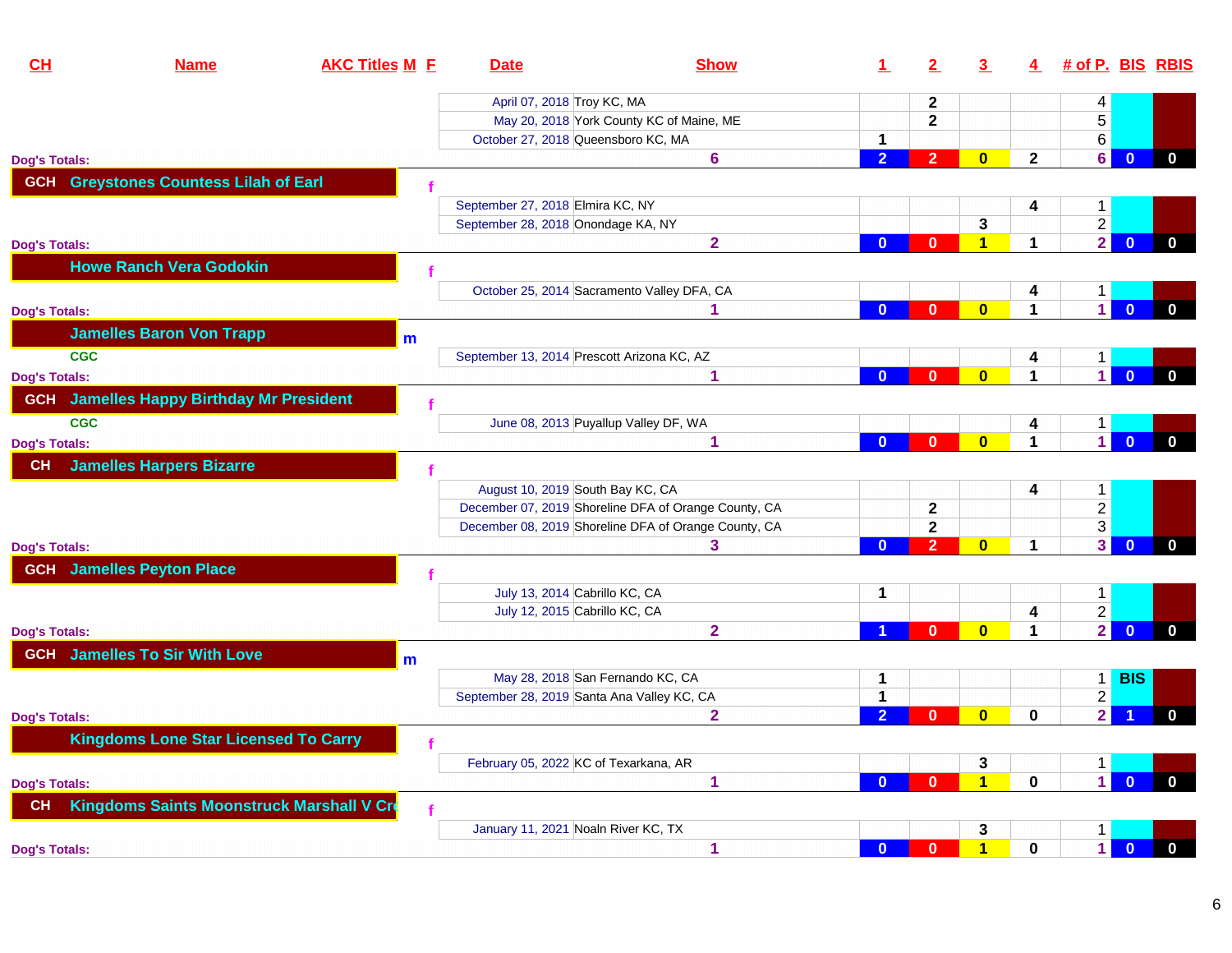| CL                   | <b>Name</b>                                      | <b>AKC Titles M E</b> | <b>Date</b>                              | <b>Show</b>                                          |          |                | 3                       | $\overline{4}$ | # of P. BIS RBIS        |                |              |
|----------------------|--------------------------------------------------|-----------------------|------------------------------------------|------------------------------------------------------|----------|----------------|-------------------------|----------------|-------------------------|----------------|--------------|
|                      | <b>GCHB Kris Kountry Big Blind V Poker</b>       | m                     |                                          |                                                      |          |                |                         |                |                         |                |              |
| <b>CGC</b>           |                                                  |                       | November 08, 2019 North Arkansas KC, MO  |                                                      |          |                |                         |                | $\mathbf 1$             |                |              |
| <b>Dog's Totals:</b> |                                                  |                       |                                          | 1                                                    |          | $\mathbf{0}$   | $\bf{0}$                | $\mathbf 0$    | 1 <sup>1</sup>          | $\mathbf{0}$   | $\mathbf{0}$ |
| <b>CH</b>            | <b>Kris Kountry Kover Girl V Cosmo</b>           |                       |                                          |                                                      |          |                |                         |                |                         |                |              |
|                      |                                                  |                       |                                          | October 27, 2018 Buckhorn Valley KC, CO              |          |                |                         | 4              | $\mathbf{1}$            |                |              |
| <b>Dog's Totals:</b> |                                                  |                       |                                          |                                                      | $\bf{0}$ | $\bf{0}$       | $\bf{0}$                | 1              | $\vert$ 1               | $\bf{0}$       | $\mathbf 0$  |
|                      | <b>GCHP Kris Kountry Poker Face</b>              | m                     |                                          |                                                      |          |                |                         |                |                         |                |              |
|                      |                                                  |                       | February 10, 2018 Central Indiana KC, IN |                                                      |          |                |                         | 4              | $\mathbf 1$             |                |              |
|                      |                                                  |                       |                                          | February 15, 2018 Peak to Peak WDA of Colorado, CO   |          |                |                         | 4              | $\overline{a}$          |                |              |
|                      |                                                  |                       |                                          | February 16, 2018 Plum Creek KC of Colorado, CO      |          | $\mathbf 2$    |                         |                | $\overline{3}$          |                |              |
|                      |                                                  |                       | June 15, 2018 Pocatello KC, ID           |                                                      |          | $\mathbf 2$    |                         |                | $\overline{\mathbf{4}}$ |                |              |
|                      |                                                  |                       | July 21, 2018 Burlington KC, IL          |                                                      |          |                |                         | 4              | $\overline{5}$          |                |              |
|                      |                                                  |                       |                                          | July 29, 2018 Central Wyoming KC, WY                 |          |                | 3                       |                | 6                       |                |              |
| <b>Dog's Totals:</b> |                                                  |                       |                                          | 6                                                    | 0        | $\overline{2}$ | 1                       | 3              | 6                       | $\overline{0}$ | $\mathbf{0}$ |
|                      | <b>GCH Kris Kountry She's All That!</b>          |                       |                                          |                                                      |          |                |                         |                |                         |                |              |
|                      |                                                  |                       | November 23, 2019 Catoctin KC, MD        |                                                      |          |                | 3                       |                | $\mathbf{1}$            |                |              |
|                      |                                                  |                       |                                          | January 02, 2020 KC of Anne Arundel, MD              |          |                | 3                       |                | $\overline{2}$          |                |              |
|                      |                                                  |                       |                                          | January 03, 2020 KC of Anne Arundel, MD              | 1        |                |                         |                | $\overline{3}$          |                |              |
|                      |                                                  |                       |                                          | January 04, 2020 Southern Maryland KC, MD            |          |                | 3                       |                | $\overline{4}$          |                |              |
|                      |                                                  |                       |                                          | January 18, 2020 Boardwalk KC of Cape May County, NJ |          | $\mathbf 2$    |                         |                | $\overline{5}$          |                |              |
| <b>Dog's Totals:</b> |                                                  |                       |                                          | 5                                                    |          |                | $\overline{\mathbf{3}}$ | $\mathbf 0$    | 5                       | $\mathbf{0}$   | $\mathbf{0}$ |
|                      | <b>GCH Kris Kountry Sweet Indulgence V Poker</b> |                       |                                          |                                                      |          |                |                         |                |                         |                |              |
|                      |                                                  |                       | October 24, 2020 Siminole KC, OK         |                                                      |          |                |                         | 4              | $\mathbf{1}$            |                |              |
|                      |                                                  |                       | October 25, 2020 Siminole KC, OK         |                                                      |          | 2              |                         |                | $\overline{c}$          |                |              |
|                      |                                                  |                       |                                          | June 06, 2021 Missouri Rhineland KC, MO              |          | $\mathbf 2$    |                         |                | 3 <sup>1</sup>          |                |              |
| <b>Dog's Totals:</b> |                                                  |                       |                                          | 3                                                    | $\bf{0}$ | $\overline{2}$ | $\bf{0}$                | 1              | 3                       | $\mathbf{0}$   | $\mathbf{0}$ |
| <b>GCH</b>           | <b>Kryskara Silver Trailblazer</b>               |                       |                                          |                                                      |          |                |                         |                |                         |                |              |
| <b>CGC</b>           |                                                  |                       |                                          | December 03, 2016 Edwardsville Illinois KC, IL       |          | 2              |                         |                | $\mathbf{1}$            |                |              |
| <b>Dog's Totals:</b> |                                                  |                       |                                          | 1                                                    | $\Omega$ |                | $\bf{0}$                | $\bf{0}$       | $\blacksquare$          | $\mathbf{0}$   | $\mathbf{0}$ |
|                      | <b>GCHB Kudos Crown Royal V Regalbear</b>        | m                     |                                          |                                                      |          |                |                         |                |                         |                |              |
|                      | <b>See Performance Database</b>                  |                       |                                          | July 11, 2021 Sacramento KC, CA                      |          |                |                         | 4              | 1                       |                |              |
|                      | <b>See Performance Database</b>                  |                       | August 21, 2021 Reno KC, NV              |                                                      |          |                |                         | 4              | $\overline{2}$          |                |              |
|                      | <b>See Performance Database</b>                  |                       | November 05, 2021 Yosemite KC, CA        |                                                      |          | $\mathbf{2}$   |                         |                | $\overline{3}$          |                |              |
|                      | <b>See Performance Database</b>                  |                       |                                          | February 19, 2022 Sun Maid KC, of Fresno, CA         |          |                | 3                       |                | $\overline{\mathbf{4}}$ |                |              |
|                      | <b>See Performance Database</b>                  |                       |                                          | February 20, 2022 Sun Maid KC, of Fresno, CA         |          |                | 3                       |                | 5                       |                |              |
|                      | <b>See Performancd Database</b>                  |                       | March 19, 2022 Shasta KC, CA             |                                                      | 1        |                |                         |                | 6                       |                |              |
|                      | <b>See Performancd Database</b>                  |                       | March 20, 2022 Shasta KC, CA             |                                                      |          |                | 3                       |                | $\overline{7}$          |                |              |
|                      | <b>See Performancd Database</b>                  |                       |                                          | May 12, 2022 Gold Country KC, CA                     |          |                | 3                       |                | 8                       |                |              |
|                      | <b>See Performancd Database</b>                  |                       | May 15, 2022 Two Cities KC, CA           |                                                      |          |                |                         | 4              | 9                       |                |              |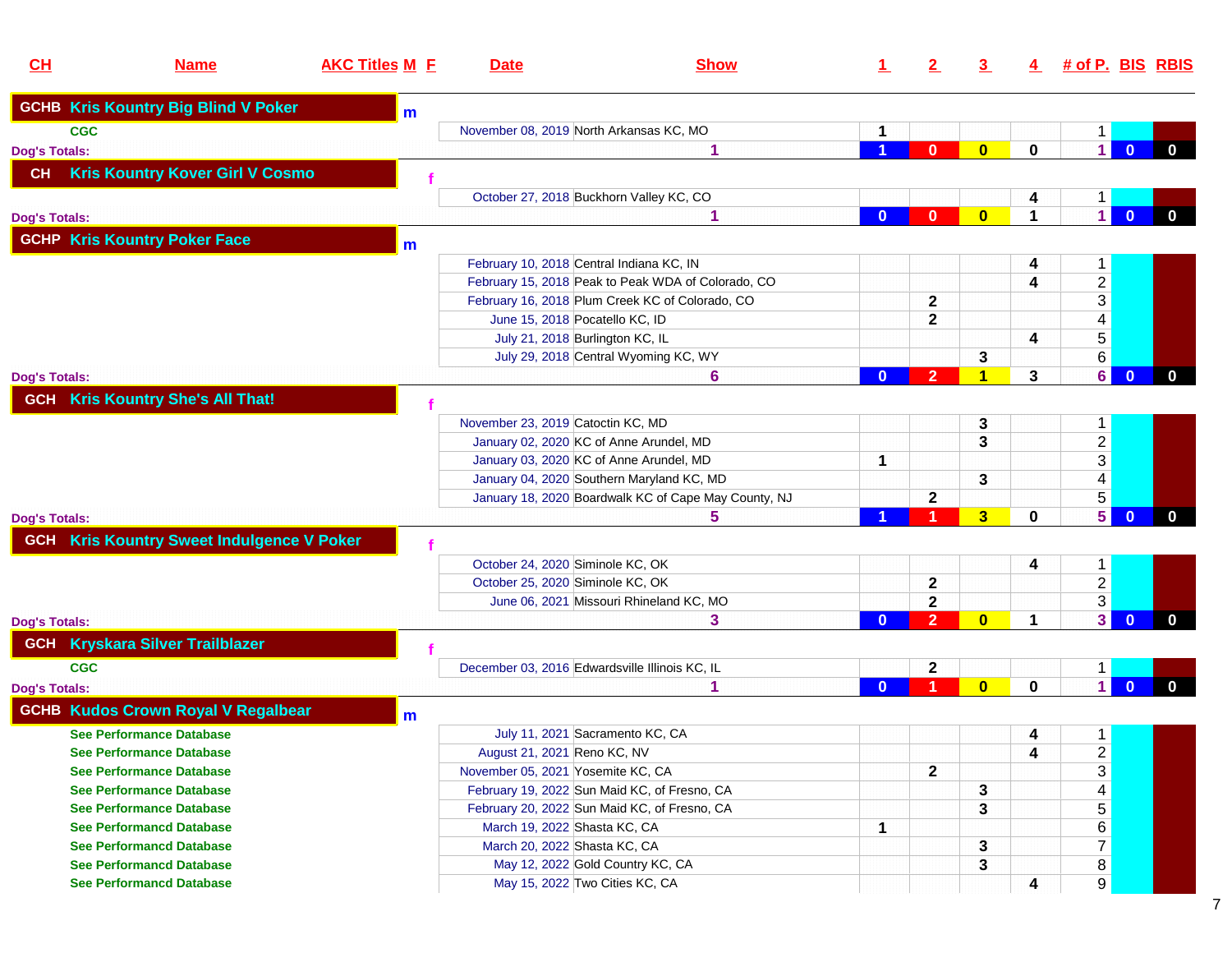| CL                   | <b>Name</b>                              | <b>AKC Titles M E</b> | <b>Date</b>                             | <b>Show</b>                                         | $\perp$  | 2                    | $\overline{3}$          |             | 4 # of P. BIS RBIS      |                |              |
|----------------------|------------------------------------------|-----------------------|-----------------------------------------|-----------------------------------------------------|----------|----------------------|-------------------------|-------------|-------------------------|----------------|--------------|
| <b>Dog's Totals:</b> |                                          |                       |                                         | $\boldsymbol{9}$                                    |          | 1.                   | $\overline{4}$          | 3           | 9                       | $\overline{0}$ | $\mathbf{0}$ |
|                      | <b>GCH Kudos Riverwillow V Regalbear</b> |                       |                                         |                                                     |          |                      |                         |             |                         |                |              |
|                      |                                          |                       | November 25, 2019 Arrowhead KC, AZ      |                                                     |          |                      | 3                       |             | $\mathbf{1}$            |                |              |
| <b>Dog's Totals:</b> |                                          |                       |                                         | 1                                                   | $\bf{0}$ | $\mathbf{0}$         | $\blacktriangleleft$    | $\mathbf 0$ | $\mathbf{1}$            | $\overline{0}$ | $\mathbf{0}$ |
| CH                   | <b>Lasquites Finnigan of Rolando</b>     |                       |                                         |                                                     |          |                      |                         |             |                         |                |              |
|                      |                                          | m                     |                                         |                                                     |          |                      |                         |             |                         |                |              |
|                      |                                          |                       |                                         | May 28, 2018 KC of The California Sierra            |          |                      |                         | 4           | $\mathbf{1}$            |                |              |
|                      |                                          |                       | August 05, 2018 Richmond DFC, CA        |                                                     |          |                      |                         | 4           | $\overline{2}$          |                |              |
|                      | <b>CGC</b>                               |                       |                                         | October 21, 2018 Del Valle DC of Livermore, CA      |          |                      |                         | 4           | $\overline{3}$          |                |              |
|                      | <b>CGC</b>                               |                       |                                         | November 04, 2018 Antelope Valley KC, CA            |          |                      |                         | 4           | $\overline{\mathbf{4}}$ |                |              |
|                      | <b>CGC</b>                               |                       | July 13, 2019 Coos KC, OR               |                                                     |          | $\mathbf 2$          |                         |             | $\overline{5}$          |                |              |
| <b>Dog's Totals:</b> |                                          |                       |                                         | 5                                                   | $\bf{0}$ | $\blacktriangleleft$ | $\overline{\mathbf{0}}$ | 4           | $\overline{5}$          | $\mathbf{0}$   | $\mathbf{0}$ |
|                      | <b>GCHS</b> Lasquites lan of Rolando     | $\mathbf{m}$          |                                         |                                                     |          |                      |                         |             |                         |                |              |
|                      |                                          |                       |                                         | May 30, 2019 Five Valley KC, MT                     |          |                      |                         | 4           | $\mathbf{1}$            |                |              |
|                      |                                          |                       |                                         | May 31, 2019 Five Valley KC, MT                     | 1        |                      |                         |             |                         |                |              |
|                      |                                          |                       |                                         | June 01, 2019 Five Valley KC, MT                    | 1        |                      |                         |             | $\frac{2}{3}$           |                | <b>RBIS</b>  |
|                      |                                          |                       |                                         | June 02, 2019 Five Valley KC, MT                    | 1        |                      |                         |             | $\overline{4}$          |                | <b>RBIS</b>  |
|                      |                                          |                       |                                         | June 07, 2019 Inland Empire KC, WA                  |          |                      |                         | 4           | $\overline{5}$          |                |              |
|                      |                                          |                       |                                         | June 09, 2019 Inland Empire KC, WA                  |          |                      | 3                       |             |                         |                |              |
|                      |                                          |                       |                                         | July 08, 2019 Tacoma KC, WA                         |          |                      |                         | 4           | $\frac{6}{7}$           |                |              |
|                      |                                          |                       | August 03, 2019 Bismark KC, ND          |                                                     | 1        |                      |                         |             | $\bf 8$                 |                |              |
|                      |                                          |                       |                                         | September 14, 2019 Flathead KC of Montana, MT       |          |                      |                         | 4           | $\overline{9}$          |                |              |
|                      |                                          |                       | September 16, 2019 Electric City KC, MT |                                                     |          |                      | 3                       |             | 10                      |                |              |
|                      |                                          |                       | September 17, 2019 Electric City KC, MT |                                                     |          |                      | 3                       |             | 11                      |                |              |
|                      |                                          |                       | September 20, 2019 Gallatin DC, MT      |                                                     |          |                      |                         | 4           | 12                      |                |              |
|                      |                                          |                       |                                         | September 21, 2019 Helena Montana KC, MT            |          |                      | 3                       |             | 13                      |                |              |
|                      | <b>CGC</b>                               |                       | August 31, 2020 Cheyenne KC, WY         |                                                     |          |                      | 3                       |             | 14                      |                |              |
|                      | <b>CGC</b>                               |                       |                                         | October 02, 2020 Snake River Canyon KC of Idaho, ID |          | $\mathbf 2$          |                         |             | 15                      |                |              |
|                      | <b>CGC</b>                               |                       |                                         | October 03, 2020 Snake River Canyon KC of Idaho, ID |          |                      |                         | 4           | 16                      |                |              |
|                      | <b>CGC</b>                               |                       |                                         | October 10, 2020 Buckhorn Valley KC, WY             |          | $\mathbf{2}$         |                         |             | 17                      |                |              |
|                      | <b>CGC</b>                               |                       |                                         | April 02, 2021 Scottsbluff KC, NE                   |          |                      |                         | 4           | 18                      |                |              |
|                      | <b>CGC</b>                               |                       |                                         | April 16, 2021 Lizard Butte KD, ID                  |          |                      | 3                       |             | 19                      |                |              |
|                      | <b>CGC</b>                               |                       |                                         | April 17, 2021 Lizard Butte KD, ID                  |          |                      | 3                       |             | 20                      |                |              |
|                      | <b>CGC</b>                               |                       |                                         | April 18, 2021 Lizard Butte KD, ID                  |          |                      |                         | 4           | 21                      |                |              |
|                      | <b>CGC</b>                               |                       |                                         | April 24, 2021 Palouse Hills DF, ID                 |          | $\mathbf{z}$         |                         |             | 22                      |                |              |
|                      | <b>CGC</b>                               |                       |                                         | May 07, 2021 Intermountain KC, UT                   |          |                      | $\mathbf{3}$            |             | 23                      |                |              |
|                      | CGC                                      |                       |                                         | May 09, 2021 Utah Valley KC, UT                     |          | $\mathbf 2$          |                         |             | 24                      |                |              |
|                      | CGC                                      |                       |                                         | May 29, 2021 Spokane KC, WA                         |          | $\mathbf 2$          |                         |             | 25                      |                |              |
|                      | CGC                                      |                       |                                         | June 04, 2021 Fargo-Moorhead KC, ND                 |          | $\mathbf 2$          |                         |             | 26                      |                |              |
|                      | <b>CGC</b>                               |                       |                                         | June 05, 2021 Fargo-Moorhead KC, ND                 |          |                      | 3                       |             | 27                      |                |              |
|                      | <b>CGC</b>                               |                       |                                         | June 06, 2021 Fargo-Moorhead KC, ND                 |          |                      | 3                       |             | 28                      |                |              |
|                      | CGC                                      |                       |                                         | June 17, 2021 Eagle Rock KC, ID                     |          | $\mathbf{2}$         |                         |             | 29                      |                |              |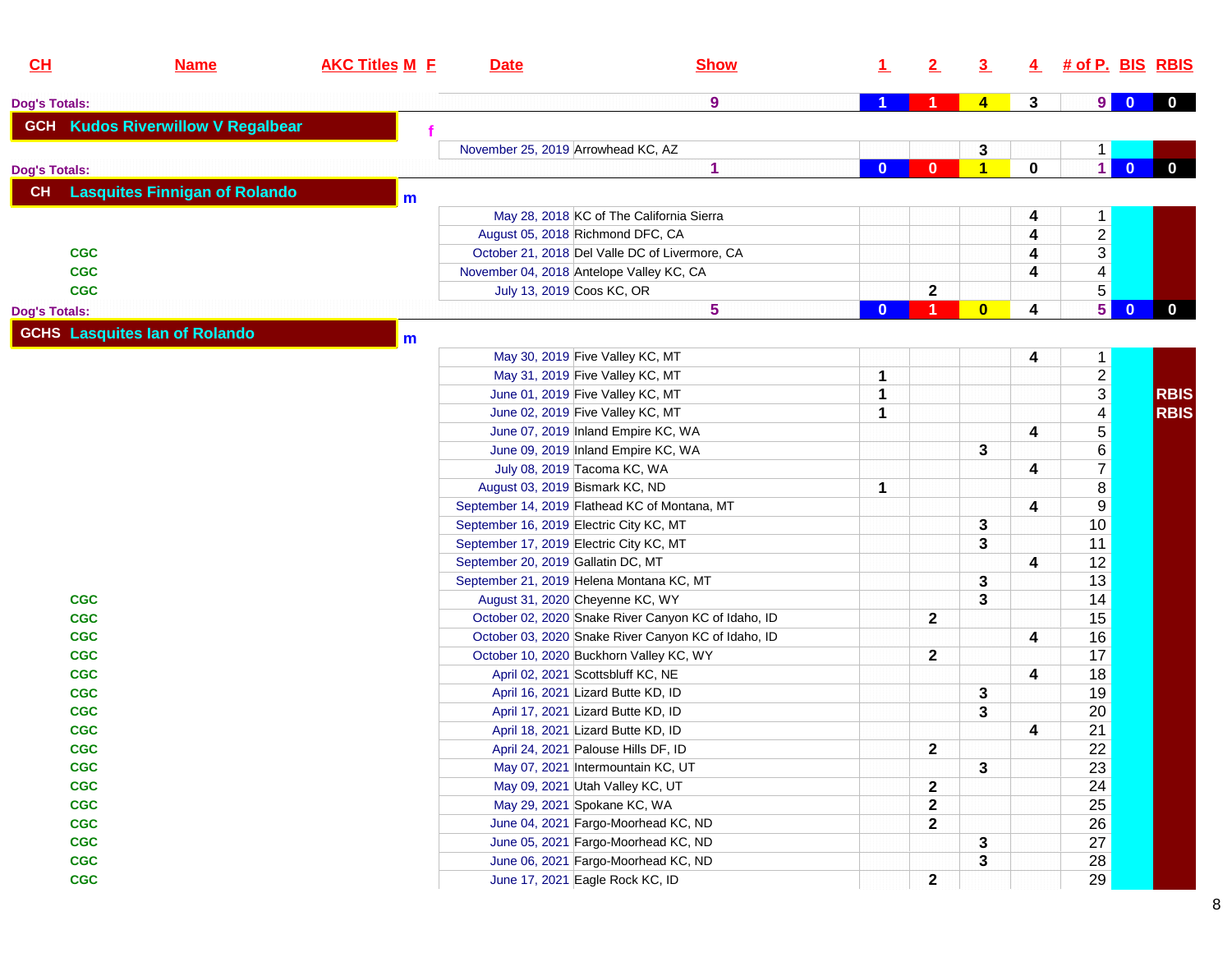| CL                 | <b>Name</b> | <b>AKC Titles M E</b> | <b>Date</b>                      | <b>Show</b>                                         | $\perp$ | 2                       | $\overline{3}$ |   | 4 # of P. BIS RBIS |            |             |
|--------------------|-------------|-----------------------|----------------------------------|-----------------------------------------------------|---------|-------------------------|----------------|---|--------------------|------------|-------------|
| <b>CGC</b>         |             |                       |                                  | June 18, 2021 Eagle Rock KC, ID                     |         | $\mathbf{2}$            |                |   | 30                 |            |             |
| <b>CGC</b>         |             |                       |                                  | June 20, 2021 Pocatello KC, ID                      |         |                         | 3              |   | 31                 |            |             |
| <b>CGC</b>         |             |                       |                                  | June 23, 2021 Gallatin DC, MT                       |         | $\mathbf{2}$            |                |   | 32                 |            |             |
| <b>CGC</b>         |             |                       |                                  | June 24, 2021 Yellowstone Valley KC, MT             |         |                         | 3              |   | 33                 |            |             |
| <b>CGC</b>         |             |                       |                                  | June 25, 2021 Yellowstone Valley KC, MT             | 1       |                         |                |   | 34                 |            | <b>RBIS</b> |
| <b>CGC</b>         |             |                       |                                  | June 26, 2021 Yellowstone Valley KC, MT             |         | $\mathbf{2}$            |                |   | 35                 |            |             |
| <b>CGC</b>         |             |                       |                                  | July 24, 2021 Cabrillo KC, CA                       | 1       |                         |                |   | 36                 | <b>BIS</b> |             |
| <b>CGC</b>         |             |                       |                                  | July 25, 2021 Cabrillo KC, CA                       | 1       |                         |                |   | $\overline{37}$    |            |             |
| <b>CGC</b>         |             |                       |                                  | July 30, 2021 Central Wyoming KC, WY                | 1       |                         |                |   | 38                 |            |             |
| <b>CGC</b>         |             |                       |                                  | July 31, 2021 Central Wyoming KC, WY                | 1       |                         |                |   | 39                 |            |             |
| <b>CGC</b>         |             |                       |                                  | August 01, 2021 Central Wyoming KC, WY              |         |                         | 3              |   | 40                 |            |             |
| <b>CGC</b>         |             |                       |                                  | August 13, 2021 Golden Valley KC, CA                | 1       |                         |                |   | 41                 |            |             |
| <b>CGC</b>         |             |                       |                                  | August 14, 2021 Golden Valley KC, CA                | 1       |                         |                |   | 42                 | <b>BIS</b> |             |
| <b>CGC</b>         |             |                       |                                  | August 15, 2021 San Joaquin KC, CA                  |         | $\mathbf{2}$            |                |   | 43                 |            |             |
| <b>CGC</b>         |             |                       |                                  | August 16, 2021 San Joaquin KC, CA                  | 1       |                         |                |   | 44                 | <b>BIS</b> |             |
| <b>CGC</b>         |             |                       |                                  | August 22, 2021 Greeley KC, CO                      |         | $\mathbf{2}$            |                |   | 45                 |            |             |
| <b>CGC</b>         |             |                       |                                  | August 23, 2021 Greeley KC, CO                      |         |                         |                | 4 | 46                 |            |             |
| <b>CGC</b>         |             |                       |                                  | September 18, 2021 Electric City KC, MT             | 1       |                         |                |   | 47                 |            |             |
| <b>CGC</b>         |             |                       |                                  | September 19, 2021 Electric City KC, MT             | 1       |                         |                |   | 48                 |            |             |
| <b>CGC</b>         |             |                       |                                  | September 20, 2021 Flathead KC of Montana, MT       | 1       |                         |                |   | 49                 |            |             |
| <b>CGC</b>         |             |                       |                                  | September 21, 2021 Flathead KC of Montana, MT       | 1       |                         |                |   | 50 <sup>°</sup>    | <b>BIS</b> |             |
| <b>CGC</b>         |             |                       |                                  | October 08, 2021 Snake River Canyon KC of Idaho, ID |         |                         | 3              |   | 51                 |            |             |
| <b>CGC</b>         |             |                       |                                  | October 09, 2021 Snake River Canyon KC of Idaho, ID |         |                         |                | 4 | 52                 |            |             |
| <b>FDC CDC ATT</b> |             |                       |                                  | November 12, 2021 Canada Del Oro KC, AZ             | 1       |                         |                |   | 53                 | <b>BIS</b> |             |
| <b>FDC CDC ATT</b> |             |                       |                                  | November 13, 2021 Canada Del Oro KC, AZ             | 1       |                         |                |   | 54                 | <b>BIS</b> |             |
| <b>FDC CDC ATT</b> |             |                       |                                  | November 14, 2021 Madera Canyon KC, AZ              | 1       |                         |                |   | 55                 | <b>BIS</b> |             |
| <b>FDC CDC ATT</b> |             |                       |                                  | November 15, 2021 Madera Canyon KC, AZ              | 1       |                         |                |   | 56                 | <b>BIS</b> |             |
| <b>FDC CDC ATT</b> |             |                       | December 10, 2021 Texas KC, TX   |                                                     |         | $\mathbf 2$             |                |   | 57                 |            |             |
| <b>FDC CDC ATT</b> |             |                       |                                  | December 11, 2021 Trinity Valley KC, TX             |         |                         | $\mathbf{3}$   |   | 58                 |            |             |
| <b>FDC CDC ATT</b> |             |                       | December 15, 2021 Brevard KC, FL |                                                     |         | $\overline{\mathbf{2}}$ |                |   | 59                 |            |             |
| <b>FDC CDC ATT</b> |             |                       |                                  | December 17, 2021 Central Florida WDA, FL           |         | $\mathbf{2}$            |                |   | 60                 |            |             |
| <b>FDC CDC ATT</b> |             |                       | January 29, 2022 Kachina KC, AZ  |                                                     |         |                         |                | 4 | 61                 |            |             |
| <b>FDC CDC ATT</b> |             |                       |                                  | February 03, 2022 WDC of Arizona, AZ                |         | $\mathbf{2}$            |                |   | 62                 |            |             |
| <b>FDC CDC ATT</b> |             |                       |                                  | March 05, 2022 KC of Beverly Hills, CA              | 1       |                         |                |   | 63                 |            |             |
| <b>FDC CDC ATT</b> |             |                       |                                  | March 06, 2022 KC of Beverly Hills, CA              |         | $\overline{\mathbf{2}}$ |                |   | 64                 |            |             |
| <b>FDC CDC ATT</b> |             |                       |                                  | March 20, 2022 Cabrillo KC, CA                      | 1       |                         |                |   |                    | 65 BIS     |             |
| <b>FDC CDC ATT</b> |             |                       |                                  | April 08, 2022 Lizard Butte KC, ID                  |         | $\mathbf{2}$            |                |   | 66                 |            |             |
| <b>FDC CDC ATT</b> |             |                       |                                  | April 10, 2022 Lizard Butte KC, ID                  |         |                         | 3              |   | 67                 |            |             |
| <b>FDC CDC ATT</b> |             |                       |                                  | April 16, 2022 Ephrata-Moses Lake KC, WA            |         |                         | 3              |   | 68                 |            |             |
| <b>FDC CDC ATT</b> |             |                       |                                  | April 17, 2022 Ephrata-Moses Lake KC, WA            |         |                         | 3              |   | 69                 |            |             |
| <b>FDC CDC ATT</b> |             |                       |                                  | April 22, 2022 Palouse Hills DF, ID                 |         |                         | 3              |   | 70                 |            |             |
| <b>FDC CDC ATT</b> |             |                       |                                  | April 23, 2022 Palouse Hills DF, ID                 |         | 2                       |                |   | 71                 |            |             |
| <b>FDC CDC ATT</b> |             |                       |                                  | April 24, 2022 Lewis-Clark KC, ID                   |         | 2                       |                |   | 72                 |            |             |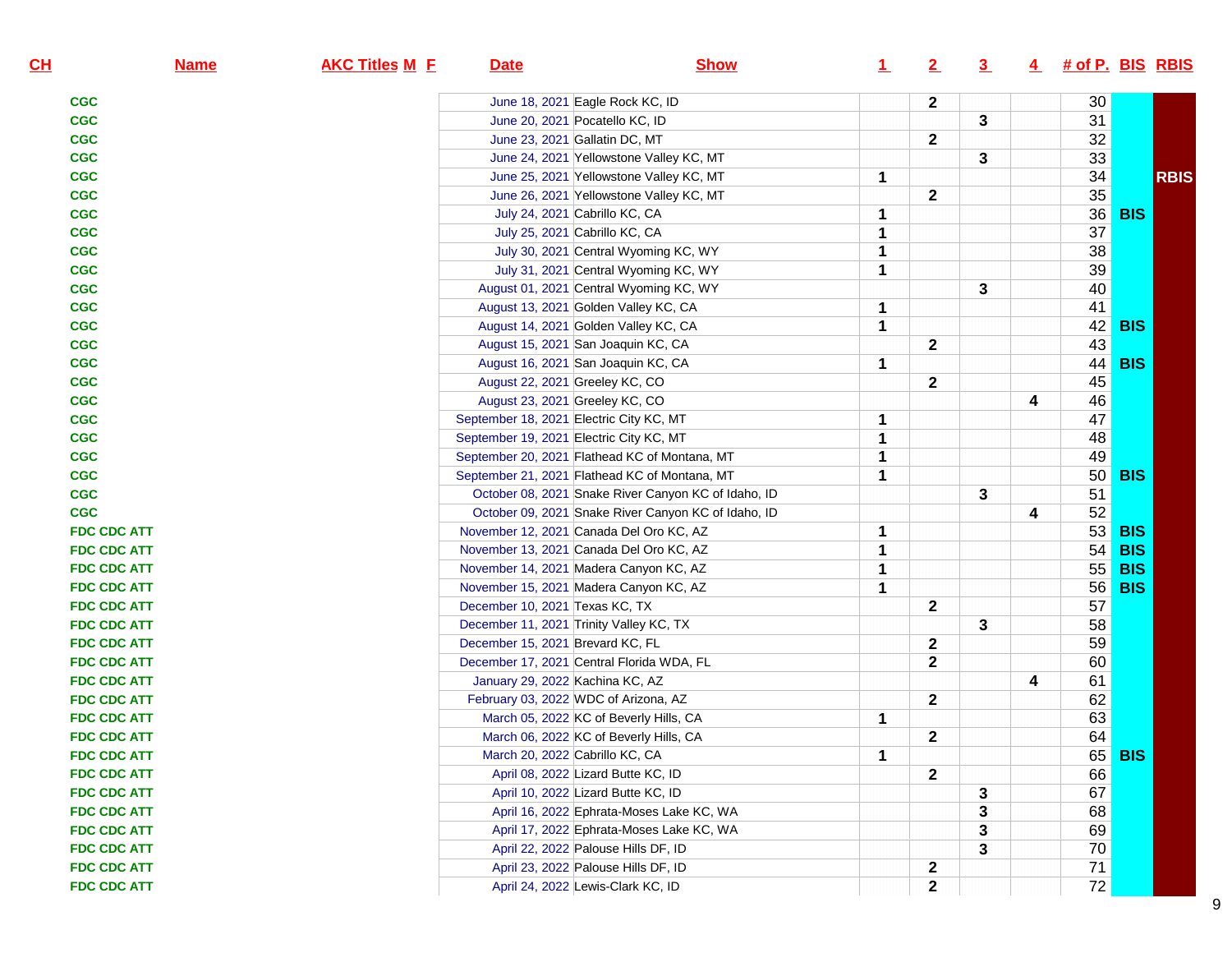| 73<br><b>RBIS</b><br>April 29, 2022 Yakima Valley KC, WA<br><b>FDC CDC ATT</b><br>1<br>74<br>May 06, 2022 Utah Valley KC, UT<br>4<br><b>FDC CDC ATT</b><br>75<br>May 08, 2022 Intermountain KC, UT<br><b>RBIS</b><br><b>FDC CDC ATT</b><br>1<br>76<br>May 19, 2022 Mount Ogden KC, UT<br>$\mathbf{2}$<br><b>FDC CDC ATT</b><br>76<br>$5\phantom{.0}$<br>21<br>24<br>19<br>12<br>9<br>76<br><b>GCHB Lasquites May of Denver</b><br>$\mathbf{2}$<br>June 29, 2013 Belle Vernon KA, WA<br>$\overline{0}$<br>$\mathbf 0$<br>1 <sup>1</sup><br>$\mathbf{0}$<br>$\bf{0}$<br>1<br>$\mathbf{0}$<br>-1<br>Dog's Totals:<br><b>Lasquites Username Is Dexter</b><br><b>CH</b><br>m<br><b>CGCA</b><br>May 19, 2019 Mt Baker KC, WA<br>3<br>$\mathbf{1}$<br>$\overline{2}$<br><b>CGCA</b><br>May 20, 2019 Mt Baker KC, WA<br>4<br>$\overline{2}$<br>$\overline{0}$<br>$\overline{2}$<br>$\overline{\mathbf{1}}$<br>1<br>$\mathbf 0$<br>$\mathbf{0}$<br>$\mathbf{0}$<br>Dog's Totals:<br><b>Lasquites Xantana V Lorenzo</b><br>CH<br>May 26, 2014 Coeur d'Alene DF, ID<br><b>BN RN CGCA</b><br>1<br>4<br>$\frac{2}{2}$<br>May 27, 2014 Coeur d'Alene DF, ID<br>4<br><b>BN RN CGCA</b><br>$\overline{\mathbf{0}}$<br>$\overline{2}$<br>$\mathbf{0}$<br>$\bf{0}$<br>$\overline{2}$<br>$\mathbf{0}$<br>$\mathbf{0}$<br>Dog's Totals:<br><b>GCH</b> Lasquites Xavier V Horace<br>$m$<br>March 12, 2017 Seattle KC, WA<br>1<br>$\mathbf{1}$<br>$\frac{2}{3}$<br>1<br>September 16, 2017 Timberland Valley DFA, WA<br>$\mathbf{2}$<br>January 14, 2018 Gig Harbor KC, WA<br>$\mathbf{2}$<br><b>CGCA TKN</b><br>May 09, 2018 Mt Baker KC, WA<br>$\overline{5}$<br><b>CGCA TKN</b><br>May 20, 2018 Belle Vernon KA, WA<br>3<br>6<br><b>BIS</b><br><b>BN CGCA TKN</b><br>October 20, 2018 Wenatchee KC, WA<br>1<br>$\overline{7}$<br><b>BIS</b><br><b>BN CGCA TKN</b><br>October 21, 2018 Wenatchee KC, WA<br>1<br>8<br>1<br><b>CD BN CGCA TKN</b><br>August 15, 2019 Mount Rainier WDC, WA<br>$\vert$<br>5 <sup>1</sup><br>$\overline{2}$<br>1<br>$\mathbf 0$<br>$\bf{0}$<br>8<br>$\overline{2}$<br>Dog's Totals:<br><b>GCHS Lasquites Yours Mine And Ours</b><br>m<br>October 23, 2016 Illinois Capitol KC, IL<br>$\mathbf{1}$<br>4<br>$\frac{2}{3}$<br>April 27, 2017 Champaign Illinois KC, IL<br>4<br>May 20, 2017 Illinois Capitol KC, IL<br>3<br>$\overline{4}$<br>August 20, 2017 Marshfield Area KC, WI<br>1<br>$\overline{5}$<br>September 01, 2017 Tri-City KC, IA<br>1<br>November 04, 2017 Coulee KC, MN<br>3<br>$\frac{6}{7}$<br>November 05, 2017 Coulee KC, MN<br>$\mathbf{2}$<br>$\bf 8$<br>January 07, 2018 Land O'Lakes KC, MN<br>3<br>$9$<br>May 20, 2018 Quincy KC, IL<br>3<br>10<br>June 23, 2018 Cambridge Minnesota KC, MN<br>3<br>11<br>June 24, 2018 Cambridge Minnesota KC, MN<br><b>RBIS</b><br>1<br>July 08, 2018 Greater DeKalb KC, IL<br>12<br>4<br>August 31, 2018 Tri-City KC, IA | CL            | <b>Name</b> | <b>AKC Titles M E</b> | <b>Date</b> | <b>Show</b> | $\mathbf{\mathbf{1}}$ | 2 | $\overline{\mathbf{3}}$ | $\overline{4}$ | # of P. BIS RBIS |  |
|---------------------------------------------------------------------------------------------------------------------------------------------------------------------------------------------------------------------------------------------------------------------------------------------------------------------------------------------------------------------------------------------------------------------------------------------------------------------------------------------------------------------------------------------------------------------------------------------------------------------------------------------------------------------------------------------------------------------------------------------------------------------------------------------------------------------------------------------------------------------------------------------------------------------------------------------------------------------------------------------------------------------------------------------------------------------------------------------------------------------------------------------------------------------------------------------------------------------------------------------------------------------------------------------------------------------------------------------------------------------------------------------------------------------------------------------------------------------------------------------------------------------------------------------------------------------------------------------------------------------------------------------------------------------------------------------------------------------------------------------------------------------------------------------------------------------------------------------------------------------------------------------------------------------------------------------------------------------------------------------------------------------------------------------------------------------------------------------------------------------------------------------------------------------------------------------------------------------------------------------------------------------------------------------------------------------------------------------------------------------------------------------------------------------------------------------------------------------------------------------------------------------------------------------------------------------------------------------------------------------------------------------------------------------------------------------------------------------------------------------------------------------------------------------------------------------------------------------------------------------------------------------|---------------|-------------|-----------------------|-------------|-------------|-----------------------|---|-------------------------|----------------|------------------|--|
|                                                                                                                                                                                                                                                                                                                                                                                                                                                                                                                                                                                                                                                                                                                                                                                                                                                                                                                                                                                                                                                                                                                                                                                                                                                                                                                                                                                                                                                                                                                                                                                                                                                                                                                                                                                                                                                                                                                                                                                                                                                                                                                                                                                                                                                                                                                                                                                                                                                                                                                                                                                                                                                                                                                                                                                                                                                                                             |               |             |                       |             |             |                       |   |                         |                |                  |  |
|                                                                                                                                                                                                                                                                                                                                                                                                                                                                                                                                                                                                                                                                                                                                                                                                                                                                                                                                                                                                                                                                                                                                                                                                                                                                                                                                                                                                                                                                                                                                                                                                                                                                                                                                                                                                                                                                                                                                                                                                                                                                                                                                                                                                                                                                                                                                                                                                                                                                                                                                                                                                                                                                                                                                                                                                                                                                                             |               |             |                       |             |             |                       |   |                         |                |                  |  |
|                                                                                                                                                                                                                                                                                                                                                                                                                                                                                                                                                                                                                                                                                                                                                                                                                                                                                                                                                                                                                                                                                                                                                                                                                                                                                                                                                                                                                                                                                                                                                                                                                                                                                                                                                                                                                                                                                                                                                                                                                                                                                                                                                                                                                                                                                                                                                                                                                                                                                                                                                                                                                                                                                                                                                                                                                                                                                             |               |             |                       |             |             |                       |   |                         |                |                  |  |
|                                                                                                                                                                                                                                                                                                                                                                                                                                                                                                                                                                                                                                                                                                                                                                                                                                                                                                                                                                                                                                                                                                                                                                                                                                                                                                                                                                                                                                                                                                                                                                                                                                                                                                                                                                                                                                                                                                                                                                                                                                                                                                                                                                                                                                                                                                                                                                                                                                                                                                                                                                                                                                                                                                                                                                                                                                                                                             |               |             |                       |             |             |                       |   |                         |                |                  |  |
|                                                                                                                                                                                                                                                                                                                                                                                                                                                                                                                                                                                                                                                                                                                                                                                                                                                                                                                                                                                                                                                                                                                                                                                                                                                                                                                                                                                                                                                                                                                                                                                                                                                                                                                                                                                                                                                                                                                                                                                                                                                                                                                                                                                                                                                                                                                                                                                                                                                                                                                                                                                                                                                                                                                                                                                                                                                                                             | Dog's Totals: |             |                       |             |             |                       |   |                         |                |                  |  |
|                                                                                                                                                                                                                                                                                                                                                                                                                                                                                                                                                                                                                                                                                                                                                                                                                                                                                                                                                                                                                                                                                                                                                                                                                                                                                                                                                                                                                                                                                                                                                                                                                                                                                                                                                                                                                                                                                                                                                                                                                                                                                                                                                                                                                                                                                                                                                                                                                                                                                                                                                                                                                                                                                                                                                                                                                                                                                             |               |             |                       |             |             |                       |   |                         |                |                  |  |
|                                                                                                                                                                                                                                                                                                                                                                                                                                                                                                                                                                                                                                                                                                                                                                                                                                                                                                                                                                                                                                                                                                                                                                                                                                                                                                                                                                                                                                                                                                                                                                                                                                                                                                                                                                                                                                                                                                                                                                                                                                                                                                                                                                                                                                                                                                                                                                                                                                                                                                                                                                                                                                                                                                                                                                                                                                                                                             |               |             |                       |             |             |                       |   |                         |                |                  |  |
|                                                                                                                                                                                                                                                                                                                                                                                                                                                                                                                                                                                                                                                                                                                                                                                                                                                                                                                                                                                                                                                                                                                                                                                                                                                                                                                                                                                                                                                                                                                                                                                                                                                                                                                                                                                                                                                                                                                                                                                                                                                                                                                                                                                                                                                                                                                                                                                                                                                                                                                                                                                                                                                                                                                                                                                                                                                                                             |               |             |                       |             |             |                       |   |                         |                |                  |  |
|                                                                                                                                                                                                                                                                                                                                                                                                                                                                                                                                                                                                                                                                                                                                                                                                                                                                                                                                                                                                                                                                                                                                                                                                                                                                                                                                                                                                                                                                                                                                                                                                                                                                                                                                                                                                                                                                                                                                                                                                                                                                                                                                                                                                                                                                                                                                                                                                                                                                                                                                                                                                                                                                                                                                                                                                                                                                                             |               |             |                       |             |             |                       |   |                         |                |                  |  |
|                                                                                                                                                                                                                                                                                                                                                                                                                                                                                                                                                                                                                                                                                                                                                                                                                                                                                                                                                                                                                                                                                                                                                                                                                                                                                                                                                                                                                                                                                                                                                                                                                                                                                                                                                                                                                                                                                                                                                                                                                                                                                                                                                                                                                                                                                                                                                                                                                                                                                                                                                                                                                                                                                                                                                                                                                                                                                             |               |             |                       |             |             |                       |   |                         |                |                  |  |
|                                                                                                                                                                                                                                                                                                                                                                                                                                                                                                                                                                                                                                                                                                                                                                                                                                                                                                                                                                                                                                                                                                                                                                                                                                                                                                                                                                                                                                                                                                                                                                                                                                                                                                                                                                                                                                                                                                                                                                                                                                                                                                                                                                                                                                                                                                                                                                                                                                                                                                                                                                                                                                                                                                                                                                                                                                                                                             |               |             |                       |             |             |                       |   |                         |                |                  |  |
|                                                                                                                                                                                                                                                                                                                                                                                                                                                                                                                                                                                                                                                                                                                                                                                                                                                                                                                                                                                                                                                                                                                                                                                                                                                                                                                                                                                                                                                                                                                                                                                                                                                                                                                                                                                                                                                                                                                                                                                                                                                                                                                                                                                                                                                                                                                                                                                                                                                                                                                                                                                                                                                                                                                                                                                                                                                                                             |               |             |                       |             |             |                       |   |                         |                |                  |  |
|                                                                                                                                                                                                                                                                                                                                                                                                                                                                                                                                                                                                                                                                                                                                                                                                                                                                                                                                                                                                                                                                                                                                                                                                                                                                                                                                                                                                                                                                                                                                                                                                                                                                                                                                                                                                                                                                                                                                                                                                                                                                                                                                                                                                                                                                                                                                                                                                                                                                                                                                                                                                                                                                                                                                                                                                                                                                                             |               |             |                       |             |             |                       |   |                         |                |                  |  |
|                                                                                                                                                                                                                                                                                                                                                                                                                                                                                                                                                                                                                                                                                                                                                                                                                                                                                                                                                                                                                                                                                                                                                                                                                                                                                                                                                                                                                                                                                                                                                                                                                                                                                                                                                                                                                                                                                                                                                                                                                                                                                                                                                                                                                                                                                                                                                                                                                                                                                                                                                                                                                                                                                                                                                                                                                                                                                             |               |             |                       |             |             |                       |   |                         |                |                  |  |
|                                                                                                                                                                                                                                                                                                                                                                                                                                                                                                                                                                                                                                                                                                                                                                                                                                                                                                                                                                                                                                                                                                                                                                                                                                                                                                                                                                                                                                                                                                                                                                                                                                                                                                                                                                                                                                                                                                                                                                                                                                                                                                                                                                                                                                                                                                                                                                                                                                                                                                                                                                                                                                                                                                                                                                                                                                                                                             |               |             |                       |             |             |                       |   |                         |                |                  |  |
|                                                                                                                                                                                                                                                                                                                                                                                                                                                                                                                                                                                                                                                                                                                                                                                                                                                                                                                                                                                                                                                                                                                                                                                                                                                                                                                                                                                                                                                                                                                                                                                                                                                                                                                                                                                                                                                                                                                                                                                                                                                                                                                                                                                                                                                                                                                                                                                                                                                                                                                                                                                                                                                                                                                                                                                                                                                                                             |               |             |                       |             |             |                       |   |                         |                |                  |  |
|                                                                                                                                                                                                                                                                                                                                                                                                                                                                                                                                                                                                                                                                                                                                                                                                                                                                                                                                                                                                                                                                                                                                                                                                                                                                                                                                                                                                                                                                                                                                                                                                                                                                                                                                                                                                                                                                                                                                                                                                                                                                                                                                                                                                                                                                                                                                                                                                                                                                                                                                                                                                                                                                                                                                                                                                                                                                                             |               |             |                       |             |             |                       |   |                         |                |                  |  |
|                                                                                                                                                                                                                                                                                                                                                                                                                                                                                                                                                                                                                                                                                                                                                                                                                                                                                                                                                                                                                                                                                                                                                                                                                                                                                                                                                                                                                                                                                                                                                                                                                                                                                                                                                                                                                                                                                                                                                                                                                                                                                                                                                                                                                                                                                                                                                                                                                                                                                                                                                                                                                                                                                                                                                                                                                                                                                             |               |             |                       |             |             |                       |   |                         |                |                  |  |
|                                                                                                                                                                                                                                                                                                                                                                                                                                                                                                                                                                                                                                                                                                                                                                                                                                                                                                                                                                                                                                                                                                                                                                                                                                                                                                                                                                                                                                                                                                                                                                                                                                                                                                                                                                                                                                                                                                                                                                                                                                                                                                                                                                                                                                                                                                                                                                                                                                                                                                                                                                                                                                                                                                                                                                                                                                                                                             |               |             |                       |             |             |                       |   |                         |                |                  |  |
|                                                                                                                                                                                                                                                                                                                                                                                                                                                                                                                                                                                                                                                                                                                                                                                                                                                                                                                                                                                                                                                                                                                                                                                                                                                                                                                                                                                                                                                                                                                                                                                                                                                                                                                                                                                                                                                                                                                                                                                                                                                                                                                                                                                                                                                                                                                                                                                                                                                                                                                                                                                                                                                                                                                                                                                                                                                                                             |               |             |                       |             |             |                       |   |                         |                |                  |  |
|                                                                                                                                                                                                                                                                                                                                                                                                                                                                                                                                                                                                                                                                                                                                                                                                                                                                                                                                                                                                                                                                                                                                                                                                                                                                                                                                                                                                                                                                                                                                                                                                                                                                                                                                                                                                                                                                                                                                                                                                                                                                                                                                                                                                                                                                                                                                                                                                                                                                                                                                                                                                                                                                                                                                                                                                                                                                                             |               |             |                       |             |             |                       |   |                         |                |                  |  |
|                                                                                                                                                                                                                                                                                                                                                                                                                                                                                                                                                                                                                                                                                                                                                                                                                                                                                                                                                                                                                                                                                                                                                                                                                                                                                                                                                                                                                                                                                                                                                                                                                                                                                                                                                                                                                                                                                                                                                                                                                                                                                                                                                                                                                                                                                                                                                                                                                                                                                                                                                                                                                                                                                                                                                                                                                                                                                             |               |             |                       |             |             |                       |   |                         |                |                  |  |
|                                                                                                                                                                                                                                                                                                                                                                                                                                                                                                                                                                                                                                                                                                                                                                                                                                                                                                                                                                                                                                                                                                                                                                                                                                                                                                                                                                                                                                                                                                                                                                                                                                                                                                                                                                                                                                                                                                                                                                                                                                                                                                                                                                                                                                                                                                                                                                                                                                                                                                                                                                                                                                                                                                                                                                                                                                                                                             |               |             |                       |             |             |                       |   |                         |                |                  |  |
|                                                                                                                                                                                                                                                                                                                                                                                                                                                                                                                                                                                                                                                                                                                                                                                                                                                                                                                                                                                                                                                                                                                                                                                                                                                                                                                                                                                                                                                                                                                                                                                                                                                                                                                                                                                                                                                                                                                                                                                                                                                                                                                                                                                                                                                                                                                                                                                                                                                                                                                                                                                                                                                                                                                                                                                                                                                                                             |               |             |                       |             |             |                       |   |                         |                |                  |  |
|                                                                                                                                                                                                                                                                                                                                                                                                                                                                                                                                                                                                                                                                                                                                                                                                                                                                                                                                                                                                                                                                                                                                                                                                                                                                                                                                                                                                                                                                                                                                                                                                                                                                                                                                                                                                                                                                                                                                                                                                                                                                                                                                                                                                                                                                                                                                                                                                                                                                                                                                                                                                                                                                                                                                                                                                                                                                                             |               |             |                       |             |             |                       |   |                         |                |                  |  |
|                                                                                                                                                                                                                                                                                                                                                                                                                                                                                                                                                                                                                                                                                                                                                                                                                                                                                                                                                                                                                                                                                                                                                                                                                                                                                                                                                                                                                                                                                                                                                                                                                                                                                                                                                                                                                                                                                                                                                                                                                                                                                                                                                                                                                                                                                                                                                                                                                                                                                                                                                                                                                                                                                                                                                                                                                                                                                             |               |             |                       |             |             |                       |   |                         |                |                  |  |
|                                                                                                                                                                                                                                                                                                                                                                                                                                                                                                                                                                                                                                                                                                                                                                                                                                                                                                                                                                                                                                                                                                                                                                                                                                                                                                                                                                                                                                                                                                                                                                                                                                                                                                                                                                                                                                                                                                                                                                                                                                                                                                                                                                                                                                                                                                                                                                                                                                                                                                                                                                                                                                                                                                                                                                                                                                                                                             |               |             |                       |             |             |                       |   |                         |                |                  |  |
|                                                                                                                                                                                                                                                                                                                                                                                                                                                                                                                                                                                                                                                                                                                                                                                                                                                                                                                                                                                                                                                                                                                                                                                                                                                                                                                                                                                                                                                                                                                                                                                                                                                                                                                                                                                                                                                                                                                                                                                                                                                                                                                                                                                                                                                                                                                                                                                                                                                                                                                                                                                                                                                                                                                                                                                                                                                                                             |               |             |                       |             |             |                       |   |                         |                |                  |  |
|                                                                                                                                                                                                                                                                                                                                                                                                                                                                                                                                                                                                                                                                                                                                                                                                                                                                                                                                                                                                                                                                                                                                                                                                                                                                                                                                                                                                                                                                                                                                                                                                                                                                                                                                                                                                                                                                                                                                                                                                                                                                                                                                                                                                                                                                                                                                                                                                                                                                                                                                                                                                                                                                                                                                                                                                                                                                                             |               |             |                       |             |             |                       |   |                         |                |                  |  |
|                                                                                                                                                                                                                                                                                                                                                                                                                                                                                                                                                                                                                                                                                                                                                                                                                                                                                                                                                                                                                                                                                                                                                                                                                                                                                                                                                                                                                                                                                                                                                                                                                                                                                                                                                                                                                                                                                                                                                                                                                                                                                                                                                                                                                                                                                                                                                                                                                                                                                                                                                                                                                                                                                                                                                                                                                                                                                             |               |             |                       |             |             |                       |   |                         |                |                  |  |
|                                                                                                                                                                                                                                                                                                                                                                                                                                                                                                                                                                                                                                                                                                                                                                                                                                                                                                                                                                                                                                                                                                                                                                                                                                                                                                                                                                                                                                                                                                                                                                                                                                                                                                                                                                                                                                                                                                                                                                                                                                                                                                                                                                                                                                                                                                                                                                                                                                                                                                                                                                                                                                                                                                                                                                                                                                                                                             |               |             |                       |             |             |                       |   |                         |                |                  |  |
|                                                                                                                                                                                                                                                                                                                                                                                                                                                                                                                                                                                                                                                                                                                                                                                                                                                                                                                                                                                                                                                                                                                                                                                                                                                                                                                                                                                                                                                                                                                                                                                                                                                                                                                                                                                                                                                                                                                                                                                                                                                                                                                                                                                                                                                                                                                                                                                                                                                                                                                                                                                                                                                                                                                                                                                                                                                                                             |               |             |                       |             |             |                       |   |                         |                |                  |  |
|                                                                                                                                                                                                                                                                                                                                                                                                                                                                                                                                                                                                                                                                                                                                                                                                                                                                                                                                                                                                                                                                                                                                                                                                                                                                                                                                                                                                                                                                                                                                                                                                                                                                                                                                                                                                                                                                                                                                                                                                                                                                                                                                                                                                                                                                                                                                                                                                                                                                                                                                                                                                                                                                                                                                                                                                                                                                                             |               |             |                       |             |             |                       |   |                         |                |                  |  |
|                                                                                                                                                                                                                                                                                                                                                                                                                                                                                                                                                                                                                                                                                                                                                                                                                                                                                                                                                                                                                                                                                                                                                                                                                                                                                                                                                                                                                                                                                                                                                                                                                                                                                                                                                                                                                                                                                                                                                                                                                                                                                                                                                                                                                                                                                                                                                                                                                                                                                                                                                                                                                                                                                                                                                                                                                                                                                             |               |             |                       |             |             |                       |   |                         |                |                  |  |
|                                                                                                                                                                                                                                                                                                                                                                                                                                                                                                                                                                                                                                                                                                                                                                                                                                                                                                                                                                                                                                                                                                                                                                                                                                                                                                                                                                                                                                                                                                                                                                                                                                                                                                                                                                                                                                                                                                                                                                                                                                                                                                                                                                                                                                                                                                                                                                                                                                                                                                                                                                                                                                                                                                                                                                                                                                                                                             |               |             |                       |             |             |                       |   |                         |                |                  |  |
|                                                                                                                                                                                                                                                                                                                                                                                                                                                                                                                                                                                                                                                                                                                                                                                                                                                                                                                                                                                                                                                                                                                                                                                                                                                                                                                                                                                                                                                                                                                                                                                                                                                                                                                                                                                                                                                                                                                                                                                                                                                                                                                                                                                                                                                                                                                                                                                                                                                                                                                                                                                                                                                                                                                                                                                                                                                                                             |               |             |                       |             |             |                       |   |                         |                |                  |  |
|                                                                                                                                                                                                                                                                                                                                                                                                                                                                                                                                                                                                                                                                                                                                                                                                                                                                                                                                                                                                                                                                                                                                                                                                                                                                                                                                                                                                                                                                                                                                                                                                                                                                                                                                                                                                                                                                                                                                                                                                                                                                                                                                                                                                                                                                                                                                                                                                                                                                                                                                                                                                                                                                                                                                                                                                                                                                                             |               |             |                       |             |             |                       |   |                         |                |                  |  |
|                                                                                                                                                                                                                                                                                                                                                                                                                                                                                                                                                                                                                                                                                                                                                                                                                                                                                                                                                                                                                                                                                                                                                                                                                                                                                                                                                                                                                                                                                                                                                                                                                                                                                                                                                                                                                                                                                                                                                                                                                                                                                                                                                                                                                                                                                                                                                                                                                                                                                                                                                                                                                                                                                                                                                                                                                                                                                             |               |             |                       |             |             |                       |   |                         |                |                  |  |
|                                                                                                                                                                                                                                                                                                                                                                                                                                                                                                                                                                                                                                                                                                                                                                                                                                                                                                                                                                                                                                                                                                                                                                                                                                                                                                                                                                                                                                                                                                                                                                                                                                                                                                                                                                                                                                                                                                                                                                                                                                                                                                                                                                                                                                                                                                                                                                                                                                                                                                                                                                                                                                                                                                                                                                                                                                                                                             |               |             |                       |             |             |                       |   |                         |                |                  |  |
|                                                                                                                                                                                                                                                                                                                                                                                                                                                                                                                                                                                                                                                                                                                                                                                                                                                                                                                                                                                                                                                                                                                                                                                                                                                                                                                                                                                                                                                                                                                                                                                                                                                                                                                                                                                                                                                                                                                                                                                                                                                                                                                                                                                                                                                                                                                                                                                                                                                                                                                                                                                                                                                                                                                                                                                                                                                                                             |               |             |                       |             |             |                       |   | 3                       |                | 13               |  |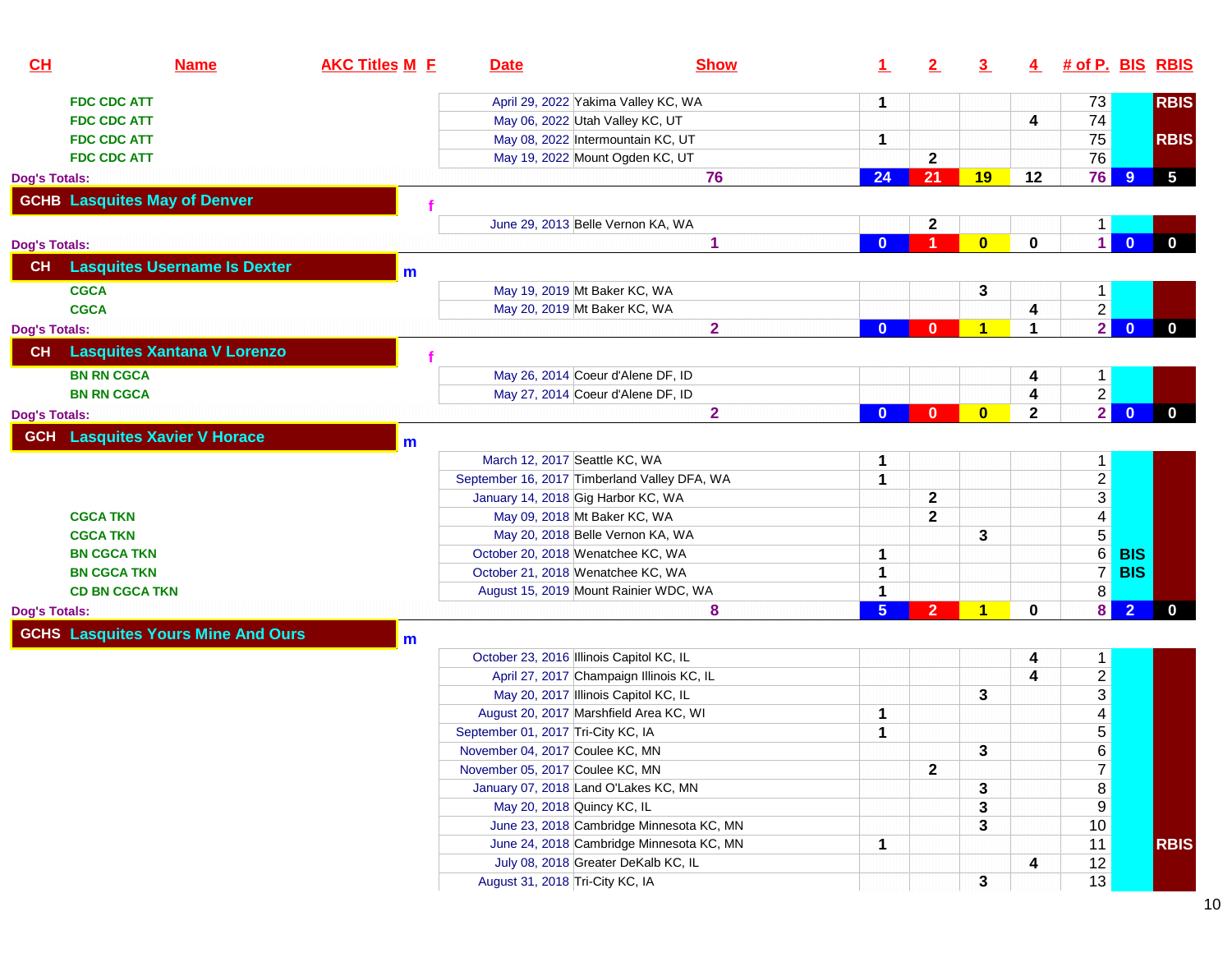| CL                   | <b>Name</b>                        | <b>AKC Titles M E</b> | <b>Date</b>                      | <b>Show</b>                                      | $\perp$  | 2              | 3 <sub>2</sub> | 4           | <u># of P. BIS RBIS</u> |                         |                |
|----------------------|------------------------------------|-----------------------|----------------------------------|--------------------------------------------------|----------|----------------|----------------|-------------|-------------------------|-------------------------|----------------|
|                      |                                    |                       | October 20, 2018 Sandemac KC, IL |                                                  | 1        |                |                |             | 14                      |                         |                |
|                      |                                    |                       | November 04, 2018 Coulee KC, MN  |                                                  |          |                |                | 4           | 15                      |                         |                |
|                      |                                    |                       |                                  | January 05, 2019 Land O'Lakes KC, MN             |          |                |                | 4           | 16                      |                         |                |
|                      |                                    |                       |                                  | January 06, 2019 Land O'Lakes KC, MN             |          |                | 3              |             | 17                      |                         |                |
|                      |                                    |                       | March 10, 2019 Nashville KC, TN  |                                                  |          |                | 3              |             | 18                      |                         |                |
|                      |                                    |                       |                                  | March 30, 2019 Packerland KC, WI                 | 1        |                |                |             | 19                      |                         |                |
|                      |                                    |                       |                                  | April 27, 2019 Champaign Illinois KC, IL         | 1        |                |                |             | 20                      | <b>BIS</b>              |                |
|                      |                                    |                       |                                  | May 11, 2019 Indianhead KC, WI                   |          |                |                | 4           | $\overline{21}$         |                         |                |
|                      |                                    |                       |                                  | May 12, 2019 Indianhead KC, WI                   |          |                |                | 4           | $\overline{22}$         |                         |                |
|                      |                                    |                       | May 17, 2019 Quincy KC, IL       |                                                  |          |                | 3              |             | 23                      |                         |                |
|                      |                                    |                       |                                  | May 18, 2019 Illinois Capitol KC, IL             |          |                | 3              |             | $\overline{24}$         |                         |                |
|                      |                                    |                       | May 19, 2019 Quincy KC, IL       |                                                  |          | $\mathbf{2}$   |                |             | $\overline{25}$         |                         |                |
|                      |                                    |                       |                                  | June 08, 2019 Lake Minnetonka KC, MN             | 1        |                |                |             | 26                      |                         |                |
|                      |                                    |                       |                                  | June 09, 2019 Lake Minnetonka KC, MN             | 1        |                |                |             | 27                      |                         |                |
|                      |                                    |                       |                                  | July 11, 2019 Blackhawk KC, IL                   |          | $\mathbf 2$    |                |             | 28                      |                         |                |
|                      |                                    |                       |                                  | July 12, 2019 Blackhawk KC, IL                   |          |                |                | 4           | 29                      |                         |                |
|                      |                                    |                       |                                  | July 13, 2019 Kishwaukee KC, IL                  |          | $\mathbf 2$    |                |             | 30 <sup>2</sup>         |                         |                |
|                      |                                    |                       |                                  | July 14, 2019 Kishwaukee KC, IL                  |          |                | 3              |             | 31                      |                         |                |
|                      |                                    |                       |                                  | July 20, 2019 Burlington KC, IL                  | 1        |                |                |             | 32                      |                         |                |
|                      |                                    |                       |                                  | July 27, 2019 Waukesha KC, WI                    | 1        |                |                |             | 33                      |                         | <b>RBIS</b>    |
|                      |                                    |                       |                                  | July 28, 2019 Waukesha KC, WI                    |          |                | 3              |             | 34                      |                         |                |
|                      |                                    |                       |                                  | July 29, 2019 Burlington Wisconsin KC, WI        |          |                | 3              |             | 35                      |                         |                |
|                      |                                    |                       |                                  | August 04, 2019 St. Croix Valley KC, MN          |          |                |                | 4           | $\overline{36}$         |                         |                |
| <b>CGC</b>           |                                    |                       |                                  | October 17, 2019 Champaign Illinois KC, MN       |          |                | 3              |             | 37                      |                         |                |
| <b>CGC</b>           |                                    |                       | October 18, 2019 Matoon KC, IL   |                                                  |          |                | 3              |             | 38                      |                         |                |
| <b>CGC TKN</b>       |                                    |                       | November 02, 2019 Coulee KC, MN  |                                                  |          | $\mathbf{2}$   |                |             | 39                      |                         |                |
| <b>CGC TKN</b>       |                                    |                       | November 03, 2019 Coulee KC, MN  |                                                  |          |                |                | 4           | 40                      |                         |                |
| <b>CGC TKN</b>       |                                    |                       |                                  | December 13, 2019 Central Florida WGA, FL        |          |                |                | 4           | 41                      |                         |                |
| <b>CGC TKN</b>       |                                    |                       | January 22, 2020 Kenosha KC, IL  |                                                  |          |                | 3              |             | 42                      |                         |                |
| <b>CGC TKN</b>       |                                    |                       |                                  | February 16, 2020 Cyclone Country KC of Ames, IA |          |                | 3              |             | 43                      |                         |                |
| <b>CGC TKN</b>       |                                    |                       |                                  | September 11, 2020 Anoka County Minnesota KC, MN | 1        |                |                |             | 44                      |                         |                |
| <b>CGC TKN</b>       |                                    |                       |                                  | September 12, 2020 Cambridge Minnesota KC, MN    |          |                |                | 4           | 45                      |                         |                |
| <b>CGC TKN</b>       |                                    |                       | November 01, 2020 Coulee KC, MN  |                                                  |          |                |                | 4           | 46                      |                         |                |
| <b>Dog's Totals:</b> |                                    |                       |                                  | 46                                               | 11       | 5 <sup>5</sup> | 17             | 13          | 46                      |                         | $\overline{2}$ |
|                      | <b>Le Phaires Brutus Maximus</b>   | $\mathbf{m}$          |                                  |                                                  |          |                |                |             |                         |                         |                |
|                      |                                    |                       |                                  | July 01, 2017 Southern Maryland KC, VA           |          |                | 3              |             | 1 <sup>1</sup>          |                         |                |
| <b>Dog's Totals:</b> |                                    |                       |                                  | 1                                                | $\bf{0}$ | $\mathbf{0}$   | $\mathbf{1}$   | $\mathbf 0$ | $\mathbf{1}$            | $\overline{\mathbf{0}}$ | $\mathbf{0}$   |
|                      | <b>GCH</b> Lone Cedars Dirty Deeds | m                     |                                  |                                                  |          |                |                |             |                         |                         |                |
|                      |                                    |                       |                                  | May 11, 2021 Umpqua KC, OR                       |          |                |                | 4           | $\mathbf{1}$            |                         |                |
|                      |                                    |                       |                                  | November 06, 2021 Southern Oregon KC, OR         |          | $\mathbf 2$    |                |             | $\overline{2}$          |                         |                |
| <b>Dog's Totals:</b> |                                    |                       |                                  | $\overline{\mathbf{2}}$                          | $\bf{0}$ | 1.             | $\mathbf{0}$   | 1           | 2 <sup>1</sup>          | $\overline{\mathbf{0}}$ | $\mathbf{0}$   |

11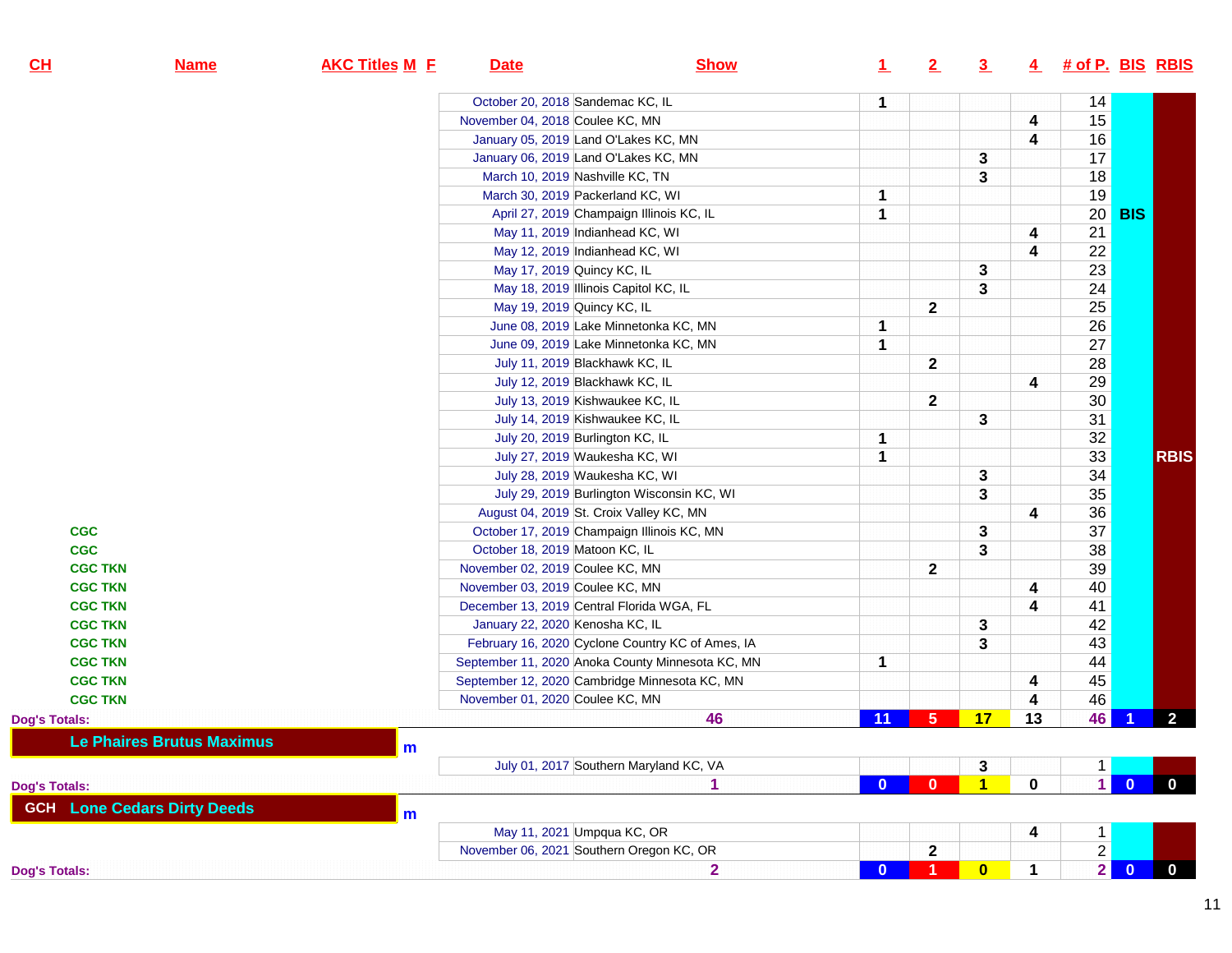| CL                   | <b>Name</b>                                      | <b>AKC Titles M E</b> | <b>Date</b>                             | <b>Show</b>                                     | <u>1</u>       | $\mathbf{2}$   | $\overline{3}$          | 4                       | # of P. BIS RBIS                     |              |
|----------------------|--------------------------------------------------|-----------------------|-----------------------------------------|-------------------------------------------------|----------------|----------------|-------------------------|-------------------------|--------------------------------------|--------------|
| CH                   | <b>Magic Mountains Streicher For NOSIRRAG</b>    | m                     |                                         |                                                 |                |                |                         |                         |                                      |              |
|                      |                                                  |                       | May 30, 2021 Cincinnati KC, OH          |                                                 |                | $\mathbf 2$    |                         |                         | $\mathbf{1}$                         |              |
| <b>Dog's Totals:</b> |                                                  |                       |                                         | 1                                               | $\bf{0}$       | A              | $\overline{\mathbf{0}}$ | $\mathbf 0$             | $\vert$<br>$\mathbf{0}$              | $\mathbf{0}$ |
|                      | <b>GCHB Mahoganys Domino Effect</b>              |                       |                                         |                                                 |                |                |                         |                         |                                      |              |
|                      |                                                  |                       |                                         | July 27, 2014 Bald Eagle KC of Williamsport, PA |                |                |                         | 4                       | $\mathbf{1}$                         |              |
|                      |                                                  |                       |                                         | August 14, 2014 Susque-Nango KC, NY             |                |                | 3                       |                         |                                      |              |
|                      |                                                  |                       | August 16, 2014 Tioga County KC, NY     |                                                 |                |                | 3                       |                         | $\frac{2}{3}$                        |              |
| <b>Dog's Totals:</b> |                                                  |                       |                                         | 3                                               | $\bf{0}$       | 0              | $\overline{2}$          | $\mathbf 1$             | 3<br>$\overline{\mathbf{0}}$         | $\mathbf{0}$ |
| CH                   | <b>Mahoganys Just-in-Kase Amy V Charlie</b>      |                       |                                         |                                                 |                |                |                         |                         |                                      |              |
|                      |                                                  |                       |                                         | August 16, 2013 Susque-Nango KC, NY             |                |                |                         |                         | $\vert$ 1                            |              |
| <b>Dog's Totals:</b> |                                                  |                       |                                         | 1                                               |                | $\bf{0}$       | $\bf{0}$                | $\mathbf 0$             | $\vert$ 1<br>$\overline{\mathbf{0}}$ | $\mathbf{0}$ |
|                      | <b>Meadowpark Goober V Regalbear</b>             | m                     |                                         |                                                 |                |                |                         |                         |                                      |              |
|                      |                                                  |                       | May 09, 2015 Klamath DF, OR             |                                                 |                |                |                         | 4                       | $\mathbf{1}$                         |              |
| <b>Dog's Totals:</b> |                                                  |                       |                                         | 1                                               | $\mathbf{0}$   | $\mathbf{0}$   | $\bf{0}$                | $\blacktriangleleft$    | $\vert$ 1<br>$\overline{0}$          | $\mathbf{0}$ |
|                      | <b>GCH</b> Moondance Mclaren                     | m                     |                                         |                                                 |                |                |                         |                         |                                      |              |
|                      |                                                  |                       | July 13, 2013 Shawnee KC, VA            |                                                 |                | $\mathbf 2$    |                         |                         | $\mathbf{1}$                         |              |
|                      |                                                  |                       | January 25, 2014 Charleston KC, SC      |                                                 |                |                |                         | 4                       | $\overline{c}$                       |              |
|                      |                                                  |                       | January 26, 2014 Charleston KC, SC      |                                                 |                | $\mathbf{2}$   |                         |                         | $\overline{3}$                       |              |
|                      |                                                  |                       |                                         | March 30, 2014 Douglasville KC of Georga, GA    | 1              |                |                         |                         | $\overline{\mathbf{4}}$              |              |
|                      |                                                  |                       | May 23, 2014 Langley KC, VA             |                                                 |                |                | 3                       |                         | 5                                    |              |
|                      |                                                  |                       | May 24, 2014 Langley KC, VA             |                                                 | 1              |                |                         |                         | 6                                    |              |
|                      |                                                  |                       |                                         | May 25, 2014 Virginia Beach KC, VA              |                | $\mathbf 2$    |                         |                         | $\overline{7}$                       |              |
|                      |                                                  |                       |                                         | May 26, 2014 Virginia Beach KC, VA              |                |                |                         | 4                       | $\bf 8$                              |              |
|                      |                                                  |                       | July 05, 2014 Ann Arbor KC, MI          |                                                 |                |                |                         | 4                       | 9                                    |              |
|                      |                                                  |                       |                                         | July 30, 2014 James River KC, VA                |                |                |                         | 4                       | 10                                   |              |
|                      |                                                  |                       |                                         | July 31, 2014 James River KC, VA                |                | $\mathbf{2}$   |                         |                         | 11                                   |              |
|                      |                                                  |                       | August 16, 2014 Carolina KC, NC         |                                                 |                |                |                         | 4                       | 12                                   |              |
|                      |                                                  |                       | October 24, 2014 Delaware Ohio KC, OH   |                                                 |                | $\mathbf{2}$   |                         |                         | 13                                   |              |
|                      |                                                  |                       | January 24, 2015 Charleston KC, SC      |                                                 | 1              |                |                         |                         | 14                                   |              |
|                      |                                                  |                       | January 25, 2015 Charleston KC, SC      |                                                 |                |                | 3                       |                         | 15                                   |              |
|                      |                                                  |                       | March 19, 2015 Alamance KC, NC          |                                                 |                |                | 3                       |                         | 16                                   |              |
| <b>Dog's Totals:</b> |                                                  |                       |                                         | 16                                              | 3 <sup>2</sup> | 5 <sub>5</sub> | $\overline{\mathbf{3}}$ | 5                       | 16<br>$\overline{0}$                 | $\mathbf{0}$ |
|                      | <b>GCH</b> Mt Harmonys Frosty of Swisstar V Elba | m                     |                                         |                                                 |                |                |                         |                         |                                      |              |
|                      |                                                  |                       | September 29, 2019 Cen-Tex KC, TX       |                                                 |                | $\mathbf{2}$   |                         |                         | $\overline{1}$                       |              |
|                      |                                                  |                       |                                         | February 09, 2020 Guadalupe Valley DF, TX       |                |                |                         | 4                       | $\overline{c}$                       |              |
|                      |                                                  |                       | June 28, 2020 Bartlesville KC, OK       |                                                 |                |                |                         | $\overline{\mathbf{4}}$ | $\overline{3}$                       |              |
|                      |                                                  |                       |                                         | June 29, 2020 Claremore KC of Oklahoma, OK      | $\mathbf 1$    |                |                         |                         | $\overline{\mathbf{4}}$              |              |
|                      |                                                  |                       | September 06, 2020 Travis County KC, TX |                                                 |                |                |                         | 4                       | 5                                    |              |
|                      |                                                  |                       | September 27, 2020 Cen-Tex KC, TX       |                                                 |                | $\mathbf 2$    |                         |                         | 6                                    |              |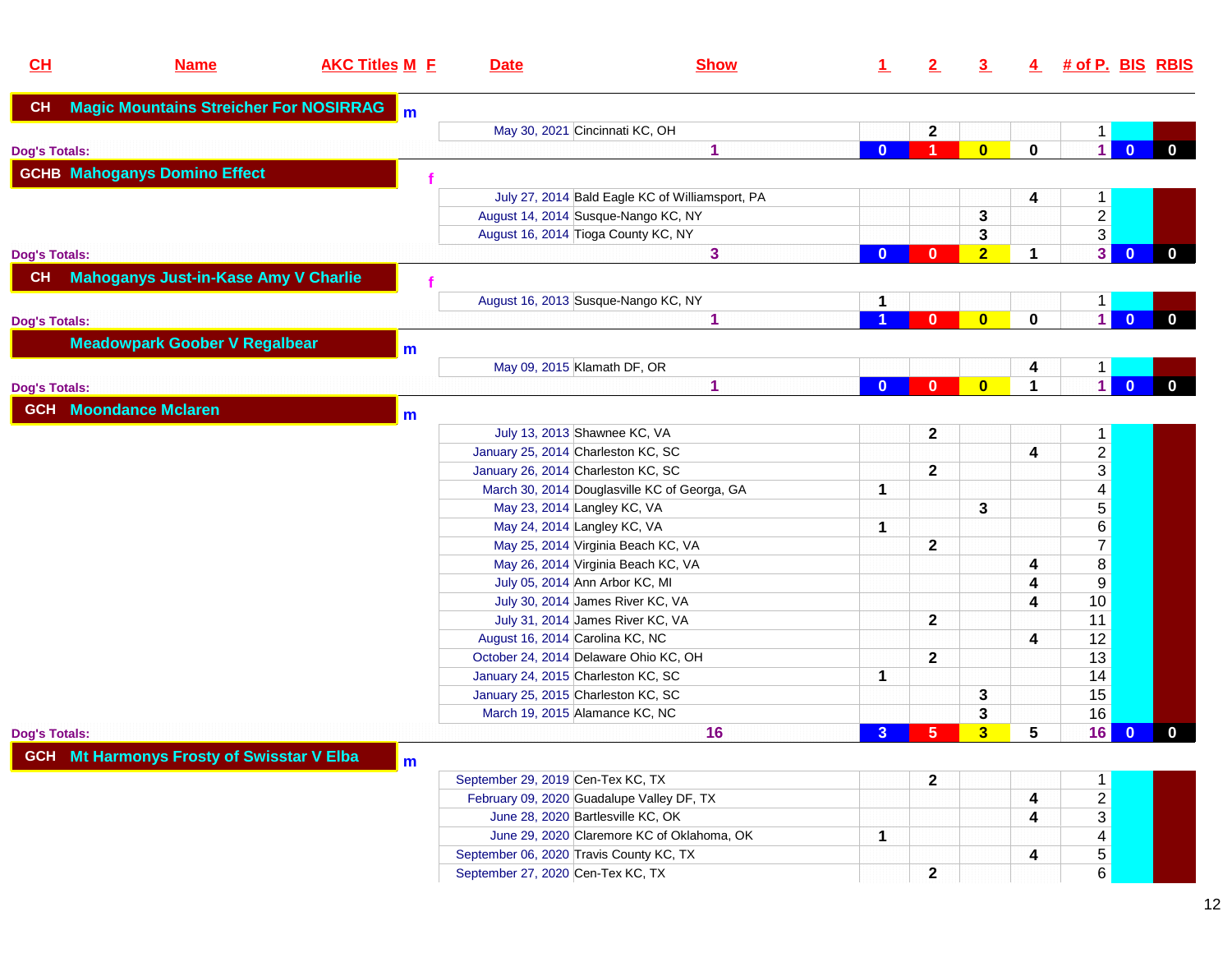| CL<br><b>AKC Titles M E</b><br><b>Name</b>                     | <b>Date</b>                            | <b>Show</b>                                                  | $\mathbf 1$    | 2                    | $\overline{3}$          | 4            | # of P. BIS RBIS        |                |              |
|----------------------------------------------------------------|----------------------------------------|--------------------------------------------------------------|----------------|----------------------|-------------------------|--------------|-------------------------|----------------|--------------|
|                                                                |                                        | October 16, 2020 Stephenville KC of Texas, TX                |                |                      | 3                       |              | $\overline{7}$          |                |              |
|                                                                |                                        | November 01, 2020 Oklahoma City KC, OK                       |                |                      | 3                       |              | 8                       |                |              |
|                                                                |                                        | December 04, 2020 Greater Collin KC, TX                      |                |                      |                         | 4            | $9$                     |                |              |
|                                                                |                                        | March 19, 2021 Brazos Valley KC, TX                          |                |                      | 3                       |              | 10                      |                |              |
|                                                                |                                        | March 21, 2021 Brazos Valley KC, TX                          |                |                      |                         | 4            | 11                      |                |              |
| <b>Dog's Totals:</b>                                           |                                        | 11                                                           |                | $\overline{2}$       | 3                       | 5            | 11                      | $\mathbf{0}$   | $\mathbf{0}$ |
| <b>Mtn Homes King of Southern Charm</b><br>CH<br>$\mathbf{m}$  |                                        |                                                              |                |                      |                         |              |                         |                |              |
| <b>CGC</b>                                                     |                                        | May 03, 2014 Caddo KC of Texas, TX                           |                |                      |                         | 4            | $\mathbf{1}$            |                |              |
| <b>CGC</b>                                                     | August 16, 2015 Greeley KC, CO         |                                                              |                |                      | 3                       |              | $\overline{2}$          |                |              |
| <b>Dog's Totals:</b>                                           |                                        | $\overline{\mathbf{2}}$                                      | $\bf{0}$       | $\bf{0}$             | 1                       | 1            | $\overline{2}$          | $\overline{0}$ | $\mathbf{0}$ |
| <b>Mytymos Firehouse Banjos Last Sont Matild</b>               |                                        |                                                              |                |                      |                         |              |                         |                |              |
| <b>CGC</b>                                                     |                                        | April 04, 2015 Wichita KC, KS                                |                |                      |                         | 4            | $\mathbf{1}$            |                |              |
| <b>CGC</b>                                                     |                                        | May 29, 2016 Mid-Continent KC of Tulsa, OK                   |                |                      |                         | 4            |                         |                |              |
| <b>Dog's Totals:</b>                                           |                                        | $\mathbf{2}$                                                 | $\bf{0}$       | $\bf{0}$             | $\bf{0}$                | $\mathbf{2}$ | $\frac{2}{2}$           | $\overline{0}$ | $\mathbf{0}$ |
| <b>Napoleo Jade La Perle</b><br>CH                             |                                        |                                                              |                |                      |                         |              |                         |                |              |
|                                                                |                                        | August 07, 2019 Saratoga New York KC, NY                     | 1.             |                      |                         |              | 1                       |                |              |
|                                                                |                                        | August 08, 2019 Glens Falls KC, NY                           | $\mathbf{1}$   |                      |                         |              |                         | $2$ BIS        |              |
| <b>Dog's Totals:</b>                                           |                                        | $\overline{\mathbf{2}}$                                      | $\overline{2}$ | $\mathbf{0}$         | $\bf{0}$                | 0            | 2                       |                | $\mathbf{0}$ |
| <b>Napoleo Olive La Coquine</b>                                |                                        |                                                              |                |                      |                         |              |                         |                |              |
|                                                                |                                        |                                                              |                |                      |                         |              |                         |                |              |
|                                                                |                                        | March 05, 2022 First Co. Governors Foot Guard Athletic A, MA |                | $\mathbf{2}$         |                         |              | 1                       |                |              |
| <b>Dog's Totals:</b>                                           |                                        | 1                                                            | $\mathbf{0}$   | $\blacktriangleleft$ | $\overline{\mathbf{0}}$ | $\mathbf 0$  | $\vert$ 1               | $\overline{0}$ | $\mathbf{0}$ |
| Noble Creek Back To The Future @ Cedar<br><b>CH</b><br>$m$     |                                        |                                                              |                |                      |                         |              |                         |                |              |
| <b>CGC TKN</b>                                                 |                                        | June 11, 2021 Taconic Hills KC, NY                           |                |                      |                         | 4            | 1 <sub>1</sub>          |                |              |
| <b>CGC TKN</b>                                                 |                                        | June 14, 2021 Cudahy KC, WI                                  |                |                      |                         | 4            | $\overline{2}$          |                |              |
| <b>CGC TKN</b>                                                 |                                        | August 15, 2021 Greater Racine KC, WI                        |                |                      |                         | 4            | $\overline{3}$          |                |              |
| <b>CGC TKN</b>                                                 |                                        | August 16, 2021 Greater Racine KC, WI                        |                | $\mathbf 2$          |                         |              | $\overline{\mathbf{4}}$ |                |              |
| <b>CGC TKN</b>                                                 | September 11, 2021 Paper Cities KC, WI |                                                              |                |                      | 3                       |              | $\sqrt{5}$              |                |              |
| <b>CGC TKN</b>                                                 | November 07, 2021 Tri-State KC, MO     |                                                              |                |                      |                         | 4            | $\,6\,$                 |                |              |
| <b>CGC TKN</b>                                                 |                                        | November 27, 2021 Council Bluffs KC IA                       | 1              |                      |                         |              | 7 <sup>1</sup>          |                |              |
| <b>CGC TKN</b>                                                 |                                        | November 28, 2021 Council Bluffs KC IA                       |                | $\mathbf 2$          |                         |              | 8 <sup>1</sup>          |                |              |
| <b>Dog's Totals:</b>                                           |                                        | 8                                                            |                | $\overline{2}$       | 1                       | 4            | 8                       | $\bf{0}$       | $\mathbf{0}$ |
| <b>GCHG Noble Creeks Don'T Stop Believin</b><br>$\mathsf{I}$ m |                                        |                                                              |                |                      |                         |              |                         |                |              |
|                                                                |                                        | May 30, 2015 Shawnee KC, VA                                  | 1              |                      |                         |              | $\mathbf{1}$            |                |              |
|                                                                |                                        | May 01, 2016 Penn Treaty KC, DE                              |                |                      |                         | 4            |                         |                |              |
|                                                                |                                        | June 18, 2016 Bryn Mawr KC, PA                               |                | $\mathbf{2}$         |                         |              | $\frac{2}{3}$           |                |              |
|                                                                |                                        | July 10, 2016 National Capital KC, MD                        | $\mathbf{1}$   |                      |                         |              | $\overline{4}$          |                |              |
|                                                                |                                        | July 17, 2016 Twin Brooks KC, NJ                             | $\mathbf 1$    |                      |                         |              | 5 <sup>1</sup>          |                |              |
|                                                                |                                        | August 28, 2016 Mid Susquehanna Valley KC, PA                |                |                      | 3                       |              | $\,6\,$                 |                |              |
|                                                                |                                        | September 17, 2016 Lehigh Valley KC, PA                      | 1              |                      |                         |              | 7 <sup>1</sup>          | <b>BIS</b>     |              |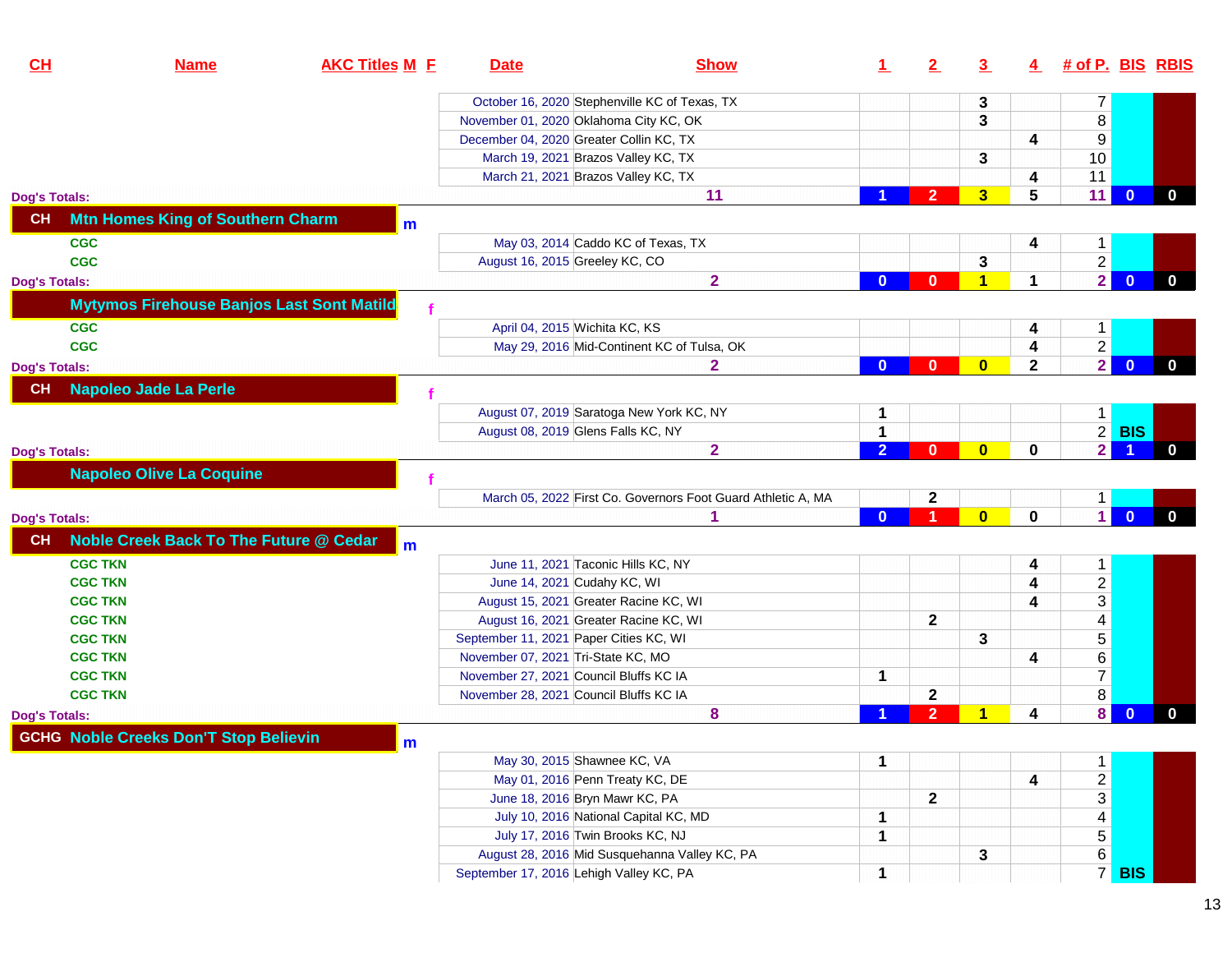| <u>н</u> | <b>Name</b> | <b>AKC Titles M E</b> | <b>Date</b>                              | <b>Show</b>                                             | $\perp$      | 2                       | $\overline{3}$ |   |    | 4 # of P. BIS RBIS |
|----------|-------------|-----------------------|------------------------------------------|---------------------------------------------------------|--------------|-------------------------|----------------|---|----|--------------------|
|          |             |                       | October 06, 2016 Hatboro DC, PA          |                                                         | 1            |                         |                |   | 8  |                    |
|          |             |                       | October 07, 2016 Hatboro DC, PA          |                                                         | $\mathbf{1}$ |                         |                |   | 9  |                    |
|          |             |                       | October 14, 2016 Catonsville KC, MD      |                                                         |              | $\mathbf{2}$            |                |   | 10 |                    |
|          |             |                       | October 15, 2016 Catonsville KC, MD      |                                                         |              | $\mathbf{2}$            |                |   | 11 |                    |
|          |             |                       | October 16, 2016 National Capital KC, MD |                                                         | 1            |                         |                |   | 12 |                    |
|          |             |                       | October 23, 2016 South Jersey KC, NJ     |                                                         |              |                         | $\mathbf{3}$   |   | 13 |                    |
|          |             |                       | October 29, 2016 Carroll KC, MD          |                                                         |              | $\mathbf{2}$            |                |   | 14 |                    |
|          |             |                       | October 30, 2016 Carroll KC, MD          |                                                         |              | $\mathbf{2}$            |                |   | 15 |                    |
|          |             |                       | November 13, 2016 Mispillion KC, MD      |                                                         |              |                         | $\mathbf 3$    |   | 16 |                    |
|          |             |                       | November 17, 2016 Penn Treaty KC, PA     |                                                         | 1            |                         |                |   | 17 |                    |
|          |             |                       |                                          | December 03, 2016 Chesapeake KC of Maryland, MD         |              |                         |                | 4 | 18 |                    |
|          |             |                       | December 10, 2016 Valley Forge KC, PA    |                                                         |              | $\mathbf{2}$            |                |   | 19 |                    |
|          |             |                       | December 11, 2016 Valley Forge KC, PA    |                                                         | 1            |                         |                |   | 20 | <b>RBIS</b>        |
|          |             |                       |                                          | January 21, 2017 Boardwalk KC of Cape May County, NJ    |              | $\mathbf{2}$            |                |   | 21 |                    |
|          |             |                       |                                          | March 12, 2017 Shenandoah Valley KC, VA                 |              |                         |                | 4 | 22 |                    |
|          |             |                       | March 17, 2017 York KC, PA               |                                                         |              |                         |                | 4 | 23 |                    |
|          |             |                       | March 26, 2017 Bronx County KC, NJ       |                                                         |              |                         | $\mathbf 3$    |   | 24 |                    |
|          |             |                       |                                          | April 23, 2017 Baltimore County KC, MD                  |              |                         | 3              |   | 25 |                    |
|          |             |                       | April 28, 2017 Wilmington KC, DE         |                                                         |              |                         | $\mathbf{3}$   |   | 26 |                    |
|          |             |                       | April 29, 2017 Wilmington KC, DE         |                                                         | 1            |                         |                |   | 27 |                    |
|          |             |                       | April 30, 2017 Penn Treaty KC, NJ        |                                                         | 1            |                         |                |   | 28 | <b>RBIS</b>        |
|          |             |                       | May 07, 2017 Trenton KC, NJ              |                                                         |              |                         | $\mathbf{3}$   |   | 29 |                    |
|          |             |                       | May 08, 2017 Trenton KC, NJ              |                                                         |              |                         | $\mathbf{3}$   |   | 30 |                    |
|          |             |                       | May 14, 2017 Lancaster KC, PA            |                                                         | 1            |                         |                |   | 31 |                    |
|          |             |                       | May 28, 2017 Plainfield KC, NJ           |                                                         |              |                         | $\mathbf{3}$   |   | 32 |                    |
|          |             |                       |                                          | June 04, 2017 Burlington County KC, PA                  |              |                         |                | 4 | 33 |                    |
|          |             |                       | June 10, 2017 Skyline KC, VA             |                                                         | 1            |                         |                |   | 34 | <b>BIS</b>         |
|          |             |                       |                                          | July 09, 2017 National Capital KC, MD                   | 1            |                         |                |   | 35 |                    |
|          |             |                       | August 11, 2017 Penn Ridge KC, PA        |                                                         |              |                         |                | 4 | 36 |                    |
|          |             |                       | August 19, 2017 Tioga County KC, NY      |                                                         |              |                         |                | 4 | 37 |                    |
|          |             |                       | August 20, 2017 Tioga County KC, NY      |                                                         |              | $\mathbf{2}$            |                |   | 38 |                    |
|          |             |                       | September 16, 2017 Lehigh Valley KC, PA  |                                                         |              | $\overline{\mathbf{2}}$ |                |   | 39 |                    |
|          |             |                       | September 17, 2017 Berks County KC, PA   |                                                         |              | $\mathbf{2}$            |                |   | 40 |                    |
|          |             |                       |                                          | January 06, 2018 Southern Maryland KC, MD               |              | $\mathbf{2}$            |                |   | 41 |                    |
|          |             |                       | February 18, 2018 Maryland KC, MD        |                                                         | 1            |                         |                |   | 42 |                    |
|          |             |                       | March 14, 2018 York KC, PA               |                                                         |              |                         | 3              |   | 43 |                    |
|          |             |                       | March 15, 2018 Lancaster KC, PA          |                                                         |              |                         | $\mathbf{3}$   |   | 44 |                    |
|          |             |                       | March 16, 2018 York KC, PA               |                                                         |              | $\overline{2}$          |                |   | 45 |                    |
|          |             |                       | April 07, 2018 Shawnee KC, VA            |                                                         |              |                         | 3              |   | 46 |                    |
|          |             |                       | April 08, 2018 Shawnee KC, VA            |                                                         | 1            |                         |                |   | 47 | <b>BIS</b>         |
|          |             |                       |                                          | April 21, 2018 Old Dominion KC of Norhtern Virginia, MD |              |                         | 3              |   | 48 |                    |
|          |             |                       |                                          | April 22, 2018 Baltimore County KC, MD                  |              |                         |                | 4 | 49 |                    |
|          |             |                       | April 27, 2018 Wilmington KC, DE         |                                                         |              |                         |                | 4 | 50 |                    |

**CH**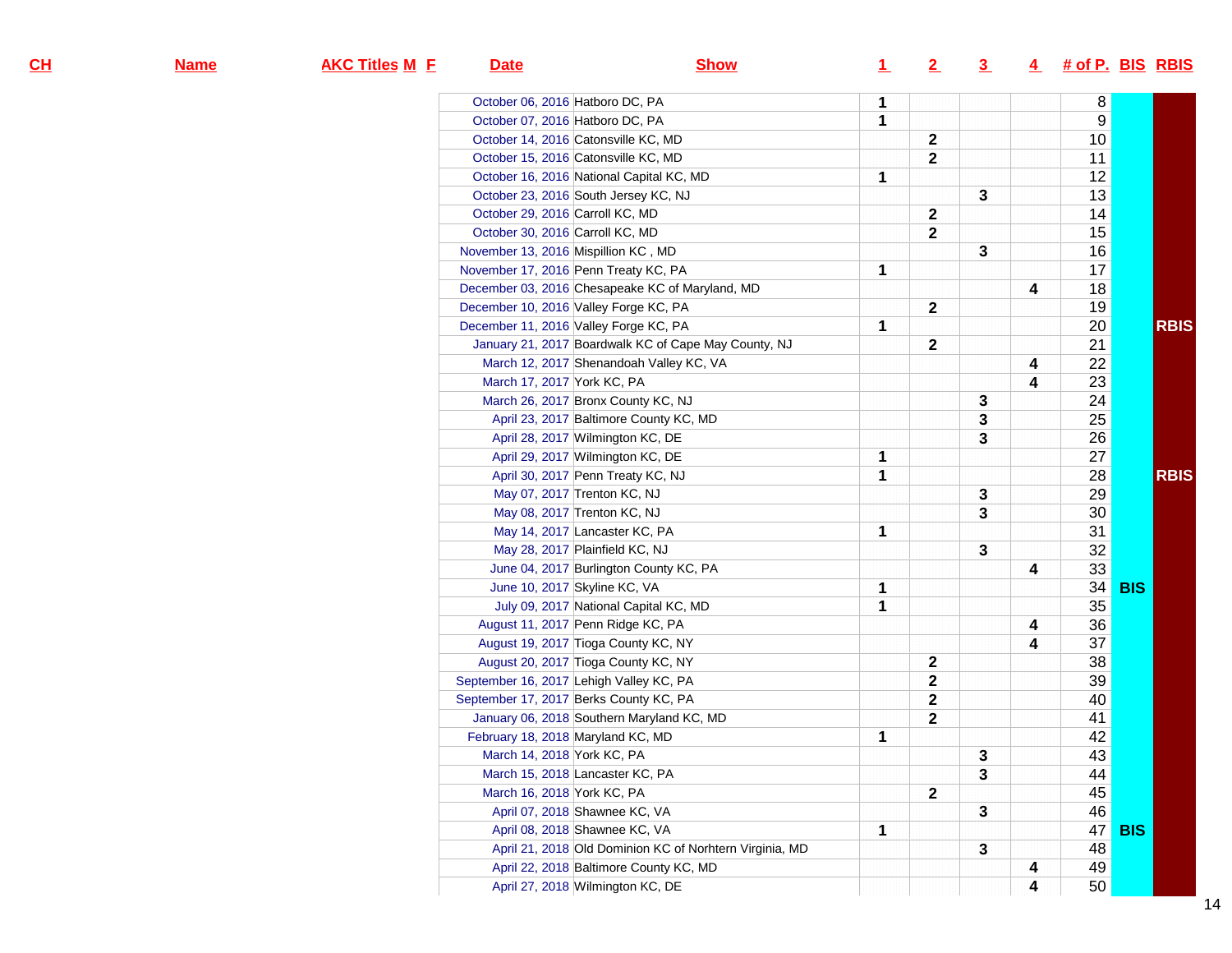| <u>н</u>  | <b>Name</b> | <b>AKC Titles M E</b> | <b>Date</b>                                  | <b>Show</b>                                             | $\perp$ | 2            | $\overline{\mathbf{3}}$ | 4                       | # of P. BIS RBIS |            |                 |
|-----------|-------------|-----------------------|----------------------------------------------|---------------------------------------------------------|---------|--------------|-------------------------|-------------------------|------------------|------------|-----------------|
|           |             |                       | April 29, 2018 Penn Treaty KC, DE            |                                                         |         |              |                         | 4                       | 51               |            |                 |
|           |             |                       | May 06, 2018 Trenton KC, NJ                  |                                                         |         |              |                         | $\overline{\mathbf{4}}$ | 52               |            |                 |
|           |             |                       | May 11, 2018 Chambersburg Area KC, PA        |                                                         |         | $\mathbf{2}$ |                         |                         | 53               |            |                 |
|           |             |                       | May 12, 2018 Chambersburg Area KC, PA        |                                                         | 1       |              |                         |                         | 54               |            |                 |
|           |             |                       | June 03, 2018 Burlington County KC, NJ       |                                                         |         |              | 3                       |                         | 55               |            |                 |
|           |             |                       | June 09, 2018 Skyline KC, VA                 |                                                         |         |              | 3                       |                         | 56               |            |                 |
|           |             |                       | June 10, 2018 Skyline KC, VA                 |                                                         |         | $\mathbf{2}$ |                         |                         | 57               |            |                 |
|           |             |                       |                                              | July 06, 2018 Northeastern Maryland KC, MD              | 1       |              |                         |                         | 58               |            |                 |
|           |             |                       | July 08, 2018 National Capital KC, MD        |                                                         | 1       |              |                         |                         | 59               |            | <b>RBIS</b>     |
|           |             |                       | July 15, 2018 Twin Brooks KC, NJ             |                                                         |         | $\mathbf{2}$ |                         |                         | 60               |            |                 |
|           |             |                       | August 04, 2018 Hunterdon Hills KC, NJ       |                                                         | 1       |              |                         |                         | 61               |            | <b>RBIS</b>     |
|           |             |                       | August 10, 2018 Penn Ridge KC, PA            |                                                         |         | $\mathbf{2}$ |                         |                         | 62               |            |                 |
|           |             |                       | September 16, 2018 Berks County KC, PA       |                                                         |         | $\mathbf{2}$ |                         |                         | 63               |            |                 |
|           |             |                       | October 12, 2018 Catonsville KC, MD          |                                                         |         | $\mathbf 2$  |                         |                         | 64               |            |                 |
|           |             |                       | October 13, 2018 Catonsville KC, MD          |                                                         | 1       |              |                         |                         | 65               |            | <b>RBIS</b>     |
|           |             |                       | October 27, 2018 Carroll KC, MD              |                                                         |         |              | 3                       |                         | 66               |            |                 |
|           |             |                       | October 28, 2018 Carroll KC, MD              |                                                         |         |              | 3                       |                         | 67               |            |                 |
|           |             |                       | March 17, 2019 Delaware County KC, PA        |                                                         |         | $\mathbf 2$  |                         |                         | 68               |            |                 |
|           |             |                       | April 07, 2019 Shawnee KC, VA                |                                                         |         |              | 3                       |                         | 69               |            |                 |
|           |             |                       |                                              | April 20, 2019 Old Dominion KC of Northern Virginia, VA | 1       |              |                         |                         | 70               |            | <b>RBIS</b>     |
|           |             |                       | April 21, 2019 Baltimore County KC, MD       |                                                         |         |              |                         | 4                       | 71               |            |                 |
|           |             |                       | April 26, 2019 Wilmington KC, DE             |                                                         |         | $\mathbf{2}$ |                         |                         | 72               |            |                 |
|           |             |                       | April 28, 2019 Penn Treaty KC, DE            |                                                         |         | $\mathbf 2$  |                         |                         | $\overline{73}$  |            |                 |
|           |             |                       | May 11, 2019 Chambersburg Area KC, PA        |                                                         |         | $\mathbf{2}$ |                         |                         | 74               |            |                 |
|           |             |                       | May 12, 2019 Lancaster KC, PA                |                                                         |         | $\mathbf{2}$ |                         |                         | $\overline{75}$  |            |                 |
|           |             |                       | May 25, 2019 Union County KC, NJ             |                                                         |         | $\mathbf 2$  |                         |                         | $\overline{76}$  |            |                 |
|           |             |                       | June 15, 2019 Bryn Mawr KC, PA               |                                                         | 1       |              |                         |                         | $\overline{77}$  |            |                 |
|           |             |                       | July 06, 2019 Upper Marlboro KC, MD          |                                                         | 1       |              |                         |                         | 78               | <b>BIS</b> |                 |
|           |             |                       | July 07, 2019 National Capital KC, MD        |                                                         |         |              | 3                       |                         | 79               |            |                 |
|           |             |                       |                                              | July 28, 2019 Bald Eagle KC of Williamsport, PA         | 1       |              |                         |                         | 80               |            |                 |
|           |             |                       | August 03, 2019 Hunterdon Hills KC, NJ       |                                                         |         |              | 3                       |                         | 81               |            |                 |
|           |             |                       | August 15, 2019 Laurel Highlands KA, MD      |                                                         |         | $\mathbf{2}$ |                         |                         | 82               |            |                 |
|           |             |                       | August 17, 2019 Laurel Highlands KA, MD      |                                                         | 1       |              |                         |                         | 83               |            |                 |
|           |             |                       | August 18, 2019 Upper Potomac Valley KC, MD  |                                                         |         |              | 3                       |                         | 84               |            |                 |
|           |             |                       |                                              | August 25, 2019 Mid Susquehanna Valley KC, PA           | 1       |              |                         |                         | 85               |            |                 |
|           |             |                       | August 31, 2019 Newton KC, NJ                |                                                         |         |              |                         | 4                       | 86               |            |                 |
|           |             |                       | September 02, 2019 Schooleys Mountain KC, NJ |                                                         |         |              |                         | 4                       | 87               |            |                 |
|           |             |                       | September 14, 2019 Lehigh Valley KC, PA      |                                                         |         |              | 3                       |                         | 88               |            |                 |
|           |             |                       | September 15, 2019 Berks County KC, PA       |                                                         |         |              | 3                       |                         | 89               |            |                 |
|           |             |                       | September 27, 2019 Langley KC, VA            |                                                         |         |              | 3                       |                         | 90               |            |                 |
|           |             |                       | September 29, 2019 Virginia Beach KC, VA     |                                                         |         | $\mathbf{2}$ |                         |                         | 91               |            |                 |
|           |             |                       | September 30, 2019 Langley KC, VA            |                                                         |         | $\mathbf{2}$ |                         |                         | 92               |            |                 |
| s Totals: |             |                       |                                              | 92                                                      | 27      | 27           | 24                      | 14                      | 92               |            | $6\overline{6}$ |

**CH**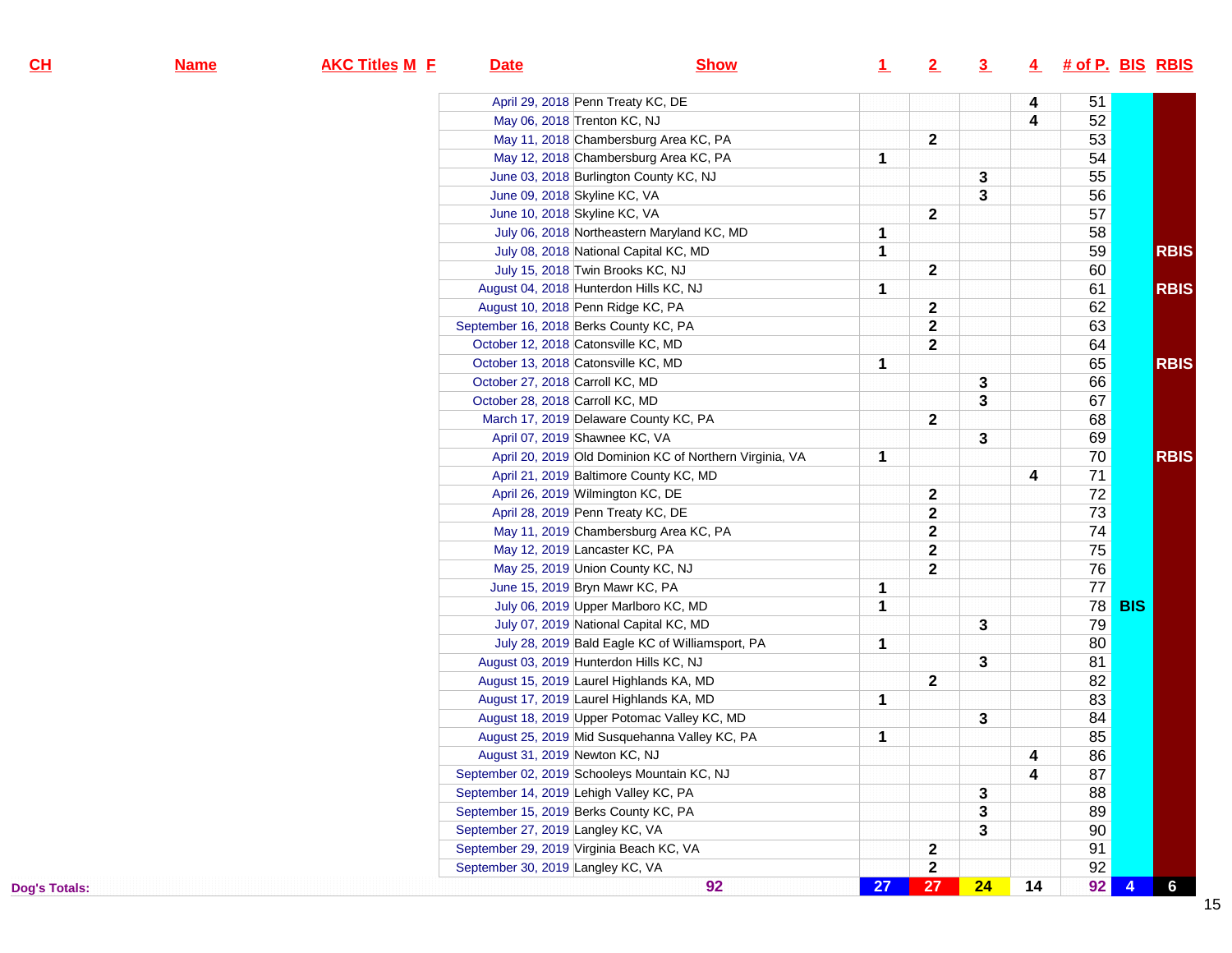| CL                   | <b>Name</b>                                    | <b>AKC Titles M E</b> | <b>Date</b>                       | <b>Show</b>                                                  | $\perp$      | $\mathbf{2}^-$ | $\overline{3}$          | 4                    |                | <u># of P. BIS_RBIS</u>                 |
|----------------------|------------------------------------------------|-----------------------|-----------------------------------|--------------------------------------------------------------|--------------|----------------|-------------------------|----------------------|----------------|-----------------------------------------|
| <b>CH</b>            | <b>Noble Creeks Something To Talk About</b>    |                       |                                   |                                                              |              |                |                         |                      |                |                                         |
|                      |                                                |                       |                                   | August 14, 2021 Penn Ridge KC, VA                            |              |                |                         | 4                    | 1              |                                         |
| <b>Dog's Totals:</b> |                                                |                       |                                   | 1                                                            | $\mathbf{0}$ | $\mathbf{0}$   | $\overline{0}$          | 1                    | $\vert$        | $\mathbf{0}$<br>$\mathbf{0}$            |
|                      | <b>Nordogs Kokomo, "The Dreamy Look"</b>       |                       |                                   |                                                              |              |                |                         |                      |                |                                         |
|                      |                                                |                       |                                   | October 31, 2015 Tennessee Valley KC, TN                     |              |                |                         | 4                    | $\mathbf{1}$   |                                         |
|                      |                                                |                       |                                   | November 01, 2015 Tennessee Valley KC, TN                    |              |                | 3                       |                      | $\overline{c}$ |                                         |
| <b>Dog's Totals:</b> |                                                |                       |                                   | $\overline{\mathbf{2}}$                                      | $\bf{0}$     | $\mathbf{0}$   | 1                       | $\blacktriangleleft$ | $\overline{2}$ | $\mathbf{0}$<br>$\mathbf 0$             |
| <b>CH</b>            | <b>Nosirrags Bittersweet Piece of Sugar</b>    |                       |                                   |                                                              |              |                |                         |                      |                |                                         |
|                      |                                                |                       |                                   | June 26, 2016 Waterloo KC, IA                                |              | $\mathbf{2}$   |                         |                      | 1              |                                         |
| <b>Dog's Totals:</b> |                                                |                       |                                   | 1                                                            | $\mathbf{0}$ | 1              | $\overline{\mathbf{0}}$ | $\mathbf 0$          | $\vert$        | $\mathbf{0}$<br>$\mathbf 0$             |
| <b>CH</b>            | <b>Notorious Diaboe Nitrous</b>                | m                     |                                   |                                                              |              |                |                         |                      |                |                                         |
|                      |                                                |                       | June 06, 2015 Skyline KC, VA      |                                                              |              | $\mathbf{2}$   |                         |                      | $1 \vert$      |                                         |
| <b>Dog's Totals:</b> |                                                |                       |                                   | 1                                                            | $\bf{0}$     | 1              | $\overline{\mathbf{0}}$ | $\bf{0}$             | $\vert$ 1      | $\overline{0}$<br>$\mathbf 0$           |
|                      | <b>GCH</b> Oisin Top O' The Hill               | m                     |                                   |                                                              |              |                |                         |                      |                |                                         |
|                      |                                                |                       |                                   | July 08, 2018 Holyoke KC, MA                                 |              |                |                         | 4                    | $\mathbf{1}$   |                                         |
|                      |                                                |                       |                                   | October 26, 2019 Queensboro KC, MA                           |              | $\mathbf{2}$   |                         |                      | $\mathbf{2}$   |                                         |
|                      |                                                |                       | October 27, 2019 Riverhead KC, MA |                                                              |              | $\mathbf{2}$   |                         |                      | $\overline{3}$ |                                         |
|                      |                                                |                       |                                   | November 10, 2019 Farmingham District KC, MA                 |              |                |                         | 4                    | $\overline{4}$ |                                         |
|                      |                                                |                       | April 09, 2022 Troy KC, MA        |                                                              |              | $\mathbf{2}$   |                         |                      | $\overline{5}$ |                                         |
|                      |                                                |                       |                                   | April 10, 2022 Trap Falls KC, MA                             |              |                |                         | 4                    | $6 \mid$       |                                         |
| <b>Dog's Totals:</b> |                                                |                       |                                   | 6                                                            | $\bf{0}$     | 3 <sup>2</sup> | $\mathbf{0}$            | 3                    | $6 \mid$       | $\mathbf{0}$<br>$\mathbf 0$             |
|                      | <b>GCH</b> Rainiers Eye Candy                  | $\mathsf{m}$          |                                   |                                                              |              |                |                         |                      |                |                                         |
|                      |                                                |                       |                                   | December 06, 2014 Greater Clark County KC, WA                |              | $\mathbf{2}$   |                         |                      | $\mathbf{1}$   |                                         |
| <b>Dog's Totals:</b> |                                                |                       |                                   | 1                                                            | $\mathbf{0}$ | 1              | $\overline{0}$          | $\mathbf 0$          | $\vert$        | $\overline{0}$<br>$\mathbf{0}$          |
|                      | <b>GCH Revilos Lets Go Bo Redside</b>          | m                     |                                   |                                                              |              |                |                         |                      |                |                                         |
|                      |                                                |                       |                                   | February 22, 2014 Linn County KC, OR                         |              |                |                         | 4                    | 1              |                                         |
| <b>Dog's Totals:</b> |                                                |                       |                                   | 1                                                            | $\mathbf{0}$ | $\mathbf{0}$   | $\bf{0}$                | $\blacktriangleleft$ | $\vert$ 1      | $\mathbf{0}$<br>$\mathbf{0}$            |
| CH                   | <b>Rf Straight Sierra V Cedar</b>              |                       |                                   |                                                              |              |                |                         |                      |                |                                         |
|                      |                                                |                       |                                   | August 12, 2017 KC of Freeborn County, MN                    |              |                |                         | 4                    | $\mathbf{1}$   |                                         |
| <b>Dog's Totals:</b> |                                                |                       |                                   |                                                              | $\bf{0}$     | $\mathbf{0}$   | $\bf{0}$                | 1                    | $\blacksquare$ | $\overline{0}$<br>$\mathbf 0$           |
|                      | CH Royaltys She's No Joke V Still River        |                       |                                   |                                                              |              |                |                         |                      |                |                                         |
|                      |                                                |                       |                                   | February 27, 2022 Rockland County KC, MA                     |              |                |                         | 4                    | 1              |                                         |
| <b>Dog's Totals:</b> |                                                |                       |                                   | 1                                                            | $\mathbf{0}$ | $\mathbf{0}$   | $\mathbf{0}$            | $\mathbf 1$          | $\overline{1}$ | $\overline{\mathbf{0}}$<br>$\mathbf{0}$ |
|                      | <b>GCHB Royaltys Total Eclipse of My Heart</b> |                       |                                   |                                                              |              |                |                         |                      |                |                                         |
|                      |                                                |                       |                                   | February 22, 2020 Rockalnd County KC, MA                     |              |                |                         | 4                    | $\mathbf{1}$   |                                         |
|                      |                                                |                       |                                   | March 01, 2020 First Co. Governors Foot Guard Athletic A, MA |              |                | 3                       |                      | $\vert$ 2      |                                         |
|                      |                                                |                       |                                   | January 09, 2022 Merrimack Valley KC, MA                     |              |                | 3                       |                      | 3 <sup>1</sup> |                                         |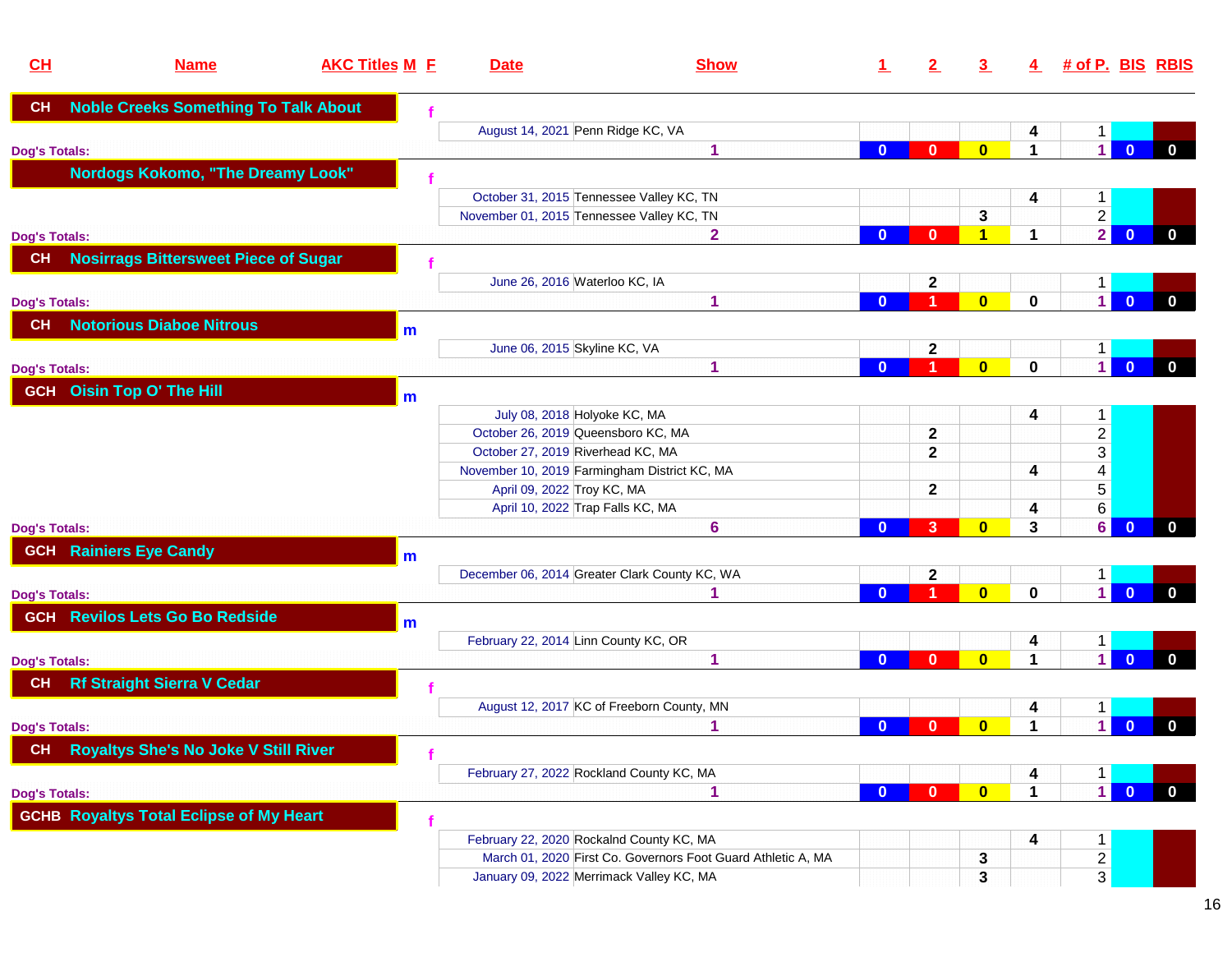| CL                   | <b>Name</b>                                           | <b>AKC Titles M E</b> | <b>Date</b>                              | <b>Show</b>                                   |              | $\mathbf{2}$ | 3                       | $\overline{4}$ | # of P. BIS RBIS               |                         |              |
|----------------------|-------------------------------------------------------|-----------------------|------------------------------------------|-----------------------------------------------|--------------|--------------|-------------------------|----------------|--------------------------------|-------------------------|--------------|
| <b>Dog's Totals:</b> |                                                       |                       |                                          | 3                                             | $\bf{0}$     | $\mathbf{0}$ | 2 <sub>2</sub>          | $\mathbf 1$    | 3                              | $\mathbf{0}$            | $\mathbf 0$  |
|                      | <b>GCHB Sandimars Buffett Rocks Revilo</b>            | m                     |                                          |                                               |              |              |                         |                |                                |                         |              |
|                      |                                                       |                       |                                          | February 22, 2015 McKenzie Cascade DF, OR     | 1            |              |                         |                | $\mathbf 1$                    |                         |              |
|                      |                                                       |                       | March 28, 2015 Chintimini KC, OR         |                                               |              |              |                         | 4              | $\overline{2}$                 |                         |              |
|                      | <b>CGCA</b>                                           |                       | November 15, 2015 Rogue Valley KC, OR    |                                               |              | $\mathbf 2$  |                         |                | $\overline{3}$                 |                         |              |
|                      | <b>CGCA</b>                                           |                       | November 04, 2016 Rogue Valley KC, OR    |                                               |              | 2            |                         |                | $\overline{4}$                 |                         |              |
|                      | <b>CGCA</b>                                           |                       |                                          | December 10, 2016 Greater Clark County KC, WA |              | $\mathbf 2$  |                         |                | $\overline{5}$                 |                         |              |
| <b>Dog's Totals:</b> |                                                       |                       |                                          | 5                                             |              | 3            | $\bf{0}$                | 1              | 5                              | $\mathbf{0}$            | $\mathbf 0$  |
| <b>CH</b>            | <b>Sandy Pits Bentley Continental Gt</b>              |                       |                                          |                                               |              |              |                         |                |                                |                         |              |
|                      |                                                       | m                     | May 16, 2019 Mount Ogden KC, UT          |                                               |              |              |                         |                |                                |                         |              |
|                      |                                                       |                       | May 17, 2019 Mount Ogden KC, UT          |                                               |              |              |                         | 4<br>4         | $\mathbf{1}$<br>$\overline{2}$ |                         |              |
| <b>Dog's Totals:</b> |                                                       |                       |                                          | $\overline{2}$                                | $\bf{0}$     | $\bf{0}$     | $\bf{0}$                | $\mathbf{2}$   | $\overline{2}$                 | $\mathbf{0}$            | $\mathbf 0$  |
|                      |                                                       |                       |                                          |                                               |              |              |                         |                |                                |                         |              |
| CH                   | <b>Sandy Pits Jaguar Xk Coupe'R</b>                   | m                     |                                          |                                               |              |              |                         |                |                                |                         |              |
|                      |                                                       |                       | May 18, 2019 Mount Ogden KC, UT          |                                               |              |              |                         | 4              | $1 \vert$                      |                         |              |
| <b>Dog's Totals:</b> |                                                       |                       |                                          | 1                                             | $\mathbf{0}$ | $\bf{0}$     | $\bf{0}$                | 1              | $\vert$ 1                      | $\mathbf{0}$            | $\mathbf{0}$ |
| <b>GCH</b>           | <b>Shadow Mtn Back To The Future</b>                  | m                     |                                          |                                               |              |              |                         |                |                                |                         |              |
|                      |                                                       |                       | September 21, 2019 Rogue Valley KC, OR   |                                               |              | 2            |                         |                | 1                              |                         |              |
|                      |                                                       |                       | November 02, 2019 Southern Oregon KC, OR |                                               |              | $\mathbf{2}$ |                         |                |                                |                         |              |
|                      |                                                       |                       | November 03, 2019 Southern Oregon KC, OR |                                               |              | $\mathbf{2}$ |                         |                | $\frac{2}{3}$                  |                         |              |
|                      | <b>RN CGC</b>                                         |                       | June 20, 2021 Rogue Valley KC, OR        |                                               |              |              | 3                       |                | $\overline{\mathbf{4}}$        |                         |              |
|                      | <b>RN CGC</b>                                         |                       | September 09, 2021 Umpqua KC, OR         |                                               |              |              |                         | 4              | 5 <sup>1</sup>                 |                         |              |
| <b>Dog's Totals:</b> |                                                       |                       |                                          | 5                                             | $\Omega$     | 3            | 1                       | 1              | 5 <sup>1</sup>                 | $\mathbf{0}$            | $\mathbf{0}$ |
| СH                   | <b>Shadow Mtn Bumble By George</b>                    | $\mathbf{m}$          |                                          |                                               |              |              |                         |                |                                |                         |              |
|                      |                                                       |                       | May 29, 2018 Coeur d'Alene DF, ID        |                                               |              |              | 3                       |                | $\mathbf{1}$                   |                         |              |
|                      |                                                       |                       | May 12, 2022 Klamath DF, OR              |                                               |              |              |                         | 4              | $\overline{2}$                 |                         |              |
| <b>Dog's Totals:</b> |                                                       |                       |                                          | $\overline{\mathbf{2}}$                       | $\mathbf{0}$ | $\bf{0}$     | 1                       | 1              | $\overline{2}$                 | $\mathbf{0}$            | $\mathbf{0}$ |
|                      | Shadow Mtn Dark Ale Moose Drool V Hays H <sub>m</sub> |                       |                                          |                                               |              |              |                         |                |                                |                         |              |
|                      |                                                       |                       | November 07, 2021 Southern Oregon KC, OR |                                               |              | 2            |                         |                | 1                              |                         |              |
| <b>Dog's Totals:</b> |                                                       |                       |                                          | 1                                             | $\Omega$     |              | $\overline{\mathbf{0}}$ | 0              | $\blacksquare$                 | $\Omega$                | $\mathbf{0}$ |
| <b>CH</b>            | <b>Shadow Mtn Endzone Pass To Plumtree</b>            | m                     |                                          |                                               |              |              |                         |                |                                |                         |              |
|                      |                                                       |                       | March 14, 2019 Shasta KC, CA             |                                               |              |              |                         | 4              | 1                              |                         |              |
| <b>Dog's Totals:</b> |                                                       |                       |                                          | 1                                             | $\mathbf{0}$ | $\mathbf{0}$ | $\mathbf{0}$            | $\mathbf 1$    | $\blacksquare$                 | $\bullet$ 0             | $\bf{0}$     |
|                      | <b>GCH</b> Silverdollar Magnific 1 of Shadow Mt       | m                     |                                          |                                               |              |              |                         |                |                                |                         |              |
|                      |                                                       |                       | January 27, 2018 Golden Gate KC, CA      |                                               |              |              |                         | 4              | 1                              |                         |              |
| <b>Dog's Totals:</b> |                                                       |                       |                                          | 1                                             | $\mathbf{0}$ | $\mathbf{0}$ | $\mathbf{0}$            | $\mathbf 1$    | $\overline{1}$                 | $\overline{0}$          | $\mathbf{0}$ |
|                      | <b>GCHB Skydancers Man of Steel For Vicdory</b>       |                       |                                          |                                               |              |              |                         |                |                                |                         |              |
|                      |                                                       | m                     |                                          |                                               |              |              |                         |                |                                |                         |              |
|                      | <b>RN</b>                                             |                       | March 09, 2013 Seattle KC, WA            |                                               |              |              | 3                       |                | 1                              |                         |              |
| <b>Dog's Totals:</b> |                                                       |                       |                                          | 1                                             | $\bf{0}$     | $\bf{0}$     | $\mathbf{1}$            | $\mathbf 0$    | $\vert$                        | $\overline{\mathbf{0}}$ | $\mathbf{0}$ |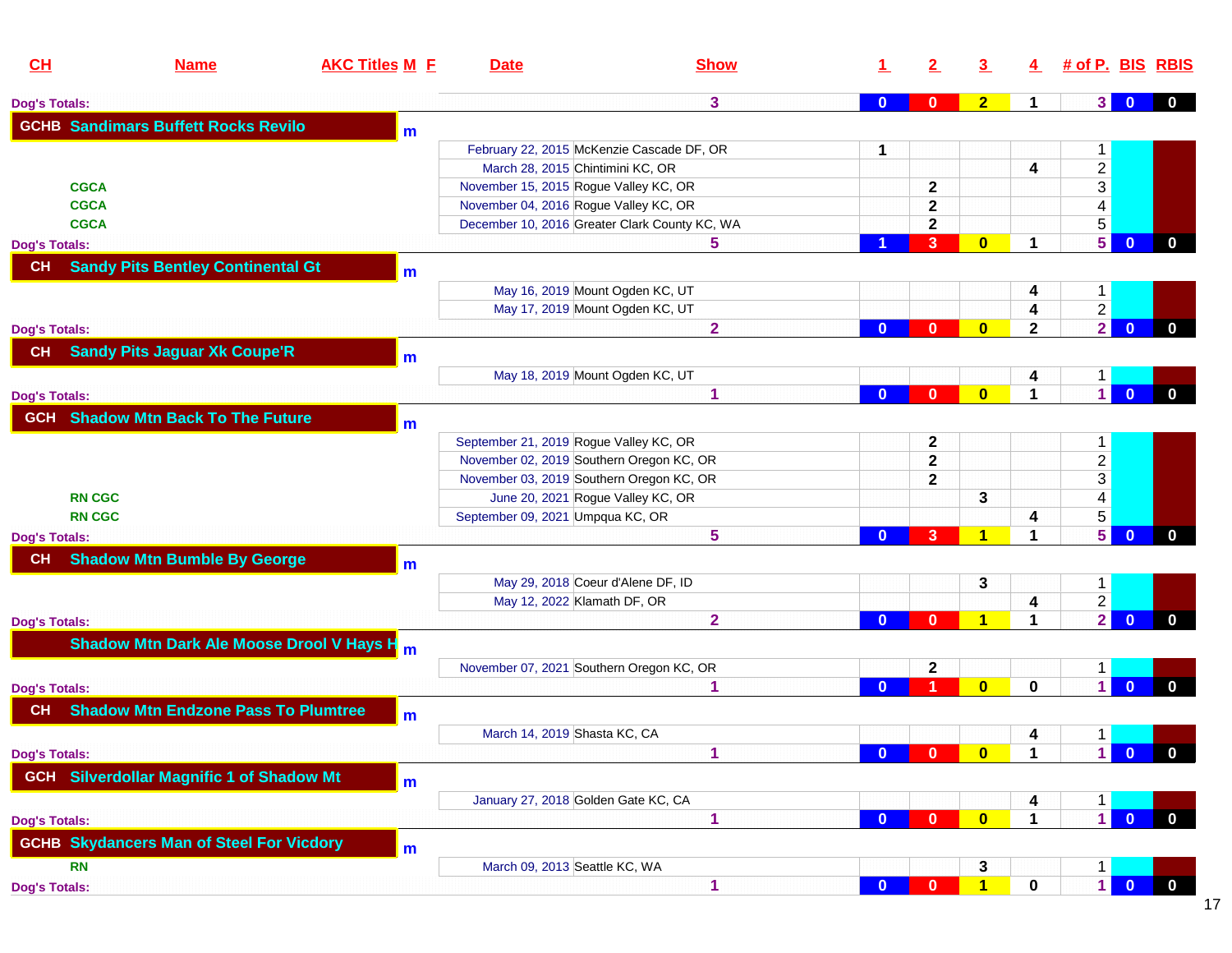| CL                   | <b>Name</b>                                               | <b>AKC Titles M E</b> | <b>Date</b>                             | <b>Show</b>                                      | 1.             | $\mathbf{2}$                   | $\overline{3}$ | 4                    | <u># of P. BIS_RBIS</u>        |                         |              |
|----------------------|-----------------------------------------------------------|-----------------------|-----------------------------------------|--------------------------------------------------|----------------|--------------------------------|----------------|----------------------|--------------------------------|-------------------------|--------------|
| CH                   | <b>Skydancers Pleasure Point V Serpentina</b>             |                       |                                         |                                                  |                |                                |                |                      |                                |                         |              |
|                      |                                                           |                       | October 10, 2021 Gavilian KC, CA        |                                                  |                |                                |                | 4                    | 1                              |                         |              |
| <b>Dog's Totals:</b> |                                                           |                       |                                         | 1                                                | $\bf{0}$       | $\bf{0}$                       | $\bf{0}$       | $\blacktriangleleft$ | $\vert$ 1                      | $\mathbf{0}$            | $\mathbf{0}$ |
| <b>CH</b>            | <b>Skyhaven Head Honco</b>                                | m                     |                                         |                                                  |                |                                |                |                      |                                |                         |              |
|                      |                                                           |                       | August 29, 2015 St. Louis DBA, MO       |                                                  |                |                                |                | 4                    | 1                              |                         |              |
| <b>Dog's Totals:</b> |                                                           |                       |                                         | 1                                                | $\bf{0}$       | $\bf{0}$                       | $\bf{0}$       | $\blacktriangleleft$ | $\overline{1}$                 | $\overline{0}$          | $\mathbf 0$  |
| CH                   | <b>Skyhaven Hudson Heiress</b>                            |                       |                                         |                                                  |                |                                |                |                      |                                |                         |              |
|                      |                                                           |                       | March 04, 2017 Belle-City KC, MO        |                                                  |                |                                |                | 4                    | $\mathbf{1}$                   |                         |              |
|                      |                                                           |                       |                                         | May 07, 2017 Caddo KC of Texas, TX               | 1              |                                |                |                      |                                |                         |              |
|                      |                                                           |                       |                                         | November 05, 2017 Brandon KC, of Mississippi, MS | 1              |                                |                |                      | $\frac{2}{3}$                  |                         |              |
|                      |                                                           |                       |                                         | March 17, 2018 Brazos Valley KC, TX              |                |                                |                | 4                    | $\overline{4}$                 |                         |              |
|                      |                                                           |                       |                                         | March 18, 2018 Brazos Valley KC, TX              |                |                                | 3              |                      | $\overline{5}$                 |                         |              |
| <b>Dog's Totals:</b> |                                                           |                       |                                         | 5                                                | $\overline{2}$ | $\bf{0}$                       | 1              | $\mathbf{2}$         | 5 <sup>1</sup>                 | $\overline{0}$          | $\mathbf{0}$ |
| CH                   | <b>Skyviews Hot Summer Nights</b>                         |                       |                                         |                                                  |                |                                |                |                      |                                |                         |              |
| <b>CGC</b>           |                                                           |                       |                                         | March 12, 2016 Monticello Newy York KC, NY       |                | 2                              |                |                      | 1                              |                         |              |
| <b>Dog's Totals:</b> |                                                           |                       |                                         | 1                                                | $\Omega$       |                                | $\bf{0}$       | 0                    | $\overline{1}$                 | $\overline{\mathbf{0}}$ | $\mathbf{0}$ |
|                      | <b>GCHB</b> Slatons Blue Light Special V Pachaug Saints m |                       |                                         |                                                  |                |                                |                |                      |                                |                         |              |
| <b>CGC</b>           |                                                           |                       | November 03, 2019 Ox Ridge KC, MA       |                                                  |                |                                |                |                      |                                |                         |              |
| <b>CGC</b>           |                                                           |                       |                                         | November 21, 2020 South Windsor KC, MA           |                | 2                              |                | 4                    | $\mathbf{1}$<br>$\overline{2}$ |                         |              |
|                      |                                                           |                       |                                         | $\mathbf{2}$                                     | $\Omega$       |                                | $\bf{0}$       | $\blacktriangleleft$ | $\overline{2}$                 | $\mathbf{0}$            | $\mathbf{0}$ |
| <b>Dog's Totals:</b> |                                                           |                       |                                         |                                                  |                |                                |                |                      |                                |                         |              |
|                      | <b>GCHB Slatons I Wanna B Big N Rich</b>                  | m                     |                                         |                                                  |                |                                |                |                      |                                |                         |              |
|                      |                                                           |                       |                                         | May 27, 2016 Holland Michigan KC, MI             | 1              |                                |                |                      | 1                              |                         |              |
|                      |                                                           |                       | June 04, 2016 Toledo KC, OH             |                                                  | 1              |                                |                |                      | $\overline{2}$                 | <b>BIS</b>              |              |
|                      |                                                           |                       |                                         | July 29, 2016 Dan Emmett KC, OH                  | 1              |                                |                |                      | $\overline{3}$                 |                         |              |
|                      |                                                           |                       |                                         | July 30, 2016 Dan Emmett KC, OH                  | 1              |                                |                |                      | 4                              |                         |              |
|                      |                                                           |                       |                                         | August 14, 2016 Lorain County KC, OH             |                |                                | 3              |                      | 5 <sup>5</sup>                 |                         |              |
|                      |                                                           |                       | September 04, 2016 Jaxon KC, MI         |                                                  |                |                                | 3              |                      | $\,6\,$                        |                         |              |
|                      |                                                           |                       | September 17, 2016 St. Clair KC, MI     |                                                  | 1              |                                |                |                      | 7 <sup>1</sup>                 |                         |              |
|                      |                                                           |                       | September 25, 2016 Butler County KC, PA |                                                  |                |                                | 3              |                      | $\bf 8$                        |                         |              |
|                      |                                                           |                       |                                         | October 09, 2016 Fulton County Ohio KC, OH       |                |                                | 3              |                      | 9                              |                         |              |
|                      |                                                           |                       |                                         | October 29, 2016 Delaware Ohio KC, OH            |                |                                |                | 4                    | 10 <sup>°</sup>                |                         |              |
|                      |                                                           |                       | November 10, 2016 Pontiac KC, MI        |                                                  |                |                                | 3              |                      | 11                             |                         |              |
|                      |                                                           |                       |                                         | November 11, 2016 Greater Muskegon KC, MI        |                | $\overline{\mathbf{2}}$        |                |                      | 12                             |                         |              |
|                      |                                                           |                       | November 13, 2016 Grand Rapids KC, MI   |                                                  | 1              |                                |                |                      | 13                             |                         |              |
|                      |                                                           |                       | September 18, 2017 St. Clair KC, MI     | 14                                               | 6              | $\mathbf{2}$<br>$\overline{2}$ | $5\phantom{1}$ | $\mathbf 1$          | 14<br>14                       |                         | $\mathbf{0}$ |
| <b>Dog's Totals:</b> |                                                           |                       |                                         |                                                  |                |                                |                |                      |                                |                         |              |
|                      | <b>GCHB Slatons Kid Rock</b>                              | m                     |                                         |                                                  |                |                                |                |                      |                                |                         |              |
|                      |                                                           |                       |                                         | October 10, 2020 Crawford County KC, OH          |                |                                |                |                      | 1                              |                         |              |
|                      |                                                           |                       |                                         | April 24, 2021 Dan Emmett KC, OH                 | 1              |                                |                |                      |                                | $2$ BIS                 |              |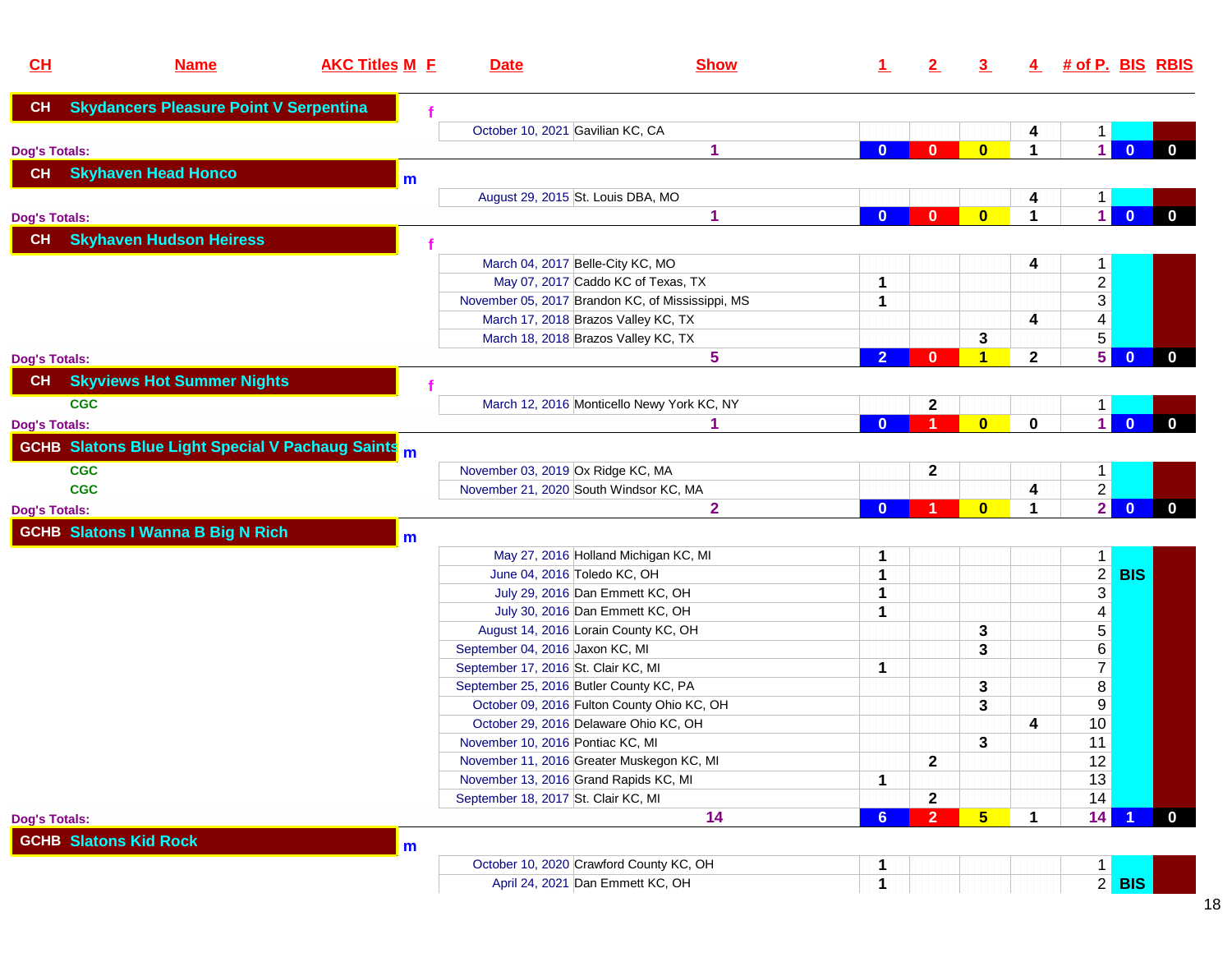| $CH$             | <b>Name</b>                              | <b>AKC Titles M E</b> | <b>Date</b>                     | <b>Show</b>                                 | $\perp$  | 2            | $\overline{3}$  | 4            | <u># of P. BIS_RBIS</u> |                 |              |
|------------------|------------------------------------------|-----------------------|---------------------------------|---------------------------------------------|----------|--------------|-----------------|--------------|-------------------------|-----------------|--------------|
|                  |                                          |                       |                                 | May 08, 2021 Crawford County KC, OH         |          |              |                 | 4            |                         |                 |              |
|                  |                                          |                       |                                 | May 21, 2021 Magic Valley KC, OH            | 1        |              |                 |              | $\frac{3}{4}$           |                 |              |
|                  |                                          |                       |                                 | May 22, 2021 Blennerhassett KC, OH          | 1        |              |                 |              | $\sqrt{5}$              | <b>BIS</b>      |              |
|                  |                                          |                       |                                 | May 29, 2021 Cincinnati KC, OH              |          |              | 3               |              | $\overline{6}$          |                 |              |
|                  |                                          |                       |                                 | June 05, 2021 Toledo KC, OH                 |          |              | 3               |              | $\overline{7}$          |                 |              |
|                  |                                          |                       |                                 | June 06, 2021 Toledo KC, OH                 | 1        |              |                 |              | $\bf 8$                 |                 |              |
|                  |                                          |                       |                                 | June 12, 2021 McKinley KC, OH               |          |              |                 | 4            | $9\,$                   |                 |              |
|                  |                                          |                       |                                 | June 13, 2021 McKinley KC, OH               |          | 2            |                 |              | 10                      |                 |              |
|                  |                                          |                       |                                 | June 17, 2021 Licking River KC, OH          |          | $\mathbf 2$  |                 |              | 11                      |                 |              |
|                  |                                          |                       |                                 | June 18, 2021 Licking River KC, OH          | 1        |              |                 |              | 12                      | <b>BIS</b>      |              |
|                  |                                          |                       |                                 | June 19, 2021 Medina KC, OH                 | 1        |              |                 |              | 13                      | <b>BIS</b>      |              |
|                  |                                          |                       |                                 | June 20, 2021 Medina KC, OH                 | 1        |              |                 |              | 14                      | <b>BIS</b>      |              |
|                  |                                          |                       |                                 | July 02, 2021 Sandusky KC, OH               |          |              |                 | 4            | 15                      |                 |              |
|                  |                                          |                       | July 03, 2021 Lima KC, OH       |                                             |          |              |                 | 4            | 16                      |                 |              |
|                  |                                          |                       |                                 | July 17, 2021 Ashtabula KC, OH              |          | 2            |                 |              | 17                      |                 |              |
|                  |                                          |                       |                                 | July 31, 2021 Marion Ohio KC, OH            |          |              | 3               |              | 18                      |                 |              |
|                  |                                          |                       |                                 | August 01, 2021 Maron Ohio KC, OH           |          |              | 3               |              | 19                      |                 |              |
|                  |                                          |                       |                                 | August 07, 2021 Beaver Cunty KC, OH         |          |              |                 | 4            | $20\,$                  |                 |              |
|                  |                                          |                       |                                 | August 15, 2021 Lorain County KC, OH        |          |              |                 | 4            | 21                      |                 |              |
|                  |                                          |                       |                                 | August 26, 2021 Western Reserve KC, OH      |          |              | 3               |              |                         |                 |              |
|                  |                                          |                       |                                 | August 27, 2021 Sugarbush KC, OH            | 1        |              |                 |              | $\frac{22}{23}$         |                 |              |
|                  |                                          |                       |                                 | August 29, 2021 Western Reserve KC, OH      | 1        |              |                 |              | $\overline{24}$         |                 |              |
|                  |                                          |                       |                                 | July 10, 2022 Ann Arbor KC, MI              |          | 2            |                 |              | 25                      |                 |              |
|                  |                                          |                       |                                 | July 11, 2022 Ann Arbor KC, MI              | 1        |              |                 |              | $26\,$                  |                 |              |
| Dog's Totals:    |                                          |                       |                                 | 26                                          | 11       | 4            | $5\overline{)}$ | 6            | 26                      | $5\overline{5}$ | $\mathbf{0}$ |
|                  | <b>GCH Slatons Sweet Secret</b>          |                       |                                 |                                             |          |              |                 |              |                         |                 |              |
| <b>CGC TKA</b>   |                                          |                       | March 03, 2019 Medina KC, OH    |                                             |          |              |                 | 4            | 1                       |                 |              |
| <b>CGCA TKA</b>  |                                          |                       |                                 | August 10, 2019 Penn Ridge KC, PA           |          |              |                 | 4            | $\overline{2}$          |                 |              |
| Dog's Totals:    |                                          |                       |                                 | $\overline{\mathbf{2}}$                     | $\bf{0}$ | $\mathbf{0}$ | $\bf{0}$        | $\mathbf{2}$ | $\overline{2}$          | $\overline{0}$  | $\mathbf{0}$ |
|                  | <b>GCHS Starbrites Ellington V Cedar</b> | m                     |                                 |                                             |          |              |                 |              |                         |                 |              |
| <b>RN CGC</b>    |                                          |                       | November 12, 2016 Coulee KC, MN |                                             |          |              |                 | 4            | $\mathbf{1}$            |                 |              |
| <b>RN CGC</b>    |                                          |                       | November 13, 2016 Coulee KC, MN |                                             |          |              | 3               |              | $\overline{2}$          |                 |              |
| <b>BN RN CGC</b> |                                          |                       | May 19, 2017 Quincy KC, IL      |                                             |          |              | 3               |              | $\overline{3}$          |                 |              |
| <b>BN RN CGC</b> |                                          |                       |                                 | July 22, 2017 Burlington KC, IL             |          |              | 3               |              | 4                       |                 |              |
| <b>BN RN CGC</b> |                                          |                       |                                 | July 23, 2017 Burlington KC, IL             |          |              | 3               |              | $5\,$                   |                 |              |
| <b>BN RN CGC</b> |                                          |                       | November 12, 2017 Ozarks KC, MO |                                             |          |              |                 | 4            | 6                       |                 |              |
| <b>BN RN CGC</b> |                                          |                       |                                 | January 26, 2018 Chain O'Lakes KC, IL       |          |              | 3               |              | $\overline{7}$          |                 |              |
| <b>BN RI CGC</b> |                                          |                       |                                 | May 27, 2018 Kalamazoo KC, MI               |          | $\mathbf{2}$ |                 |              | 8                       |                 |              |
| <b>BN RI CGC</b> |                                          |                       |                                 | June 09, 2018 Wheaton KC, IL                |          |              | 3               |              | 9                       |                 |              |
| <b>BN RI CGC</b> |                                          |                       |                                 | June 21, 2018 Anoka County Minnesota KC, MN |          | $\mathbf{2}$ |                 |              | 10                      |                 |              |
| <b>BN RI CGC</b> |                                          |                       |                                 | July 07, 2018 Southeastern Iowa KC, IA      |          |              |                 | 4            | 11                      |                 |              |
|                  |                                          |                       |                                 |                                             |          |              |                 |              |                         |                 |              |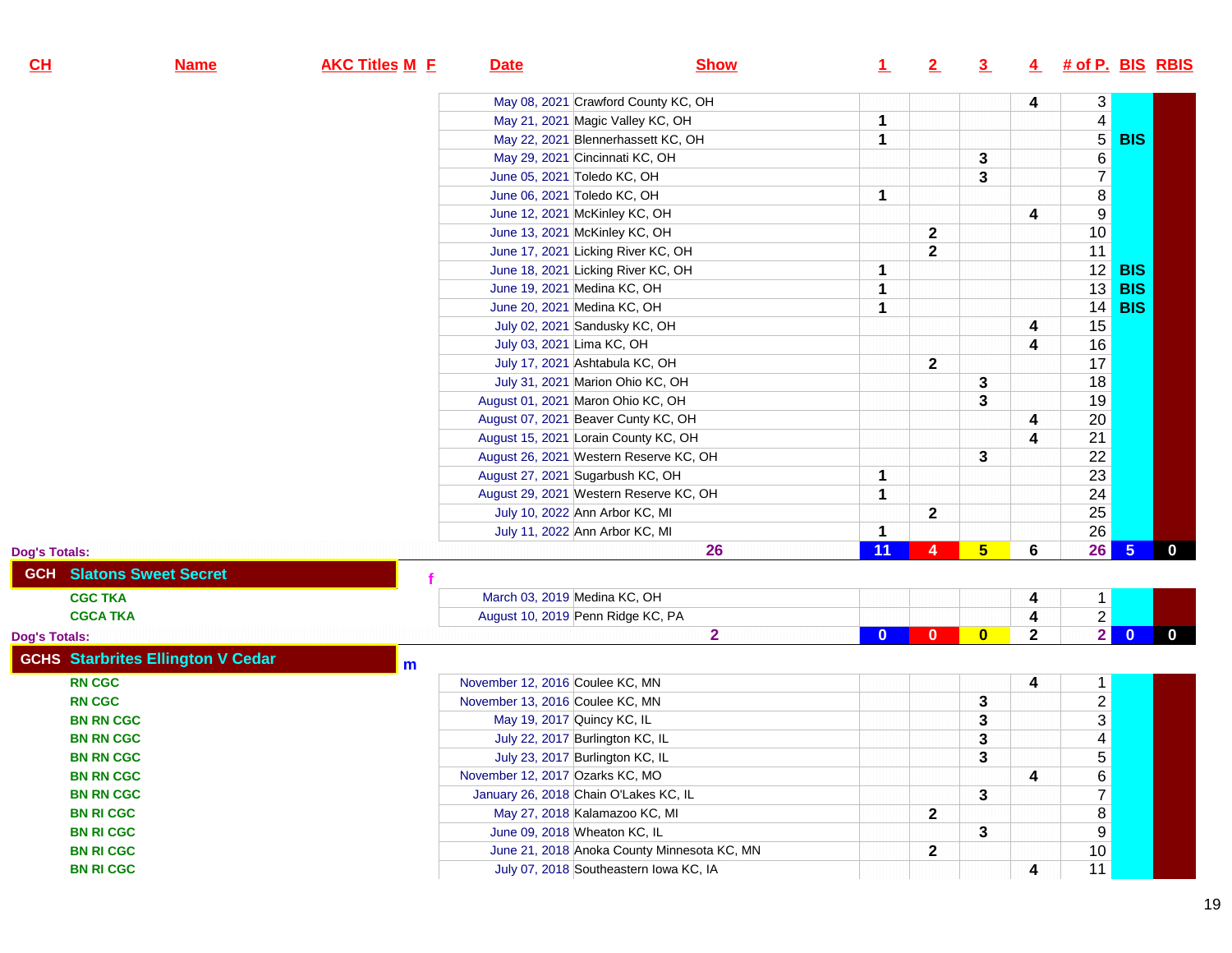| CL                   | <b>Name</b>                              | <b>AKC Titles M E</b> | <b>Date</b>                               | <b>Show</b>                             | $\mathbf{1}$ | 2               | 3                       |                      | 4 # of P. BIS RBIS |                         |                |
|----------------------|------------------------------------------|-----------------------|-------------------------------------------|-----------------------------------------|--------------|-----------------|-------------------------|----------------------|--------------------|-------------------------|----------------|
|                      | <b>BN RI CGC</b>                         |                       |                                           | July 08, 2018 Southeastern Iowa KC, IA  |              |                 | 3                       |                      | 12                 |                         |                |
|                      | <b>BN RI CGC</b>                         |                       | July 13, 2018 Blackhawk KC, IL            |                                         | $\mathbf{1}$ |                 |                         |                      | 13                 |                         |                |
|                      | <b>BN RICGC</b>                          |                       | July 14, 2018 Kishwaukee KC, IL           |                                         |              |                 | 3                       |                      | 14                 |                         |                |
|                      | <b>BN RI CGC</b>                         |                       | September 01, 2018 Jaxon KC, MI           |                                         |              |                 | 3                       |                      | 15                 |                         |                |
|                      | <b>BN RI CGC</b>                         |                       | September 02, 2018 Jaxon KC, MI           |                                         | $\mathbf{1}$ |                 |                         |                      | 16                 |                         | <b>RBIS</b>    |
|                      | <b>BN RI CGCA</b>                        |                       | October 13, 2018 Mason KC, IA             |                                         |              | $\mathbf{2}$    |                         |                      | 17                 |                         |                |
|                      | <b>BN RI CGCA</b>                        |                       | March 07, 2019 Leavenworth KC, MO         |                                         |              | $\mathbf{2}$    |                         |                      | 18                 |                         |                |
|                      | <b>BN RI CGCA</b>                        |                       | March 10, 2019 Heart of America KC, MO    |                                         |              |                 |                         | 4                    | 19                 |                         |                |
|                      | <b>CD BN RI CGCA</b>                     |                       | June 22, 2019 Waterloo KC, IA             |                                         |              |                 | 3                       |                      | 20                 |                         |                |
|                      | <b>CD BN RI CGCA</b>                     |                       | July 11, 2019 Duluth KC, MN               |                                         |              | $\mathbf{2}$    |                         |                      | 21                 |                         |                |
|                      | <b>CD BN RI CGCA</b>                     |                       | July 14, 2019 Duluth KC, MN               |                                         |              | $\mathbf{2}$    |                         |                      | 22                 |                         |                |
|                      | <b>CD BN RI CGCA</b>                     |                       | July 18, 2019 La Porte County KC, IN      |                                         |              | $\mathbf 2$     |                         |                      | 23                 |                         |                |
|                      | <b>CD BN RI CGCA</b>                     |                       | July 20, 2019 Michiana KC, IN             |                                         | $\mathbf 1$  |                 |                         |                      | 24                 |                         | <b>RBIS</b>    |
|                      | <b>CD BN RI CGCA</b>                     |                       | July 21, 2019 Berrien KC, IN              |                                         |              |                 |                         | 4                    | 25                 |                         |                |
|                      | <b>CD BN RI CGCA</b>                     |                       | August 09, 2019 Cudahy KC, WI             |                                         |              | $\mathbf{2}$    |                         |                      | 26                 |                         |                |
|                      | <b>CD BN RI CGCA</b>                     |                       | August 10, 2019 Cudahy KC, WI             |                                         |              |                 | 3                       |                      | 27                 |                         |                |
|                      | <b>CD BN RI CGCA</b>                     |                       | August 24, 2019 Elgin KC, IL              |                                         |              |                 | 3                       |                      | 28                 |                         |                |
|                      | <b>CD BN RI CGCA</b>                     |                       | September 15, 2019 Marquette KC, MI       |                                         |              | $\mathbf{2}$    |                         |                      | 29                 |                         |                |
|                      | <b>CD BN RI CGCA</b>                     |                       | November 02, 2019 Tri-State KC, MO        |                                         |              |                 | 3                       |                      | 30                 |                         |                |
|                      | <b>CD BN RA CGCA TKN</b>                 |                       | February 01, 2020 St. Joseph KC, MO       |                                         |              |                 | 3                       |                      | 31                 |                         |                |
|                      | <b>CD BN RA CGCA TKN</b>                 |                       | August 07, 2020 Cudahy KC, WI             |                                         |              | $\mathbf{2}$    |                         |                      | 32                 |                         |                |
|                      | <b>CD BN RA CGCA TKN</b>                 |                       | August 08, 2020 Cudahy KC, WI             |                                         |              |                 |                         | 4                    | 33                 |                         |                |
|                      | <b>CD BN RA CGCA TKN</b>                 |                       | August 09, 2020 Greater Racine KC, WI     |                                         |              |                 |                         | 4                    | 34                 |                         |                |
| Dog's Totals:        |                                          |                       |                                           | 34                                      | $\mathbf{3}$ | 10 <sup>°</sup> | 14                      | $\overline{7}$       | 34                 | $\mathbf{0}$            | $\overline{2}$ |
|                      | <b>GCHS Stars Just Jillin</b>            |                       |                                           |                                         |              |                 |                         |                      |                    |                         |                |
|                      |                                          |                       |                                           | May 15, 2016 KC of Greater Victoria, TX |              |                 | 3                       |                      | $\mathbf{1}$       |                         |                |
|                      |                                          |                       | December 10, 2016 Greater Collin KC, TX   |                                         |              |                 | 3                       |                      | $\overline{2}$     |                         |                |
|                      |                                          |                       | February 10, 2018 Guadalupe Valley DF, TX |                                         |              |                 | 3                       |                      | $\overline{3}$     |                         |                |
| <b>Dog's Totals:</b> |                                          |                       |                                           | 3                                       | $\Omega$     | $\mathbf{0}$    | $\overline{\mathbf{3}}$ | $\bf{0}$             | 3 <sup>1</sup>     | $\overline{\mathbf{0}}$ | $\mathbf{0}$   |
| <b>CH</b>            | <b>Stoans A-Zaelea V Slaton</b>          |                       |                                           |                                         |              |                 |                         |                      |                    |                         |                |
|                      |                                          |                       | December 01, 2012 Ingham County KC, MI    |                                         |              |                 |                         | 4                    | $\mathbf{1}$       |                         |                |
| Dog's Totals:        |                                          |                       |                                           | $\mathbf{1}$                            | $\Omega$     | $\mathbf{0}$    | $\overline{\mathbf{0}}$ | $\blacktriangleleft$ | $\overline{1}$     | $\overline{0}$          | $\overline{0}$ |
|                      | <b>GCH</b> Stoans Cow Boy of Windshadows | m                     |                                           |                                         |              |                 |                         |                      |                    |                         |                |
|                      |                                          |                       | May 23, 2016 Belle Vernon KA, WA          |                                         |              | $\mathbf{2}$    |                         |                      | $\mathbf{1}$       |                         |                |
|                      |                                          |                       | May 31, 2016 Coeur d'Alene DF, ID         |                                         |              |                 |                         | 4                    | $\overline{2}$     |                         |                |
|                      |                                          |                       | June 28, 2016 Five Valley KC, MT          |                                         |              |                 |                         | 4                    | $\overline{3}$     |                         |                |
|                      | <b>CGCA</b>                              |                       |                                           | July 30, 2016 Central Wyoming KC, WY    | 1            |                 |                         |                      | $\overline{4}$     |                         |                |
|                      | <b>CGCA</b>                              |                       | September 10, 2016 Eugene KC, OR          |                                         |              | $\mathbf{2}$    |                         |                      | $\overline{5}$     |                         |                |
| Dog's Totals:        |                                          |                       |                                           | 5                                       |              | 2 <sup>1</sup>  | $\overline{\mathbf{0}}$ | $\mathbf 2$          | 5                  | $\overline{0}$          | $\mathbf 0$    |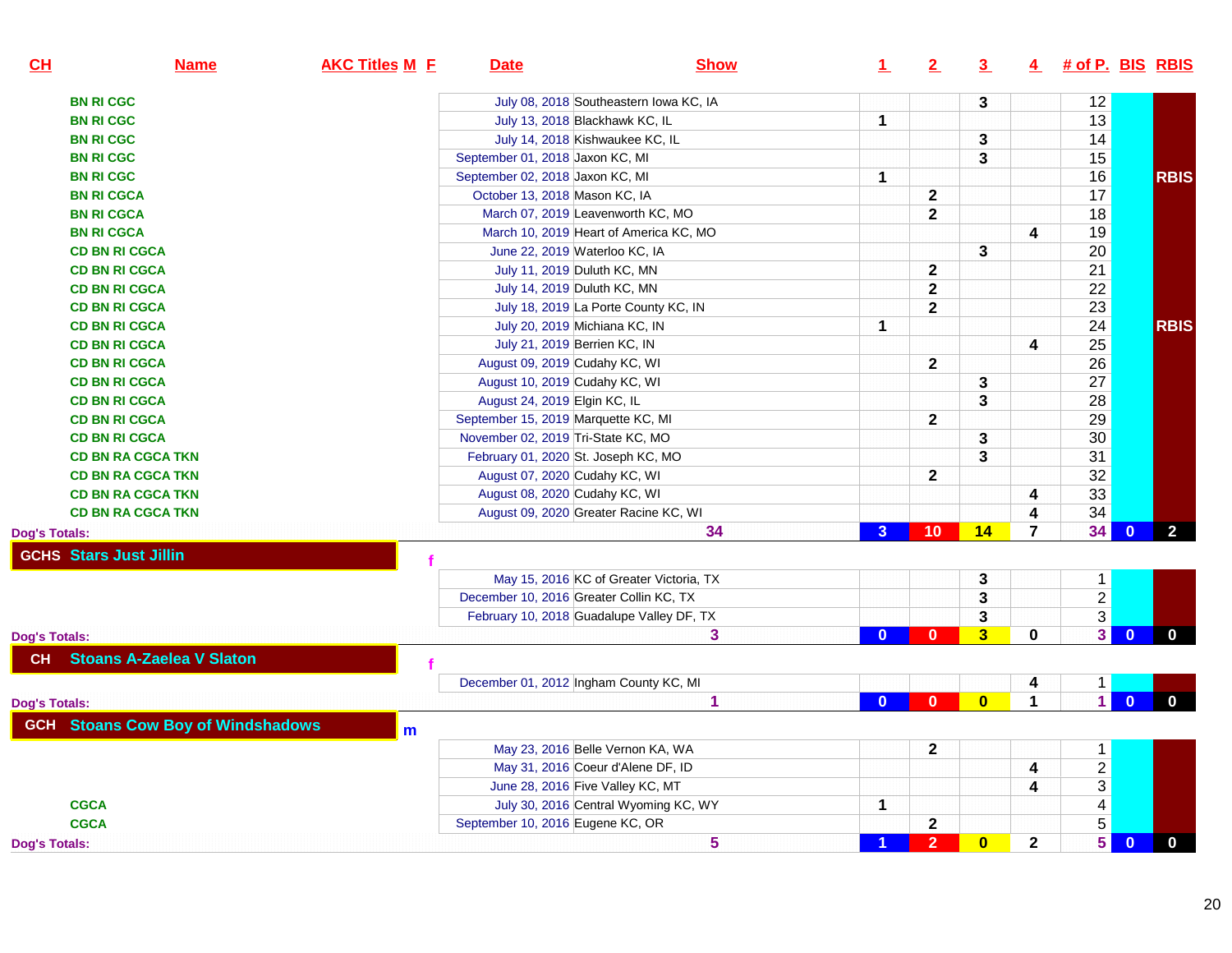| CL                   | <b>Name</b>                                   | <b>AKC Titles M E</b> | <b>Date</b>                                | <b>Show</b>                                                  | $\mathbf 1$  | $\mathbf{2}$ | $\overline{3}$          |                         | 4 # of P. BIS RBIS      |                                |
|----------------------|-----------------------------------------------|-----------------------|--------------------------------------------|--------------------------------------------------------------|--------------|--------------|-------------------------|-------------------------|-------------------------|--------------------------------|
|                      | <b>GCH</b> Stoans Xabu De Peru                | m                     |                                            |                                                              |              |              |                         |                         |                         |                                |
|                      |                                               |                       |                                            | May 27, 2013 Coeur d'Alene DF, ID                            |              |              |                         | 4                       | $\mathbf 1$             |                                |
|                      |                                               |                       |                                            | May 28, 2013 Coeur d'Alene DF, ID                            |              |              |                         | 4                       | $\overline{2}$          |                                |
| Dog's Totals:        |                                               |                       |                                            | $\mathbf{2}$                                                 | $\bf{0}$     | $\mathbf{0}$ | $\mathbf{0}$            | $\mathbf{2}$            | $\overline{2}$          | $\mathbf{0}$<br>$\mathbf{0}$   |
| CH                   | <b>Story Books Olivia Twist</b>               |                       |                                            |                                                              |              |              |                         |                         |                         |                                |
| <b>CD RN CGC</b>     |                                               |                       |                                            | May 03, 2019 Intermountain KC, UT                            |              |              |                         | 4                       | $\mathbf{1}$            |                                |
| <b>CD RN CGC</b>     |                                               |                       | September 14, 2019 Bonneville Basin KA, UT |                                                              |              |              |                         | $\overline{\mathbf{4}}$ | $\overline{2}$          |                                |
| <b>CD RN CGC</b>     |                                               |                       | September 15, 2019 Bonneville Basin KA, UT |                                                              |              |              | 3                       |                         | $\overline{3}$          |                                |
| Dog's Totals:        |                                               |                       |                                            | 3                                                            | $\bf{0}$     | 0            | 1                       | $\mathbf{2}$            | $\overline{\mathbf{3}}$ | $\mathbf{0}$<br>$\mathbf 0$    |
| CH                   | <b>Subzero Tubby Meister</b>                  | m                     |                                            |                                                              |              |              |                         |                         |                         |                                |
|                      |                                               |                       | December 06, 2015 Forsyth KC, NC           |                                                              |              |              |                         | 4                       | 1                       |                                |
|                      |                                               |                       | August 17, 2016 Danville KC, NC            |                                                              |              |              |                         | 4                       | $\overline{2}$          |                                |
| Dog's Totals:        |                                               |                       |                                            | $\overline{2}$                                               | $\bf{0}$     | $\mathbf{0}$ | $\mathbf{0}$            | $\mathbf{2}$            | $\overline{2}$          | $\mathbf{0}$<br>$\mathbf{0}$   |
| <b>CH</b>            | <b>Szajdas Drunk On You</b>                   |                       |                                            |                                                              |              |              |                         |                         |                         |                                |
| <b>CGC</b>           |                                               |                       |                                            | March 03, 2019 First Co. Governors Foot Guard Athletic A, MA |              |              |                         | 4                       | 1                       |                                |
| Dog's Totals:        |                                               |                       |                                            | 1                                                            | $\mathbf{0}$ | $\bf{0}$     | $\bf{0}$                | 1                       | $\mathbf{1}$            | $\mathbf{0}$<br>$\mathbf 0$    |
| <b>CH</b>            | <b>Szajdas Rampage</b>                        |                       |                                            |                                                              |              |              |                         |                         |                         |                                |
|                      |                                               |                       | December 10, 2021 Champlain Valley KC, MA  |                                                              |              |              |                         |                         |                         |                                |
|                      |                                               |                       |                                            | 1                                                            |              | $\mathbf{0}$ | $\overline{\mathbf{0}}$ | $\mathbf 0$             | 1.<br>$\overline{1}$    | $\Omega$<br>$\mathbf{0}$       |
| <b>Dog's Totals:</b> |                                               |                       |                                            |                                                              |              |              |                         |                         |                         |                                |
| <b>CH</b>            | <b>Thunder Kegs Brave Journey</b>             | m                     |                                            |                                                              |              |              |                         |                         |                         |                                |
| <b>RN TKN</b>        |                                               |                       | September 06, 2021 Cheyenne KC, WY         |                                                              |              |              |                         | 4                       | 1                       |                                |
| Dog's Totals:        |                                               |                       |                                            | 1                                                            | $\mathbf{0}$ | $\mathbf{0}$ | $\mathbf{0}$            | $\blacktriangleleft$    | $\overline{1}$          | $\overline{0}$<br>$\mathbf{0}$ |
| <b>CH</b>            | <b>Thunderhills Bugsy Malone</b>              | m                     |                                            |                                                              |              |              |                         |                         |                         |                                |
|                      |                                               |                       |                                            | October 17, 2021 Sierra-Tuolumme KC, CA                      |              |              |                         | 4                       | $\mathbf{1}$            |                                |
|                      |                                               |                       | March 24, 2022 San Mateo KC, CA            |                                                              |              |              |                         | 4                       | $\frac{2}{3}$           |                                |
|                      |                                               |                       | March 26, 2022 Oakland KC, CA              |                                                              |              | $\mathbf{2}$ |                         |                         |                         |                                |
| Dog's Totals:        |                                               |                       |                                            | 3                                                            | $\mathbf{0}$ | 1            | $\mathbf{0}$            | $\mathbf{2}$            | 3 <sup>1</sup>          | $\mathbf{0}$<br>$\mathbf{0}$   |
|                      | <b>GCH</b> Thunderhills Doc of Cannery Row    | m                     |                                            |                                                              |              |              |                         |                         |                         |                                |
|                      |                                               |                       | November 10, 2018 Wine Country KC, CA      |                                                              |              | $\mathbf{2}$ |                         |                         | $\mathbf{1}$            |                                |
|                      |                                               |                       | August 18, 2019 Reno KC, NV                |                                                              |              |              |                         | 4                       | $\overline{c}$          |                                |
|                      |                                               |                       | November 08, 2019 KC of Salinas, CA        |                                                              |              |              |                         | 4                       | $\overline{3}$          |                                |
| Dog's Totals:        |                                               |                       |                                            | 3                                                            | n            |              | $\mathbf{0}$            | $\mathbf{2}$            | 3 <sup>1</sup>          | $\mathbf{0}$<br>$\mathbf{0}$   |
|                      | <b>GCHB Thunderhills Hazel of Cannery Row</b> | m                     |                                            |                                                              |              |              |                         |                         |                         |                                |
|                      |                                               |                       | April 15, 2017 Sacramento KC, CA           |                                                              |              |              |                         | 4                       | $\mathbf{1}$            |                                |
|                      |                                               |                       |                                            | May 27, 2018 Hangtown KC of Placerville, CA                  |              |              |                         | 4                       | $\overline{2}$          |                                |
|                      |                                               |                       |                                            | October 19, 2018 Skyline DF of San Mateo County, CA          | $\mathbf 1$  |              |                         |                         | $\overline{3}$          |                                |
|                      |                                               |                       |                                            | October 20, 2018 Del Valle DC of Livermore, CA               |              |              | 3                       |                         | 4                       |                                |
|                      |                                               |                       | December 02, 2018 San Joaquin KC, CA       |                                                              |              | $\mathbf{2}$ |                         |                         | 5                       |                                |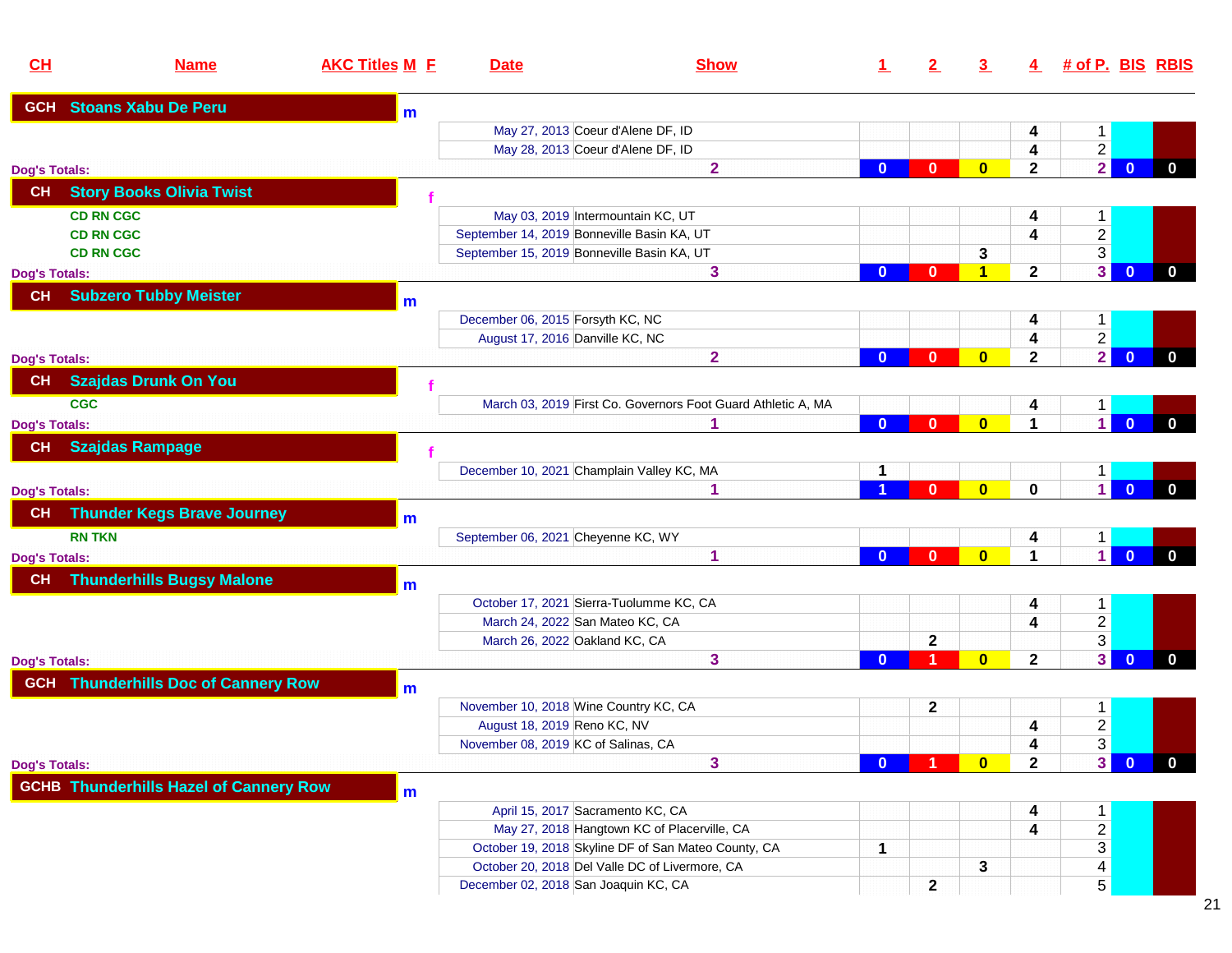| CH                   | <b>Name</b>                                       | <b>AKC Titles M E</b>                      | <b>Date</b>                              | <b>Show</b>                                   | $\perp$     | 2                       | $\overline{3}$ |              | 4 # of P. BIS RBIS |              |             |
|----------------------|---------------------------------------------------|--------------------------------------------|------------------------------------------|-----------------------------------------------|-------------|-------------------------|----------------|--------------|--------------------|--------------|-------------|
|                      |                                                   |                                            | April 04, 2019 Sacramento KC, CA         |                                               |             |                         | 3              |              | 6                  |              |             |
| <b>Dog's Totals:</b> |                                                   |                                            |                                          | $6\phantom{1}$                                |             |                         | 2 <sub>2</sub> | $\mathbf{2}$ | 6                  | $\Omega$     | $\mathbf 0$ |
|                      |                                                   | Tinkerbelle Reflectionsofagoldenpatchv.San |                                          |                                               |             |                         |                |              |                    |              |             |
| <b>CGCA TKN</b>      |                                                   |                                            | January 16, 2020 Tualatin KC, OR         |                                               |             |                         |                | 4            | $\mathbf{1}$       |              |             |
| <b>Dog's Totals:</b> |                                                   |                                            |                                          | 1                                             | $\bf{0}$    | $\mathbf{0}$            | $\mathbf{0}$   | 1            | $\blacksquare$     | $\mathbf{0}$ | $\mathbf 0$ |
|                      | <b>GCHB Tinkerbells Genevieve V Santas Forest</b> |                                            |                                          |                                               |             |                         |                |              |                    |              |             |
|                      |                                                   |                                            |                                          |                                               |             |                         |                |              |                    |              |             |
|                      |                                                   |                                            | November 17, 2016 Coos KC, OR            |                                               | 1           |                         |                |              | $\mathbf{1}$       |              | <b>RBIS</b> |
|                      |                                                   |                                            | November 18, 2016 Coos KC, OR            |                                               | 1           |                         |                |              |                    |              |             |
|                      |                                                   |                                            | November 19, 2016 Umpqua KC, OR          |                                               | 1           |                         |                |              | $\frac{2}{3}$      |              |             |
|                      |                                                   |                                            | November 20, 2016 Umpqua KC, OR          |                                               | 1           |                         |                |              |                    | <b>BIS</b>   |             |
|                      |                                                   |                                            |                                          | December 11, 2016 Greater Clark County KC, WA | 1           |                         |                |              | $\overline{5}$     |              |             |
|                      |                                                   |                                            | April 01, 2017 Chintimini KC, OR         |                                               |             |                         | 3              |              | $\overline{6}$     |              |             |
|                      |                                                   |                                            | May 12, 2017 Klamath DF, OR              |                                               | 1           |                         |                |              | $\overline{7}$     |              |             |
|                      |                                                   |                                            | May 13, 2017 Klamath DF, OR              |                                               | 1           |                         |                |              | $\bf 8$            |              |             |
|                      |                                                   |                                            | November 02, 2017 Rogue Valley KC, OR    |                                               |             | $\mathbf{2}$            |                |              | $9$                |              |             |
|                      |                                                   |                                            | November 16, 2017 Umpqua KC, OR          |                                               | 1           |                         |                |              | 10                 |              |             |
|                      |                                                   |                                            | November 17, 2017 Umpqua KC, OR          |                                               |             |                         | 3              |              | 11                 |              |             |
|                      |                                                   |                                            | November 18, 2017 Umpqua KC, OR          |                                               |             | $\mathbf{2}$            |                |              | 12                 |              |             |
|                      |                                                   |                                            | March 15, 2018 Shasta KC, CA             |                                               |             | $\mathbf{2}$            |                |              | 13                 |              |             |
|                      |                                                   |                                            | July 13, 2018 Coos KC, OR                |                                               | 1           |                         |                |              | 14                 |              |             |
|                      |                                                   |                                            | July 14, 2018 Coos KC, OR                |                                               | 1           |                         |                |              | 15                 |              |             |
| <b>CGCA CGCU TKN</b> |                                                   |                                            | February 21, 2019 Linn County KC, OR     |                                               |             |                         | 3              |              | 16                 |              |             |
| <b>CGCA CGCU TKN</b> |                                                   |                                            | May 10, 2019 Klamath DF, OR              |                                               | 1           |                         |                |              | 17                 |              |             |
| <b>CGCA CGCU TKN</b> |                                                   |                                            | July 20, 2019 Portland KC, OR            |                                               |             | $\mathbf{2}$            |                |              | 18                 |              |             |
| <b>CGCA CGCU TKN</b> |                                                   |                                            | August 18, 2019 Olympic KC, WA           |                                               |             |                         |                | 4            | 19                 |              |             |
| <b>CGCA CGCU TKN</b> |                                                   |                                            | September 07, 2019 Umpqua KC, OR         |                                               | 1           |                         |                |              | 20                 |              |             |
| <b>Dog's Totals:</b> |                                                   |                                            |                                          | 20                                            | 12          | 4                       | 3 <sup>5</sup> | $\mathbf 1$  | 20                 |              |             |
|                      | <b>GCHG Trademarks Aphrodite V Kashi</b>          |                                            |                                          |                                               |             |                         |                |              |                    |              |             |
| <b>BN RN</b>         |                                                   |                                            | December 10, 2015 Central Florida KC, FL |                                               |             |                         |                | 4            | $\mathbf{1}$       |              |             |
| <b>BN RN</b>         |                                                   |                                            | April 21, 2016 Terre-Haute KC, IN        |                                               |             |                         | 3              |              |                    |              |             |
| <b>BN RN</b>         |                                                   |                                            |                                          | April 22, 2016 Bloomington Indiana KC, IN     |             | $\mathbf{2}$            |                |              | $\frac{2}{3}$      |              |             |
| <b>BN RN</b>         |                                                   |                                            |                                          | April 24, 2016 Bloomington Indiana KC, IN     | 1           |                         |                |              | $\overline{4}$     |              |             |
| <b>BN RN</b>         |                                                   |                                            | May 01, 2016 Fort St. Clair KC, OH       |                                               |             | $\overline{\mathbf{2}}$ |                |              | $\overline{5}$     |              |             |
| <b>BN RN</b>         |                                                   |                                            | May 11, 2016 Newnam KC, GA               |                                               |             |                         | 3              |              |                    |              |             |
| <b>BN RN</b>         |                                                   |                                            | May 12, 2016 Columbus KC, GA             |                                               | $\mathbf 1$ |                         |                |              | $\frac{6}{7}$      |              |             |
| <b>BN RN</b>         |                                                   |                                            |                                          | May 30, 2016 Greater Muskegon KC, MI          |             | $\mathbf{2}$            |                |              | $\bf 8$            |              |             |
| <b>BN RN</b>         |                                                   |                                            | September 03, 2016 Newton KC, NJ         |                                               |             | $\mathbf{2}$            |                |              | $\overline{9}$     |              |             |
| <b>BN RA</b>         |                                                   |                                            | December 02, 2017 Kennesaw KC, GA        |                                               | 1           |                         |                |              | 10                 |              |             |
| <b>BN RA</b>         |                                                   |                                            | December 10, 2017 Western Reserve KC, OH |                                               | 1           |                         |                |              | 11                 |              | <b>RBIS</b> |
| <b>BN RA</b>         |                                                   |                                            | March 03, 2018 Belle-City KC, MO         |                                               |             |                         | 3              |              | 12                 |              |             |
| <b>BN RA</b>         |                                                   |                                            |                                          | May 05, 2018 Crawford County KC, OH           |             | $\mathbf 2$             |                |              | 13                 |              |             |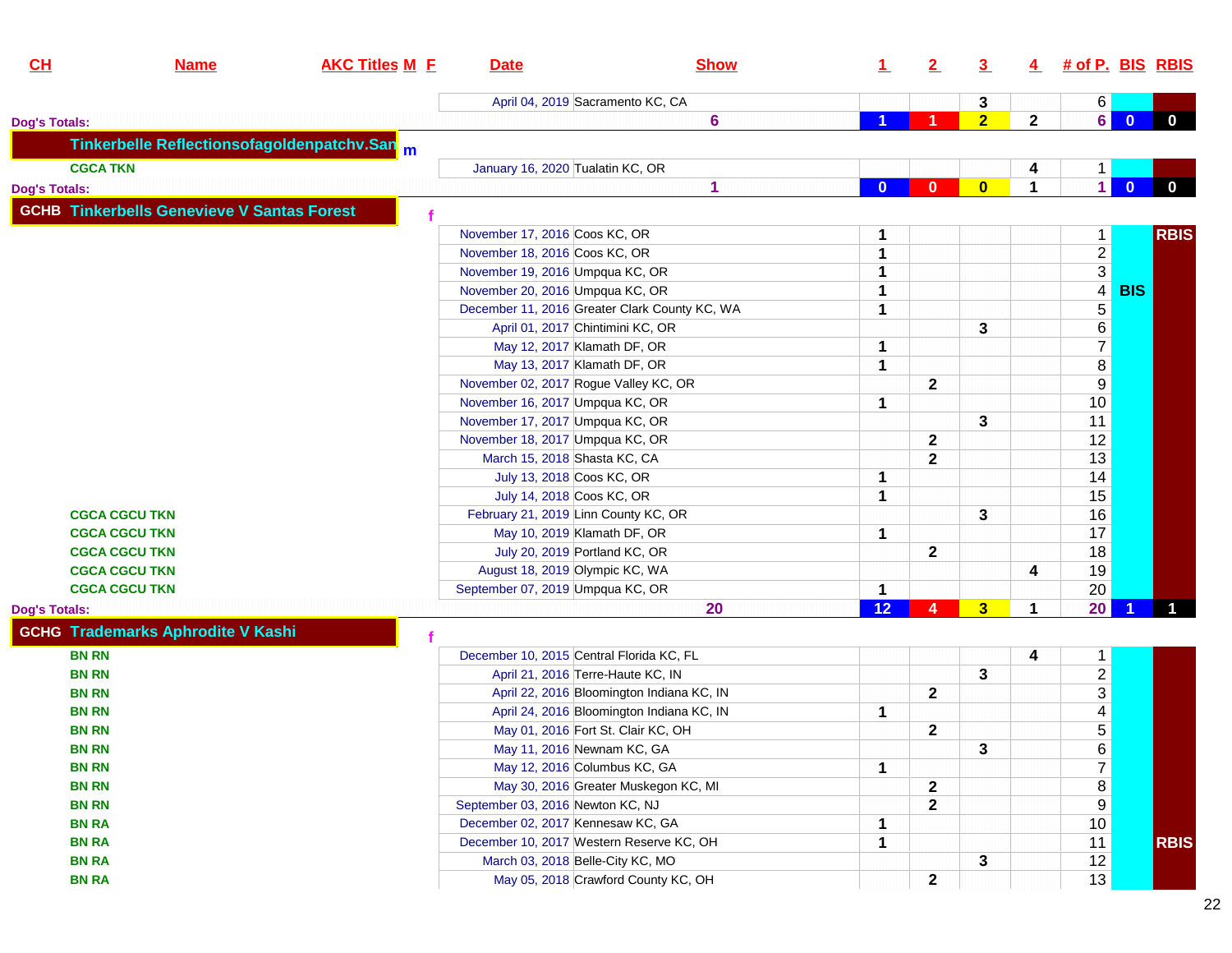| <b>BN RA</b><br>May 19, 2018 Kokomo KC, IN<br>14<br>1<br>15<br>May 20, 2018 Kokomo KC, IN<br><b>BN RA</b><br>4<br>16<br>$\mathbf{2}$<br>May 25, 2018 Holland Michigan KC, MI<br><b>BN RA</b><br>17<br>May 26, 2018 Grand Rapids KC, MI<br><b>BN RA</b><br>1<br>18<br>August 04, 2018 Sturgis KC, MI<br>$\mathbf{2}$<br><b>BN RA</b><br>19<br>November 11, 2018 Ozarks KC, MO<br>3<br><b>BN RA</b><br>20<br>January 18, 2019 Livonia KC, MI<br><b>BN RA CGC</b><br>4<br>20<br>3<br>$\mathbf{0}$<br>20<br>7<br>$\blacktriangleleft$<br>6<br><b>Dog's Totals:</b><br><b>GCHS Twin Branchs Red Bull of Empty Keg</b><br>m<br>March 13, 2014 Mid-Kentucky KC, KY<br>1<br>$\mathbf{1}$<br>$\frac{2}{3}$<br>$\mathbf 2$<br>April 19, 2014 Terre-Haute KC, IN<br>$\mathbf{2}$<br>August 21, 2014 Owensboros River City KC, KY<br>$\overline{4}$<br>4<br>August 22, 2014 Southern Indiana KC, KY<br>$\overline{5}$<br>August 23, 2014 Owensboros River City KC, KY<br>3<br>$6\,$<br>3<br>August 24, 2014 Southern Indiana KC, KY<br>$\overline{7}$<br>January 18, 2015 Oak Ridge KC, TN<br>1<br>$\overline{\bf 8}$<br>April 02, 2015 Tuscaloosa KC, AL<br>1<br>$\overline{9}$<br>April 03, 2015 Birmingham KC, AL<br>2<br>10<br>$\mathbf 2$<br>April 25, 2015 Maury County KC of Tennessee, TN<br>10<br>$\overline{A}$<br>2 <sub>2</sub><br>$\overline{\mathbf{0}}$<br>$\overline{3}$<br>10<br>1<br>$\mathbf{0}$<br><b>Dog's Totals:</b><br>Twin Branchs Y'All gotta See This<br>CH<br>m<br>November 05, 2016 Marion KC, IN<br>4<br>1<br>$\vert$ 1<br>1<br>$\mathbf{0}$<br>$\bf{0}$<br>$\mathbf{0}$<br>$\mathbf{0}$<br>1<br>$\mathbf{0}$<br><b>Dog's Totals:</b><br><b>GCHB Ultima Thules Voodoo</b><br>m<br>February 09, 2018 Hoosier KC, IN<br>4<br>$\mathbf{1}$<br>$\frac{2}{3}$<br>4<br>June 21, 2019 Genesee Valley KC, NY<br>3<br>June 23, 2019 Tonawanda Valley KC, NY<br>$\overline{4}$<br>September 04, 2021 Genesee Valley KC, NY<br>4<br>$\overline{5}$<br>$\mathbf 2$<br>September 05, 2021 Tonawanda Valley KC, NY<br>5<br>1<br>3<br>$\mathbf{0}$<br>5<br>$\mathbf 0$<br>$\Omega$<br><b>Utima Thules Xerex</b><br>m<br>April 03, 2022 Finger Lakes KC, NY<br>1<br>4<br>$\blacksquare$<br>$\overline{\mathbf{0}}$<br>$\bf{0}$<br>$\bf{0}$<br>1<br>$\mathbf{0}$<br>$\overline{0}$<br>1<br><b>Dog's Totals:</b><br><b>GCHB Vicdorys Pretty In Pink Diamonds</b><br><b>CD BN RA CGCA TKP</b><br>November 19, 2017 Whidbey Island KC, WA<br>1<br>1<br>$\overline{1}$<br>$\overline{\mathbf{0}}$<br>$\mathbf{0}$<br>$\bullet$<br>$\mathbf 0$<br>$\mathbf{0}$<br>1<br><b>GCHP Vicdorys Unleash The Dark Knight</b><br>m<br>November 13, 2014 Umpqua KC, OR<br>3<br>$\mathbf{1}$<br>$\overline{2}$<br>November 16, 2014 Rogue Valley KC, OR<br>2 | CL                   | <b>Name</b> | <b>AKC Titles M E</b> | <b>Date</b> | <b>Show</b> | $\perp$ | 2 | $\overline{3}$ | $\overline{4}$ | <u># of P. BIS_RBIS</u> |  |
|----------------------------------------------------------------------------------------------------------------------------------------------------------------------------------------------------------------------------------------------------------------------------------------------------------------------------------------------------------------------------------------------------------------------------------------------------------------------------------------------------------------------------------------------------------------------------------------------------------------------------------------------------------------------------------------------------------------------------------------------------------------------------------------------------------------------------------------------------------------------------------------------------------------------------------------------------------------------------------------------------------------------------------------------------------------------------------------------------------------------------------------------------------------------------------------------------------------------------------------------------------------------------------------------------------------------------------------------------------------------------------------------------------------------------------------------------------------------------------------------------------------------------------------------------------------------------------------------------------------------------------------------------------------------------------------------------------------------------------------------------------------------------------------------------------------------------------------------------------------------------------------------------------------------------------------------------------------------------------------------------------------------------------------------------------------------------------------------------------------------------------------------------------------------------------------------------------------------------------------------------------------------------------------------------------------------------------------------------------------------------------------------------------------------------------------------------------------------------------------------------------------------------------------------------------------------------------------------------------------------------------------------------------------------------------------------------------------------------------------------|----------------------|-------------|-----------------------|-------------|-------------|---------|---|----------------|----------------|-------------------------|--|
|                                                                                                                                                                                                                                                                                                                                                                                                                                                                                                                                                                                                                                                                                                                                                                                                                                                                                                                                                                                                                                                                                                                                                                                                                                                                                                                                                                                                                                                                                                                                                                                                                                                                                                                                                                                                                                                                                                                                                                                                                                                                                                                                                                                                                                                                                                                                                                                                                                                                                                                                                                                                                                                                                                                                              |                      |             |                       |             |             |         |   |                |                |                         |  |
|                                                                                                                                                                                                                                                                                                                                                                                                                                                                                                                                                                                                                                                                                                                                                                                                                                                                                                                                                                                                                                                                                                                                                                                                                                                                                                                                                                                                                                                                                                                                                                                                                                                                                                                                                                                                                                                                                                                                                                                                                                                                                                                                                                                                                                                                                                                                                                                                                                                                                                                                                                                                                                                                                                                                              |                      |             |                       |             |             |         |   |                |                |                         |  |
|                                                                                                                                                                                                                                                                                                                                                                                                                                                                                                                                                                                                                                                                                                                                                                                                                                                                                                                                                                                                                                                                                                                                                                                                                                                                                                                                                                                                                                                                                                                                                                                                                                                                                                                                                                                                                                                                                                                                                                                                                                                                                                                                                                                                                                                                                                                                                                                                                                                                                                                                                                                                                                                                                                                                              |                      |             |                       |             |             |         |   |                |                |                         |  |
|                                                                                                                                                                                                                                                                                                                                                                                                                                                                                                                                                                                                                                                                                                                                                                                                                                                                                                                                                                                                                                                                                                                                                                                                                                                                                                                                                                                                                                                                                                                                                                                                                                                                                                                                                                                                                                                                                                                                                                                                                                                                                                                                                                                                                                                                                                                                                                                                                                                                                                                                                                                                                                                                                                                                              |                      |             |                       |             |             |         |   |                |                |                         |  |
|                                                                                                                                                                                                                                                                                                                                                                                                                                                                                                                                                                                                                                                                                                                                                                                                                                                                                                                                                                                                                                                                                                                                                                                                                                                                                                                                                                                                                                                                                                                                                                                                                                                                                                                                                                                                                                                                                                                                                                                                                                                                                                                                                                                                                                                                                                                                                                                                                                                                                                                                                                                                                                                                                                                                              |                      |             |                       |             |             |         |   |                |                |                         |  |
|                                                                                                                                                                                                                                                                                                                                                                                                                                                                                                                                                                                                                                                                                                                                                                                                                                                                                                                                                                                                                                                                                                                                                                                                                                                                                                                                                                                                                                                                                                                                                                                                                                                                                                                                                                                                                                                                                                                                                                                                                                                                                                                                                                                                                                                                                                                                                                                                                                                                                                                                                                                                                                                                                                                                              |                      |             |                       |             |             |         |   |                |                |                         |  |
|                                                                                                                                                                                                                                                                                                                                                                                                                                                                                                                                                                                                                                                                                                                                                                                                                                                                                                                                                                                                                                                                                                                                                                                                                                                                                                                                                                                                                                                                                                                                                                                                                                                                                                                                                                                                                                                                                                                                                                                                                                                                                                                                                                                                                                                                                                                                                                                                                                                                                                                                                                                                                                                                                                                                              |                      |             |                       |             |             |         |   |                |                |                         |  |
|                                                                                                                                                                                                                                                                                                                                                                                                                                                                                                                                                                                                                                                                                                                                                                                                                                                                                                                                                                                                                                                                                                                                                                                                                                                                                                                                                                                                                                                                                                                                                                                                                                                                                                                                                                                                                                                                                                                                                                                                                                                                                                                                                                                                                                                                                                                                                                                                                                                                                                                                                                                                                                                                                                                                              |                      |             |                       |             |             |         |   |                |                |                         |  |
|                                                                                                                                                                                                                                                                                                                                                                                                                                                                                                                                                                                                                                                                                                                                                                                                                                                                                                                                                                                                                                                                                                                                                                                                                                                                                                                                                                                                                                                                                                                                                                                                                                                                                                                                                                                                                                                                                                                                                                                                                                                                                                                                                                                                                                                                                                                                                                                                                                                                                                                                                                                                                                                                                                                                              |                      |             |                       |             |             |         |   |                |                |                         |  |
|                                                                                                                                                                                                                                                                                                                                                                                                                                                                                                                                                                                                                                                                                                                                                                                                                                                                                                                                                                                                                                                                                                                                                                                                                                                                                                                                                                                                                                                                                                                                                                                                                                                                                                                                                                                                                                                                                                                                                                                                                                                                                                                                                                                                                                                                                                                                                                                                                                                                                                                                                                                                                                                                                                                                              |                      |             |                       |             |             |         |   |                |                |                         |  |
|                                                                                                                                                                                                                                                                                                                                                                                                                                                                                                                                                                                                                                                                                                                                                                                                                                                                                                                                                                                                                                                                                                                                                                                                                                                                                                                                                                                                                                                                                                                                                                                                                                                                                                                                                                                                                                                                                                                                                                                                                                                                                                                                                                                                                                                                                                                                                                                                                                                                                                                                                                                                                                                                                                                                              |                      |             |                       |             |             |         |   |                |                |                         |  |
|                                                                                                                                                                                                                                                                                                                                                                                                                                                                                                                                                                                                                                                                                                                                                                                                                                                                                                                                                                                                                                                                                                                                                                                                                                                                                                                                                                                                                                                                                                                                                                                                                                                                                                                                                                                                                                                                                                                                                                                                                                                                                                                                                                                                                                                                                                                                                                                                                                                                                                                                                                                                                                                                                                                                              |                      |             |                       |             |             |         |   |                |                |                         |  |
|                                                                                                                                                                                                                                                                                                                                                                                                                                                                                                                                                                                                                                                                                                                                                                                                                                                                                                                                                                                                                                                                                                                                                                                                                                                                                                                                                                                                                                                                                                                                                                                                                                                                                                                                                                                                                                                                                                                                                                                                                                                                                                                                                                                                                                                                                                                                                                                                                                                                                                                                                                                                                                                                                                                                              |                      |             |                       |             |             |         |   |                |                |                         |  |
|                                                                                                                                                                                                                                                                                                                                                                                                                                                                                                                                                                                                                                                                                                                                                                                                                                                                                                                                                                                                                                                                                                                                                                                                                                                                                                                                                                                                                                                                                                                                                                                                                                                                                                                                                                                                                                                                                                                                                                                                                                                                                                                                                                                                                                                                                                                                                                                                                                                                                                                                                                                                                                                                                                                                              |                      |             |                       |             |             |         |   |                |                |                         |  |
|                                                                                                                                                                                                                                                                                                                                                                                                                                                                                                                                                                                                                                                                                                                                                                                                                                                                                                                                                                                                                                                                                                                                                                                                                                                                                                                                                                                                                                                                                                                                                                                                                                                                                                                                                                                                                                                                                                                                                                                                                                                                                                                                                                                                                                                                                                                                                                                                                                                                                                                                                                                                                                                                                                                                              |                      |             |                       |             |             |         |   |                |                |                         |  |
|                                                                                                                                                                                                                                                                                                                                                                                                                                                                                                                                                                                                                                                                                                                                                                                                                                                                                                                                                                                                                                                                                                                                                                                                                                                                                                                                                                                                                                                                                                                                                                                                                                                                                                                                                                                                                                                                                                                                                                                                                                                                                                                                                                                                                                                                                                                                                                                                                                                                                                                                                                                                                                                                                                                                              |                      |             |                       |             |             |         |   |                |                |                         |  |
|                                                                                                                                                                                                                                                                                                                                                                                                                                                                                                                                                                                                                                                                                                                                                                                                                                                                                                                                                                                                                                                                                                                                                                                                                                                                                                                                                                                                                                                                                                                                                                                                                                                                                                                                                                                                                                                                                                                                                                                                                                                                                                                                                                                                                                                                                                                                                                                                                                                                                                                                                                                                                                                                                                                                              |                      |             |                       |             |             |         |   |                |                |                         |  |
|                                                                                                                                                                                                                                                                                                                                                                                                                                                                                                                                                                                                                                                                                                                                                                                                                                                                                                                                                                                                                                                                                                                                                                                                                                                                                                                                                                                                                                                                                                                                                                                                                                                                                                                                                                                                                                                                                                                                                                                                                                                                                                                                                                                                                                                                                                                                                                                                                                                                                                                                                                                                                                                                                                                                              |                      |             |                       |             |             |         |   |                |                |                         |  |
|                                                                                                                                                                                                                                                                                                                                                                                                                                                                                                                                                                                                                                                                                                                                                                                                                                                                                                                                                                                                                                                                                                                                                                                                                                                                                                                                                                                                                                                                                                                                                                                                                                                                                                                                                                                                                                                                                                                                                                                                                                                                                                                                                                                                                                                                                                                                                                                                                                                                                                                                                                                                                                                                                                                                              |                      |             |                       |             |             |         |   |                |                |                         |  |
|                                                                                                                                                                                                                                                                                                                                                                                                                                                                                                                                                                                                                                                                                                                                                                                                                                                                                                                                                                                                                                                                                                                                                                                                                                                                                                                                                                                                                                                                                                                                                                                                                                                                                                                                                                                                                                                                                                                                                                                                                                                                                                                                                                                                                                                                                                                                                                                                                                                                                                                                                                                                                                                                                                                                              |                      |             |                       |             |             |         |   |                |                |                         |  |
|                                                                                                                                                                                                                                                                                                                                                                                                                                                                                                                                                                                                                                                                                                                                                                                                                                                                                                                                                                                                                                                                                                                                                                                                                                                                                                                                                                                                                                                                                                                                                                                                                                                                                                                                                                                                                                                                                                                                                                                                                                                                                                                                                                                                                                                                                                                                                                                                                                                                                                                                                                                                                                                                                                                                              |                      |             |                       |             |             |         |   |                |                |                         |  |
|                                                                                                                                                                                                                                                                                                                                                                                                                                                                                                                                                                                                                                                                                                                                                                                                                                                                                                                                                                                                                                                                                                                                                                                                                                                                                                                                                                                                                                                                                                                                                                                                                                                                                                                                                                                                                                                                                                                                                                                                                                                                                                                                                                                                                                                                                                                                                                                                                                                                                                                                                                                                                                                                                                                                              |                      |             |                       |             |             |         |   |                |                |                         |  |
|                                                                                                                                                                                                                                                                                                                                                                                                                                                                                                                                                                                                                                                                                                                                                                                                                                                                                                                                                                                                                                                                                                                                                                                                                                                                                                                                                                                                                                                                                                                                                                                                                                                                                                                                                                                                                                                                                                                                                                                                                                                                                                                                                                                                                                                                                                                                                                                                                                                                                                                                                                                                                                                                                                                                              |                      |             |                       |             |             |         |   |                |                |                         |  |
|                                                                                                                                                                                                                                                                                                                                                                                                                                                                                                                                                                                                                                                                                                                                                                                                                                                                                                                                                                                                                                                                                                                                                                                                                                                                                                                                                                                                                                                                                                                                                                                                                                                                                                                                                                                                                                                                                                                                                                                                                                                                                                                                                                                                                                                                                                                                                                                                                                                                                                                                                                                                                                                                                                                                              |                      |             |                       |             |             |         |   |                |                |                         |  |
|                                                                                                                                                                                                                                                                                                                                                                                                                                                                                                                                                                                                                                                                                                                                                                                                                                                                                                                                                                                                                                                                                                                                                                                                                                                                                                                                                                                                                                                                                                                                                                                                                                                                                                                                                                                                                                                                                                                                                                                                                                                                                                                                                                                                                                                                                                                                                                                                                                                                                                                                                                                                                                                                                                                                              |                      |             |                       |             |             |         |   |                |                |                         |  |
|                                                                                                                                                                                                                                                                                                                                                                                                                                                                                                                                                                                                                                                                                                                                                                                                                                                                                                                                                                                                                                                                                                                                                                                                                                                                                                                                                                                                                                                                                                                                                                                                                                                                                                                                                                                                                                                                                                                                                                                                                                                                                                                                                                                                                                                                                                                                                                                                                                                                                                                                                                                                                                                                                                                                              |                      |             |                       |             |             |         |   |                |                |                         |  |
|                                                                                                                                                                                                                                                                                                                                                                                                                                                                                                                                                                                                                                                                                                                                                                                                                                                                                                                                                                                                                                                                                                                                                                                                                                                                                                                                                                                                                                                                                                                                                                                                                                                                                                                                                                                                                                                                                                                                                                                                                                                                                                                                                                                                                                                                                                                                                                                                                                                                                                                                                                                                                                                                                                                                              |                      |             |                       |             |             |         |   |                |                |                         |  |
|                                                                                                                                                                                                                                                                                                                                                                                                                                                                                                                                                                                                                                                                                                                                                                                                                                                                                                                                                                                                                                                                                                                                                                                                                                                                                                                                                                                                                                                                                                                                                                                                                                                                                                                                                                                                                                                                                                                                                                                                                                                                                                                                                                                                                                                                                                                                                                                                                                                                                                                                                                                                                                                                                                                                              |                      |             |                       |             |             |         |   |                |                |                         |  |
|                                                                                                                                                                                                                                                                                                                                                                                                                                                                                                                                                                                                                                                                                                                                                                                                                                                                                                                                                                                                                                                                                                                                                                                                                                                                                                                                                                                                                                                                                                                                                                                                                                                                                                                                                                                                                                                                                                                                                                                                                                                                                                                                                                                                                                                                                                                                                                                                                                                                                                                                                                                                                                                                                                                                              |                      |             |                       |             |             |         |   |                |                |                         |  |
|                                                                                                                                                                                                                                                                                                                                                                                                                                                                                                                                                                                                                                                                                                                                                                                                                                                                                                                                                                                                                                                                                                                                                                                                                                                                                                                                                                                                                                                                                                                                                                                                                                                                                                                                                                                                                                                                                                                                                                                                                                                                                                                                                                                                                                                                                                                                                                                                                                                                                                                                                                                                                                                                                                                                              |                      |             |                       |             |             |         |   |                |                |                         |  |
|                                                                                                                                                                                                                                                                                                                                                                                                                                                                                                                                                                                                                                                                                                                                                                                                                                                                                                                                                                                                                                                                                                                                                                                                                                                                                                                                                                                                                                                                                                                                                                                                                                                                                                                                                                                                                                                                                                                                                                                                                                                                                                                                                                                                                                                                                                                                                                                                                                                                                                                                                                                                                                                                                                                                              | <b>Dog's Totals:</b> |             |                       |             |             |         |   |                |                |                         |  |
|                                                                                                                                                                                                                                                                                                                                                                                                                                                                                                                                                                                                                                                                                                                                                                                                                                                                                                                                                                                                                                                                                                                                                                                                                                                                                                                                                                                                                                                                                                                                                                                                                                                                                                                                                                                                                                                                                                                                                                                                                                                                                                                                                                                                                                                                                                                                                                                                                                                                                                                                                                                                                                                                                                                                              |                      |             |                       |             |             |         |   |                |                |                         |  |
|                                                                                                                                                                                                                                                                                                                                                                                                                                                                                                                                                                                                                                                                                                                                                                                                                                                                                                                                                                                                                                                                                                                                                                                                                                                                                                                                                                                                                                                                                                                                                                                                                                                                                                                                                                                                                                                                                                                                                                                                                                                                                                                                                                                                                                                                                                                                                                                                                                                                                                                                                                                                                                                                                                                                              |                      |             |                       |             |             |         |   |                |                |                         |  |
|                                                                                                                                                                                                                                                                                                                                                                                                                                                                                                                                                                                                                                                                                                                                                                                                                                                                                                                                                                                                                                                                                                                                                                                                                                                                                                                                                                                                                                                                                                                                                                                                                                                                                                                                                                                                                                                                                                                                                                                                                                                                                                                                                                                                                                                                                                                                                                                                                                                                                                                                                                                                                                                                                                                                              |                      |             |                       |             |             |         |   |                |                |                         |  |
|                                                                                                                                                                                                                                                                                                                                                                                                                                                                                                                                                                                                                                                                                                                                                                                                                                                                                                                                                                                                                                                                                                                                                                                                                                                                                                                                                                                                                                                                                                                                                                                                                                                                                                                                                                                                                                                                                                                                                                                                                                                                                                                                                                                                                                                                                                                                                                                                                                                                                                                                                                                                                                                                                                                                              |                      |             |                       |             |             |         |   |                |                |                         |  |
|                                                                                                                                                                                                                                                                                                                                                                                                                                                                                                                                                                                                                                                                                                                                                                                                                                                                                                                                                                                                                                                                                                                                                                                                                                                                                                                                                                                                                                                                                                                                                                                                                                                                                                                                                                                                                                                                                                                                                                                                                                                                                                                                                                                                                                                                                                                                                                                                                                                                                                                                                                                                                                                                                                                                              |                      |             |                       |             |             |         |   |                |                |                         |  |
|                                                                                                                                                                                                                                                                                                                                                                                                                                                                                                                                                                                                                                                                                                                                                                                                                                                                                                                                                                                                                                                                                                                                                                                                                                                                                                                                                                                                                                                                                                                                                                                                                                                                                                                                                                                                                                                                                                                                                                                                                                                                                                                                                                                                                                                                                                                                                                                                                                                                                                                                                                                                                                                                                                                                              |                      |             |                       |             |             |         |   |                |                |                         |  |
|                                                                                                                                                                                                                                                                                                                                                                                                                                                                                                                                                                                                                                                                                                                                                                                                                                                                                                                                                                                                                                                                                                                                                                                                                                                                                                                                                                                                                                                                                                                                                                                                                                                                                                                                                                                                                                                                                                                                                                                                                                                                                                                                                                                                                                                                                                                                                                                                                                                                                                                                                                                                                                                                                                                                              | <b>Dog's Totals:</b> |             |                       |             |             |         |   |                |                |                         |  |
|                                                                                                                                                                                                                                                                                                                                                                                                                                                                                                                                                                                                                                                                                                                                                                                                                                                                                                                                                                                                                                                                                                                                                                                                                                                                                                                                                                                                                                                                                                                                                                                                                                                                                                                                                                                                                                                                                                                                                                                                                                                                                                                                                                                                                                                                                                                                                                                                                                                                                                                                                                                                                                                                                                                                              |                      |             |                       |             |             |         |   |                |                |                         |  |
|                                                                                                                                                                                                                                                                                                                                                                                                                                                                                                                                                                                                                                                                                                                                                                                                                                                                                                                                                                                                                                                                                                                                                                                                                                                                                                                                                                                                                                                                                                                                                                                                                                                                                                                                                                                                                                                                                                                                                                                                                                                                                                                                                                                                                                                                                                                                                                                                                                                                                                                                                                                                                                                                                                                                              |                      |             |                       |             |             |         |   |                |                |                         |  |
|                                                                                                                                                                                                                                                                                                                                                                                                                                                                                                                                                                                                                                                                                                                                                                                                                                                                                                                                                                                                                                                                                                                                                                                                                                                                                                                                                                                                                                                                                                                                                                                                                                                                                                                                                                                                                                                                                                                                                                                                                                                                                                                                                                                                                                                                                                                                                                                                                                                                                                                                                                                                                                                                                                                                              |                      |             |                       |             |             |         |   |                |                |                         |  |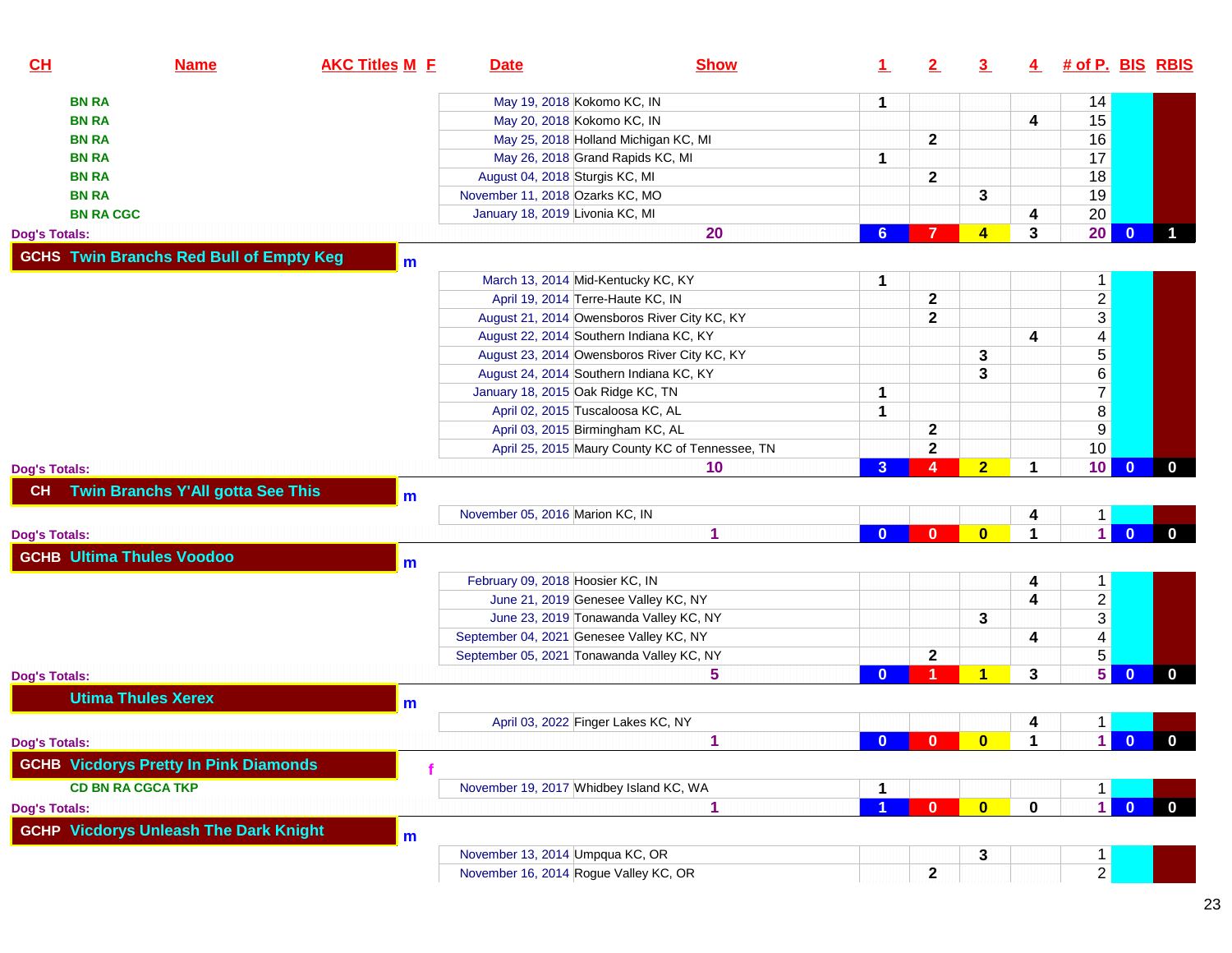| CL             | <b>Name</b> | <b>AKC Titles M E</b> | <b>Date</b>                             | <b>Show</b>                                        | $\perp$     | 2            | $\overline{3}$ |   | 4 # of P. BIS RBIS      |               |  |
|----------------|-------------|-----------------------|-----------------------------------------|----------------------------------------------------|-------------|--------------|----------------|---|-------------------------|---------------|--|
| <b>CGC</b>     |             |                       | August 08, 2015 Nisqually KC, WA        |                                                    | 1           |              |                |   | 3                       |               |  |
| <b>CGC</b>     |             |                       | January 16, 2016 Tacoma KC, WA          |                                                    |             |              |                | 4 | $\overline{\mathbf{4}}$ |               |  |
| <b>CGC</b>     |             |                       | February 26, 2016 Linn County KC, OR    |                                                    |             |              |                | 4 | $\overline{5}$          |               |  |
| <b>CGC</b>     |             |                       | March 12, 2016 Seattle KC, WA           |                                                    |             |              | 3              |   | $6\overline{6}$         |               |  |
| <b>CGC</b>     |             |                       | March 13, 2016 Seattle KC, WA           |                                                    |             |              | 3              |   | $\overline{7}$          |               |  |
| <b>CGC</b>     |             |                       |                                         | June 04, 2016 Yakima Valley KC, WA                 |             |              | 3              |   | $\bf 8$                 |               |  |
| <b>CGC</b>     |             |                       |                                         | June 05, 2016 Yakima Valley KC, WA                 |             |              | 3              |   | $9\,$                   |               |  |
| <b>CGC</b>     |             |                       |                                         | June 11, 2016 Puyallup Valley DF, WA               |             |              | 3              |   | 10                      |               |  |
| <b>CGC</b>     |             |                       |                                         | August 18, 2016 Mount Rainier WDC, WA              |             | $\mathbf{2}$ |                |   | 11                      |               |  |
| <b>CGC</b>     |             |                       | September 24, 2016 Gig Harbor KC, WA    |                                                    | 1           |              |                |   | 12                      |               |  |
| <b>CGC</b>     |             |                       | November 20, 2016 Whidbey Island KC, WA |                                                    |             |              |                | 4 | 13                      |               |  |
| <b>CGCA</b>    |             |                       | January 15, 2017 Tacoma KC, WA          |                                                    |             |              |                | 4 | 14                      |               |  |
| <b>CGCA</b>    |             |                       | January 16, 2017 Gig Harbor KC, WA      |                                                    |             |              |                | 4 | 15                      |               |  |
| <b>CGCA</b>    |             |                       | February 24, 2017 Linn County KC, OR    |                                                    | 1           |              |                |   |                         | 16 <b>BIS</b> |  |
| <b>CGCA</b>    |             |                       |                                         | June 03, 2017 Yakima Valley KC, WA                 | 1           |              |                |   | 17 <sup>°</sup>         | <b>BIS</b>    |  |
| <b>CGCA</b>    |             |                       |                                         | June 04, 2017 Yakima Valley KC, WA                 | 1           |              |                |   | 18                      |               |  |
| <b>CGCA</b>    |             |                       |                                         | July 08, 2017 Gig Harbor KC, WA                    |             |              |                | 4 | 19                      |               |  |
| <b>CGCA</b>    |             |                       | July 22, 2017 Portland KC, OR           |                                                    |             |              | 3              |   | 20                      |               |  |
| <b>CGCA</b>    |             |                       |                                         | July 29, 2017 Hurricane Ridge KC of Washington, WA | 1           |              |                |   | 21                      |               |  |
| <b>CGCA</b>    |             |                       | August 19, 2017 Olympic KC, WA          |                                                    |             |              |                | 4 | 22                      |               |  |
| <b>CGCA</b>    |             |                       | August 20, 2017 Olympic KC, WA          |                                                    |             |              |                | 4 | 23                      |               |  |
| <b>CGCA</b>    |             |                       | October 21, 2017 Wenatchee KC, WA       |                                                    |             | $\mathbf{2}$ |                |   | 24                      |               |  |
| <b>CGCA</b>    |             |                       |                                         | January 13, 2018 Puyallup Valley DF, WA            |             | $\mathbf{2}$ |                |   | 25                      |               |  |
| <b>CGCA</b>    |             |                       | January 15, 2018 Tacoma KC, WA          |                                                    |             |              | 3              |   | 26                      |               |  |
| <b>RN CGCA</b> |             |                       | March 10, 2018 Seattle KC, WA           |                                                    |             |              | 3              |   | 27                      |               |  |
| <b>RN CGCA</b> |             |                       | March 24, 2018 Peninsula DF, WA         |                                                    |             |              |                | 4 | 28                      |               |  |
| <b>RN CGCA</b> |             |                       | May 11, 2018 Klamath DF, OR             |                                                    |             |              | 3              |   | 29                      |               |  |
| <b>RN CGCA</b> |             |                       | May 12, 2018 Klamath DF, OR             |                                                    | 1           |              |                |   |                         | 30 <b>BIS</b> |  |
| <b>RN CGCA</b> |             |                       |                                         | June 02, 2018 Yakima Valley KC, WA                 |             | $\mathbf{2}$ |                |   | 31                      |               |  |
| <b>RN CGCA</b> |             |                       |                                         | June 03, 2018 Yakima Valley KC, WA                 | 1           |              |                |   | 32                      |               |  |
| <b>RN CGCA</b> |             |                       |                                         | July 06, 2018 Lost Coast KC of California, CA      | 1           |              |                |   | 33                      |               |  |
| <b>RN CGCA</b> |             |                       | August 11, 2018 Nisqually KC, WA        |                                                    | 1           |              |                |   | 34                      |               |  |
| <b>RN CGCA</b> |             |                       | August 12, 2018 Nisqually KC, WA        |                                                    | 1           |              |                |   |                         | 35 BIS        |  |
| <b>RN CGCA</b> |             |                       |                                         | August 16, 2018 Mount Rainier WDC, WA              |             |              | 3              |   | 36                      |               |  |
| <b>RN CGCA</b> |             |                       | August 18, 2018 Olympic KC, WA          |                                                    |             | $\mathbf{2}$ |                |   | 37                      |               |  |
| <b>RN CGCA</b> |             |                       | August 19, 2018 Olympic KC, WA          |                                                    |             | $\mathbf{2}$ |                |   | 38                      |               |  |
| <b>RN CGCA</b> |             |                       | August 25, 2018 Sammamish KC, WA        |                                                    |             |              |                | 4 | 39                      |               |  |
| <b>RN CGCA</b> |             |                       | September 29, 2018 Richland KC, WA      |                                                    |             |              | 3              |   | 40                      |               |  |
| <b>RN CGCA</b> |             |                       | November 18, 2018 Whidbey Island KC, WA |                                                    |             |              |                | 4 | 41                      |               |  |
| <b>RN CGCA</b> |             |                       |                                         | December 08, 2018 Greater Clark County KC, WA      |             |              |                | 4 | 42                      |               |  |
| <b>RN CGCA</b> |             |                       | January 12, 2019 Gig Harbor KC, WA      |                                                    |             | $\mathbf{2}$ |                |   | 43                      |               |  |
| <b>RN CGCA</b> |             |                       |                                         | January 14, 2019 Puyallup Valley DF, WA            | 1           |              |                |   | 44                      |               |  |
| <b>RN CGCA</b> |             |                       | January 17, 2019 Tualatin KC, OR        |                                                    | $\mathbf 1$ |              |                |   | 45                      |               |  |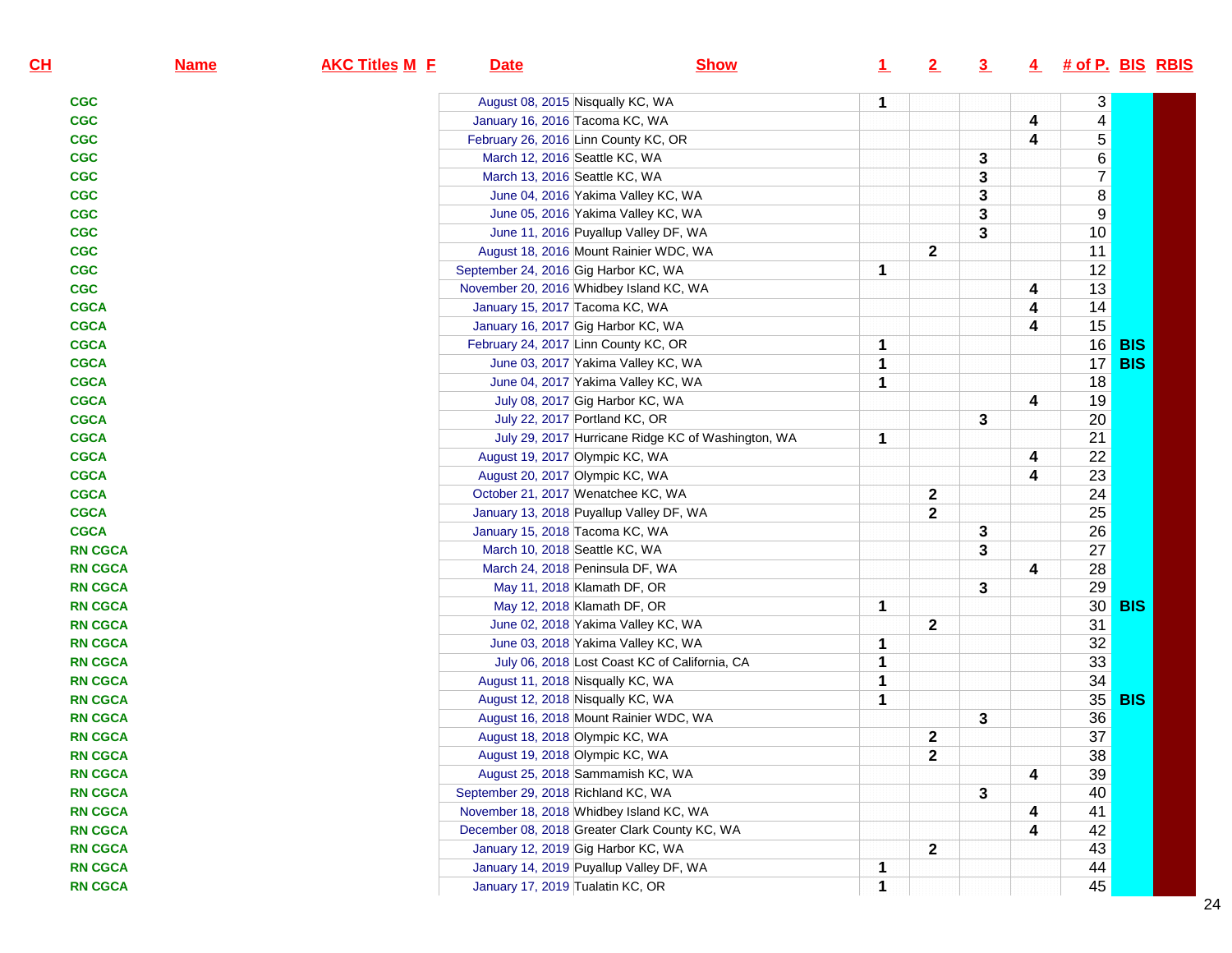| CL             | <b>Name</b> | <b>AKC Titles M E</b> | <b>Date</b>                        | <b>Show</b>                                        | $\perp$ | 2            | $\overline{3}$ |   | $4$ # of P. BIS RBIS |            |             |
|----------------|-------------|-----------------------|------------------------------------|----------------------------------------------------|---------|--------------|----------------|---|----------------------|------------|-------------|
| <b>RN CGCA</b> |             |                       |                                    | February 23, 2019 McKenzie Cascade DF, OR          |         |              |                | 4 | 46                   |            |             |
| <b>RN CGCA</b> |             |                       |                                    | March 09, 2019 Seattle KC, WA                      |         | $\mathbf 2$  |                |   | 47                   |            |             |
| <b>RN CGCA</b> |             |                       |                                    | March 10, 2019 Seattle KC, WA                      | 1       |              |                |   | 48                   |            |             |
| <b>RN CGCA</b> |             |                       |                                    | March 23, 2019 Peninsula DF, WA                    |         |              | 3              |   | 49                   |            |             |
| <b>RN CGCA</b> |             |                       |                                    | March 24, 2019 Peninsula DF, WA                    | 1       |              |                |   | 50                   |            |             |
| <b>RN CGCA</b> |             |                       |                                    | March 31, 2019 Chintimini KC, OR                   |         | $\mathbf 2$  |                |   | 51                   |            |             |
| <b>RN CGCA</b> |             |                       |                                    | May 04, 2019 Nisqually KC, WA                      |         | $\mathbf{2}$ |                |   | 52                   |            |             |
| <b>RN CGCA</b> |             |                       |                                    | May 25, 2019 Spokane KC, WA                        |         | $\mathbf{2}$ |                |   | 53                   |            |             |
| <b>RN CGCA</b> |             |                       |                                    | May 27, 2019 Coeur d'Alene DF, ID                  |         | $\mathbf{2}$ |                |   | 54                   |            |             |
| <b>RN CGCA</b> |             |                       |                                    | June 01, 2019 Yakima Valley KC, WA                 |         |              | 3              |   | 55                   |            |             |
| <b>RN CGCA</b> |             |                       |                                    | June 22, 2019 Clackamas KC, OR                     | 1       |              |                |   | 56                   |            | <b>RBIS</b> |
| <b>RN CGCA</b> |             |                       |                                    | June 23, 2019 Clackamas KC, OR                     |         |              |                | 4 | 57                   |            |             |
| <b>RN CGCA</b> |             |                       |                                    | July 06, 2019 Puyallup Valley DF, WA               |         | $\mathbf{2}$ |                |   | 58                   |            |             |
| <b>RN CGCA</b> |             |                       |                                    | July 07, 2019 Gig Harbor KC, WA                    |         |              |                | 4 | 59                   |            |             |
| <b>RN CGCA</b> |             |                       |                                    | July 12, 2019 Coos KC, OR                          | 1       |              |                |   | 60                   |            | <b>RBIS</b> |
| <b>RN CGCA</b> |             |                       |                                    | July 27, 2019 Hurricane Ridge KC of Washington, WA |         |              |                | 4 | 61                   |            |             |
| <b>RN CGCA</b> |             |                       |                                    | July 28, 2019 Hurricane Ridge KC of Washington, WA |         |              | 3              |   | 62                   |            |             |
| <b>RN CGCA</b> |             |                       |                                    | August 10, 2019 Sammamish KC, WA                   |         | $\mathbf{2}$ |                |   | 63                   |            |             |
| <b>RN CGCA</b> |             |                       |                                    | September 14, 2019 Timberland Valley DFA, WA       | 1       |              |                |   | 64                   | <b>BIS</b> |             |
| <b>RN CGCA</b> |             |                       |                                    | September 27, 2019 Walla Walla KC, WA              |         |              | 3              |   | 65                   |            |             |
| <b>RN CGCA</b> |             |                       | September 28, 2019 Richland KC, WA |                                                    |         | $\mathbf{2}$ |                |   | 66                   |            |             |
| <b>RN CGCA</b> |             |                       |                                    | October 19, 2019 Wenatche KC, WA                   | 1       |              |                |   | 67                   | <b>BIS</b> |             |
| <b>RN CGCA</b> |             |                       |                                    | October 20, 2019 Wenatchee KC, WA                  | 1       |              |                |   | 68                   | <b>BIS</b> |             |
| <b>RN CGCA</b> |             |                       |                                    | October 26, 2019 KC of Riverside, CA               | 1       |              |                |   | 67                   |            |             |
| <b>RN CGCA</b> |             |                       |                                    | October 27, 2019 KC of Riverside, CA               | 1       |              |                |   | $70\,$               |            |             |
| <b>RN CGCA</b> |             |                       |                                    | December 06, 2019 Greater Clark County KC, WA      |         |              |                | 4 | 71                   |            |             |
| <b>RN CGCA</b> |             |                       |                                    | December 07, 2019 Greater Clark County KC, WA      | 1       |              |                |   | $\overline{72}$      |            |             |
| <b>RN CGCA</b> |             |                       |                                    | December 08, 2019 Greater Clark County KC, WA      | 1       |              |                |   | $\overline{73}$      |            |             |
| <b>RN CGCA</b> |             |                       |                                    | January 11, 2020 Gig Harbor KC, WA                 |         |              |                | 4 | 74                   |            |             |
| <b>RN CGCA</b> |             |                       |                                    | January 12, 2020 Puyallup Valley DF, WA            |         |              |                | 4 | 75                   |            |             |
| <b>RN CGCA</b> |             |                       | January 13, 2020 Seattle KC, WA    |                                                    |         | $\mathbf 2$  |                |   | 76                   |            |             |
| <b>RN CGCA</b> |             |                       |                                    | January 18, 2020 DFA of Oregon, OR                 |         | $\mathbf 2$  |                |   | $\overline{77}$      |            |             |
| <b>RN CGCA</b> |             |                       | January 19, 2020 Tualatin KC, OR   |                                                    |         |              |                | 4 | 78                   |            |             |
| <b>RN CGCA</b> |             |                       |                                    | February 23, 2020 Linn County KC, OR               | 1       |              |                |   | 79                   |            |             |
| <b>RN CGCA</b> |             |                       |                                    | September 24, 2020 Walla Walla KC, WA              |         | $\mathbf 2$  |                |   | 80                   |            |             |
| <b>RN CGCA</b> |             |                       |                                    | September 25, 2020 Walla Walla KC, WA              |         |              |                | 4 | 81                   |            |             |
| <b>RN CGCA</b> |             |                       |                                    | October 31, 2020 Coeur d'Alene DF, ID              | 1       |              |                |   | 82                   |            | <b>RBIS</b> |
| <b>RN CGCA</b> |             |                       |                                    | October 31, 2020 Coeur d'Alene DF, ID              |         | 2            |                |   | 83                   |            |             |
| <b>RN CGCA</b> |             |                       |                                    | November 02, 2020 Coeur d'Alene DF, ID             |         | $\mathbf 2$  |                |   | 84                   |            |             |
| <b>RN CGCA</b> |             |                       |                                    | March 26, 2021 San Mateo KC, CA                    |         |              |                | 4 | 85                   |            |             |
| <b>RN CGCA</b> |             |                       |                                    | March 27, 2021 Oakland KC, CA                      |         |              | 3              |   | 86                   |            |             |
| <b>RN CGCA</b> |             |                       |                                    | March 28, 2021 Oakland KC, CA                      |         | $\mathbf 2$  |                |   | 87                   |            |             |
| <b>RN CGCA</b> |             |                       |                                    | April 17, 2021 Ephrata-Moses Lake KC, WA           | 1       |              |                |   | 88                   | <b>BIS</b> |             |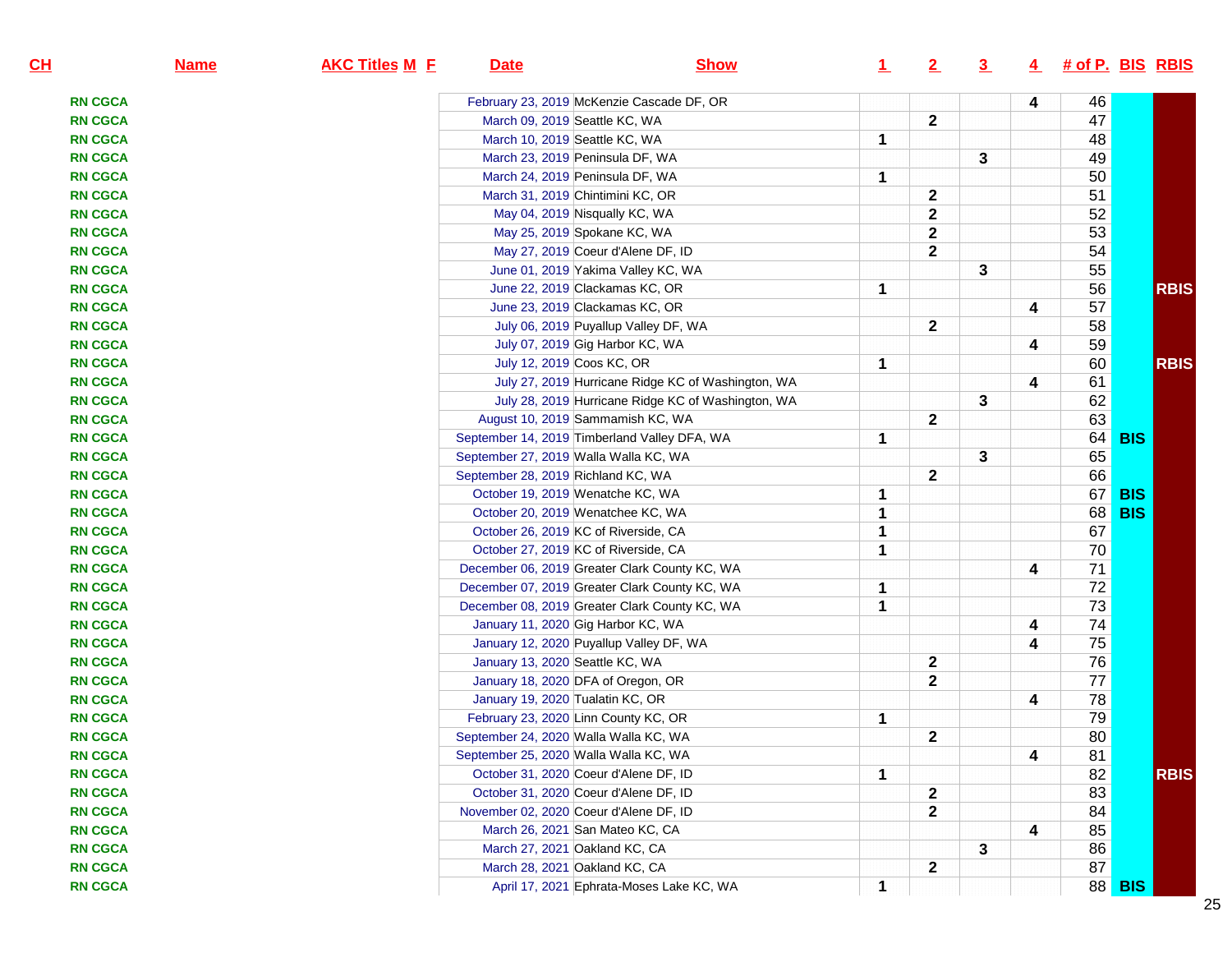| CL                   | <b>Name</b>                                         | <b>AKC Titles M E</b> | <b>Date</b>                              | <b>Show</b>                                          | 1.           | 2            | $\overline{3}$          | 4            | # of P. BIS RBIS        |                |              |
|----------------------|-----------------------------------------------------|-----------------------|------------------------------------------|------------------------------------------------------|--------------|--------------|-------------------------|--------------|-------------------------|----------------|--------------|
| <b>RN CGCA</b>       |                                                     |                       |                                          | April 18, 2021 Ephrata-Moses Lake KC, WA             | 1            |              |                         |              | 89                      | <b>BIS</b>     |              |
| <b>RN CGCA</b>       |                                                     |                       | April 24, 2021 Tacoma KC, WA             |                                                      |              |              | 3                       |              | 90                      |                |              |
| <b>RN CGCA</b>       |                                                     |                       | April 25, 2021 Tacoma KC, WA             |                                                      |              | $\mathbf{2}$ |                         |              | 91                      |                |              |
| <b>RN CGCA</b>       |                                                     |                       | August 21, 2021 Olympic KC, WA           |                                                      |              |              |                         | 4            | 92                      |                |              |
| <b>RN CGCA</b>       |                                                     |                       | January 15, 2022 Seattle, KC WA          |                                                      |              | $\mathbf{2}$ |                         |              | 93                      |                |              |
| <b>RN CGCA</b>       |                                                     |                       | January 16, 2022 Gig Harbor KC, WA       |                                                      |              |              |                         |              |                         | 94 <b>BIS</b>  |              |
| <b>Dog's Totals:</b> |                                                     |                       |                                          | 94                                                   | 29           | 24           | 18                      | 23           | 94                      | 10             | 3            |
|                      | <b>GCH</b> Vicdorys Up The Ante At Willow Creek     | m                     |                                          |                                                      |              |              |                         |              |                         |                |              |
|                      |                                                     |                       |                                          | June 06, 2015 Puyallup Valley DF, WA                 |              |              | 3                       |              | $\mathbf{1}$            |                |              |
| <b>Dog's Totals:</b> |                                                     |                       |                                          | 1                                                    | $\mathbf{0}$ | $\bf{0}$     | $\overline{\mathbf{1}}$ | $\mathbf 0$  | $\vert$ 1               | $\overline{0}$ | $\mathbf{0}$ |
| <b>GCH</b>           | <b>Vicdorys You'Re So Cold</b>                      |                       |                                          |                                                      |              |              |                         |              |                         |                |              |
| <b>RN TKN</b>        |                                                     |                       | July 10, 2021 Gig Harbor KC, WA          |                                                      |              |              | 3                       |              | $\vert$ 1               |                |              |
| <b>RN TKN</b>        |                                                     |                       |                                          | July 31, 2021 Hurricane Ridge KC of Washington, WA   |              | 2            |                         |              | $\overline{2}$          |                |              |
| <b>RN TKN</b>        |                                                     |                       |                                          | August 01, 2021 Hurricane Ridge KC of Washington, WA |              |              |                         |              | $\overline{\mathbf{3}}$ | <b>BIS</b>     |              |
| <b>Dog's Totals:</b> |                                                     |                       |                                          | 3                                                    |              |              | $\blacktriangleleft$    | 0            | $\mathbf{3}$            |                | $\mathbf{0}$ |
| <b>CH</b>            | <b>Westhavens Bridezilla</b>                        |                       |                                          |                                                      |              |              |                         |              |                         |                |              |
|                      |                                                     |                       | May 31, 2015 Shawnee KC, VA              |                                                      |              | $\mathbf 2$  |                         |              | $\mathbf 1$             |                |              |
| <b>Dog's Totals:</b> |                                                     |                       |                                          | 1                                                    | $\mathbf{0}$ |              | $\bf{0}$                | $\mathbf 0$  | $\vert$ 1               | $\mathbf{0}$   | $\mathbf{0}$ |
| <b>CH</b>            | <b>Westhavens Colors of The Wind</b>                |                       |                                          |                                                      |              |              |                         |              |                         |                |              |
|                      |                                                     |                       | August 31, 2019 Gold Country KC, CA      |                                                      |              |              | 3                       |              | $\mathbf{1}$            |                |              |
| <b>Dog's Totals:</b> |                                                     |                       |                                          | 1                                                    | $\Omega$     | 0            | $\overline{\mathbf{1}}$ | $\mathbf 0$  | $\overline{1}$          | $\overline{0}$ | $\mathbf{0}$ |
|                      | <b>GCHB Westhavens The Peoples Choice V Thunder</b> |                       |                                          |                                                      |              |              |                         |              |                         |                |              |
|                      |                                                     |                       | April 23, 2016 Chief Solano KC, CA       |                                                      |              | $\mathbf 2$  |                         |              | $\vert$ 1               |                |              |
| <b>Dog's Totals:</b> |                                                     |                       |                                          | 1                                                    | $\mathbf{0}$ |              | $\mathbf{0}$            | $\mathbf 0$  | $\vert$ 1               | $\overline{0}$ | $\mathbf{0}$ |
|                      | <b>GCHB Who Dats Tonka Tres Enorme Et Adorable</b>  | m                     |                                          |                                                      |              |              |                         |              |                         |                |              |
|                      |                                                     |                       | April 06, 2019 Shawnee KC, VA            |                                                      |              |              | 3                       |              | $\mathbf{1}$            |                |              |
|                      |                                                     |                       |                                          | May 04, 2019 Crawford County KC, OH                  |              |              | 3                       |              | $\overline{2}$          |                |              |
| <b>CGC</b>           |                                                     |                       | June 23, 2019 Virginia KC, VA            |                                                      |              |              |                         | 4            | $\mathbf{3}$            |                |              |
| <b>CGC</b>           |                                                     |                       |                                          | June 29, 2019 Tidewater KC of Virginia, VA           |              | $\mathbf{2}$ |                         |              | $\overline{4}$          |                |              |
| <b>CGC</b>           |                                                     |                       | February 16, 2020 Maryland KC, MD        |                                                      |              |              |                         | 4            | $5\phantom{.0}$         |                |              |
| <b>Dog's Totals:</b> |                                                     |                       |                                          | 5                                                    | $\Omega$     |              | $\overline{2}$          | $\mathbf{2}$ | 5                       | $\mathbf{0}$   | $\mathbf{0}$ |
|                      | <b>GCHB Windpts Issa Joy of Benbaron</b>            |                       |                                          |                                                      |              |              |                         |              |                         |                |              |
|                      |                                                     |                       | August 30, 2014 Danville Illinois KC, IL |                                                      | 1            |              |                         |              | 6                       |                |              |
| <b>Dog's Totals:</b> |                                                     |                       |                                          | 1                                                    |              | $\bf{0}$     | $\mathbf{0}$            | $\mathbf 0$  | $\vert$ 1               | $\overline{0}$ | $\mathbf{0}$ |
|                      | <b>GCH</b> Yukons Firecracker                       | m                     |                                          |                                                      |              |              |                         |              |                         |                |              |
|                      |                                                     |                       | September 02, 2012 Gold Country KC, CA   |                                                      |              |              |                         | 4            | $\mathbf{1}$            |                |              |
| <b>Dog's Totals:</b> |                                                     |                       |                                          | 1                                                    | $\mathbf{0}$ | $\mathbf{0}$ | $\bullet$               | $\mathbf 1$  | $\vert$                 | $\overline{0}$ | $\mathbf{0}$ |